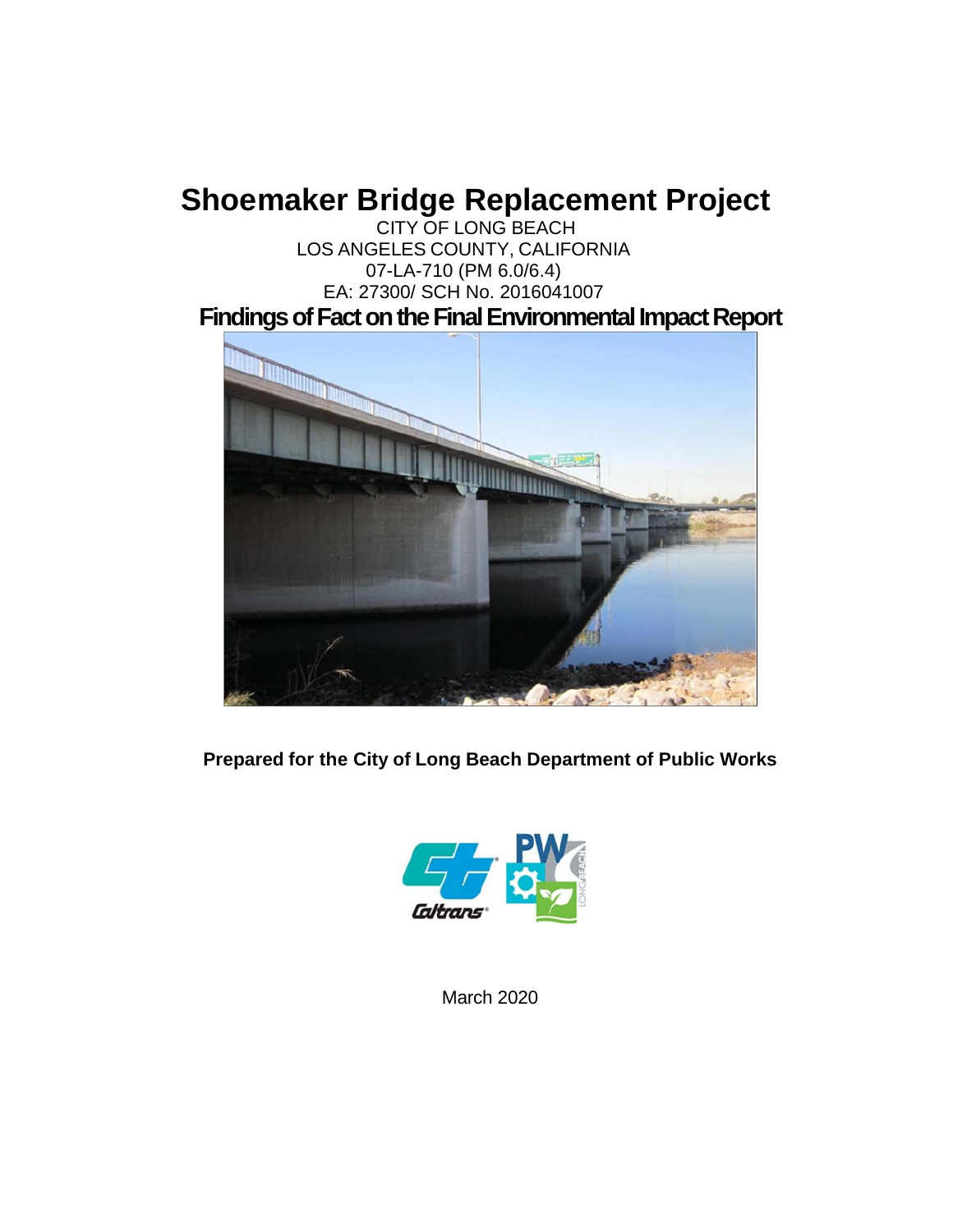### **Contents**

| 1 |     |                                                                            |  |  |  |
|---|-----|----------------------------------------------------------------------------|--|--|--|
|   | 1.1 |                                                                            |  |  |  |
|   | 1.2 |                                                                            |  |  |  |
|   | 1.3 |                                                                            |  |  |  |
|   | 1.4 |                                                                            |  |  |  |
| 2 |     |                                                                            |  |  |  |
|   | 2.1 |                                                                            |  |  |  |
|   | 2.2 |                                                                            |  |  |  |
|   |     | 2.2.1                                                                      |  |  |  |
|   |     | 2.2.2                                                                      |  |  |  |
|   |     | 2.2.3<br>2.2.4                                                             |  |  |  |
|   |     |                                                                            |  |  |  |
|   | 2.3 |                                                                            |  |  |  |
|   |     | 2.3.1                                                                      |  |  |  |
|   |     | 2.3.2                                                                      |  |  |  |
|   |     | 2.3.3                                                                      |  |  |  |
|   |     | 2.3.4<br>2.3.5                                                             |  |  |  |
|   |     | 2.3.6                                                                      |  |  |  |
|   |     | 2.3.7                                                                      |  |  |  |
|   |     | 2.3.8                                                                      |  |  |  |
|   |     | 2.3.9                                                                      |  |  |  |
|   |     | 2.3.10                                                                     |  |  |  |
|   |     | 2.3.11                                                                     |  |  |  |
|   |     | 2.3.12                                                                     |  |  |  |
|   |     | 2.3.13                                                                     |  |  |  |
|   |     | 2.3.14                                                                     |  |  |  |
|   |     | 2.3.15                                                                     |  |  |  |
|   | 2.4 | Findings on Impacts Determined to be Less than Significant with Mitigation |  |  |  |
|   |     |                                                                            |  |  |  |
|   |     | 2.4.1                                                                      |  |  |  |
|   |     | 2.4.2                                                                      |  |  |  |
|   |     | 2.4.3                                                                      |  |  |  |
| 3 |     |                                                                            |  |  |  |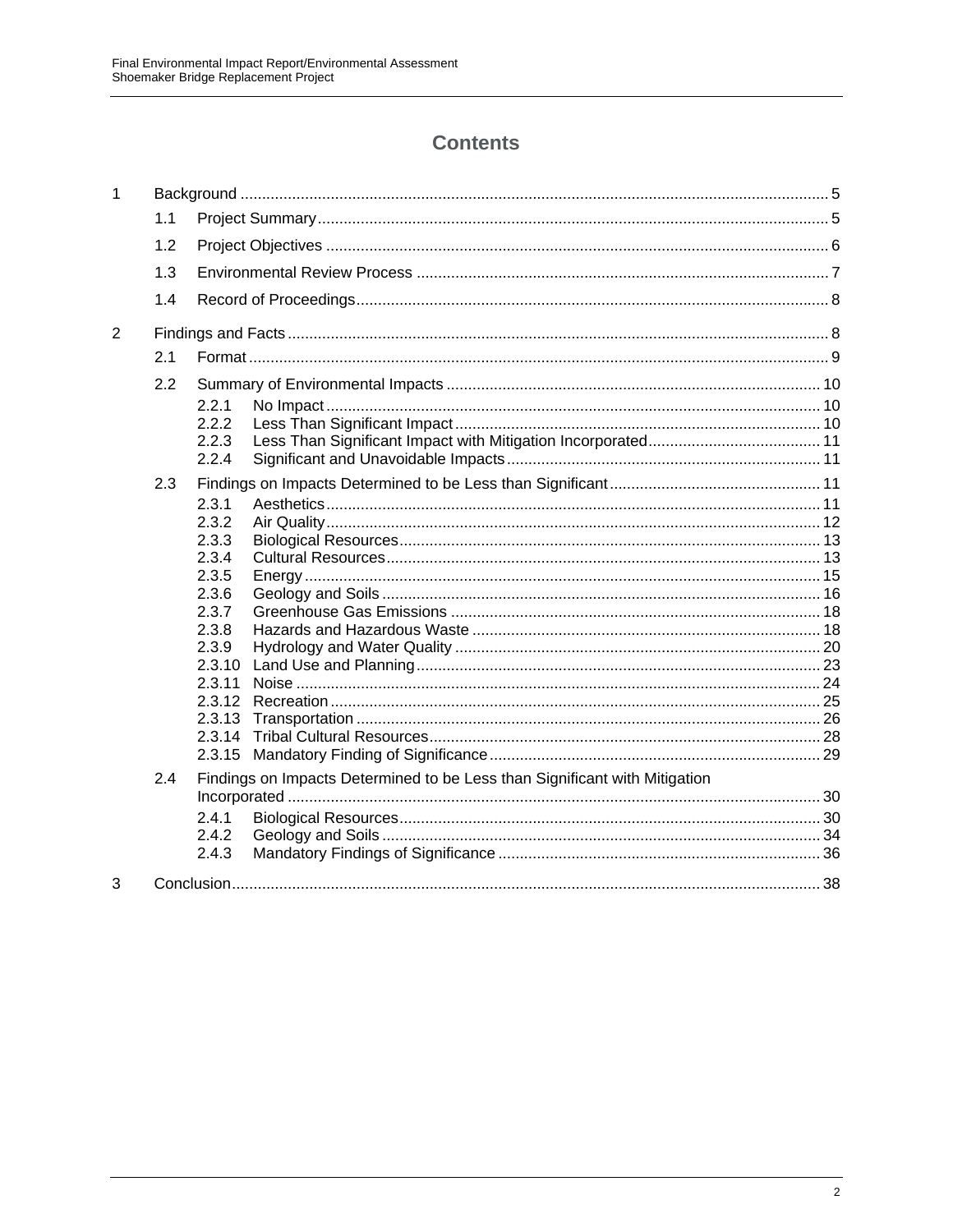## **Acronyms**

| AB<br><b>Assembly Bill</b>                                        |  |
|-------------------------------------------------------------------|--|
| ACM<br>asbestos-containing materials                              |  |
| aerially deposited lead<br><b>ADL</b>                             |  |
| <b>Area of Potential Effects</b><br>APE                           |  |
| <b>ASR</b><br><b>Archaeological Survey Report</b>                 |  |
| <b>BMP</b><br>best management practices                           |  |
| <b>BSA</b><br><b>Biological Study Area</b>                        |  |
| CAAP<br>Climate Action and Adaptation Plan                        |  |
| Caltrans<br>California Department of Transportation               |  |
| CARB<br>California Air Resources Board                            |  |
| California Department of Fish and Wildlife<br><b>CDFW</b>         |  |
| <b>CDP</b><br><b>Coastal Development Permit</b>                   |  |
| CEQA<br>California Environmental Quality Act                      |  |
| City<br>City of Long Beach                                        |  |
| CO<br>carbon monoxide                                             |  |
| CO <sub>2</sub> e<br>carbon dioxide equivalent                    |  |
| <b>CPS</b><br><b>Coastal Pelagic Species</b>                      |  |
| <b>CRHR</b><br>California Register of Historical Resources        |  |
| <b>CSO</b><br><b>Cultural Studies Office</b>                      |  |
| <b>CWA</b><br>Clean Water Act                                     |  |
| dBA<br>A-weighted decibel                                         |  |
| <b>DSA</b><br>disturbed soil area                                 |  |
| EA<br><b>Environmental Assessment</b>                             |  |
| EAP<br><b>Early Action Project</b>                                |  |
| <b>EFH</b><br><b>Essential Fish Habitat</b>                       |  |
| <b>EIR</b><br>environmental impact report                         |  |
| <b>ESA</b><br><b>Environmentally Sensitive Area</b>               |  |
| FHWA<br>Federal Highway Administration                            |  |
| <b>FTIP</b><br><b>Federal Transportation Improvement Program</b>  |  |
| GHG<br>greenhouse gas                                             |  |
| <b>HAPC</b><br><b>Habitat Area of Potential Concern</b>           |  |
| HMMP<br>Habitat Mitigation and Monitoring Plan                    |  |
| <b>HRER</b><br><b>Historic Resource Evaluation Report</b>         |  |
| ID<br>Identification                                              |  |
| <b>ISA</b><br>Initial Site Assessment                             |  |
| LA River<br>Los Angeles River                                     |  |
| LARIO<br>Los Angeles River and Rio Hondo                          |  |
| <b>LB MUST</b><br>Long Beach Municipal Urban Stormwater Treatment |  |
| <b>LCP</b><br>local coastal program                               |  |
| light-emitting diode<br>LED                                       |  |
| level of service<br>LOS                                           |  |
| МT<br>metric tons                                                 |  |
| <b>NAC</b><br>noise abatement criteria                            |  |
| <b>NAHC</b><br>Native American Heritage Commission                |  |
| <b>NB</b><br>northbound                                           |  |
| <b>NEPA</b><br>National Environmental Policy Act                  |  |
| <b>NOAA</b><br>National Oceanic and Atmospheric Administration    |  |
| <b>NOP</b><br>Notice of Preparation                               |  |
| National Pollutant Discharge Elimination System<br><b>NPDES</b>   |  |
| <b>NRHP</b><br>National Register of Historic Places               |  |
| PA<br><b>Programmatic Agreement</b>                               |  |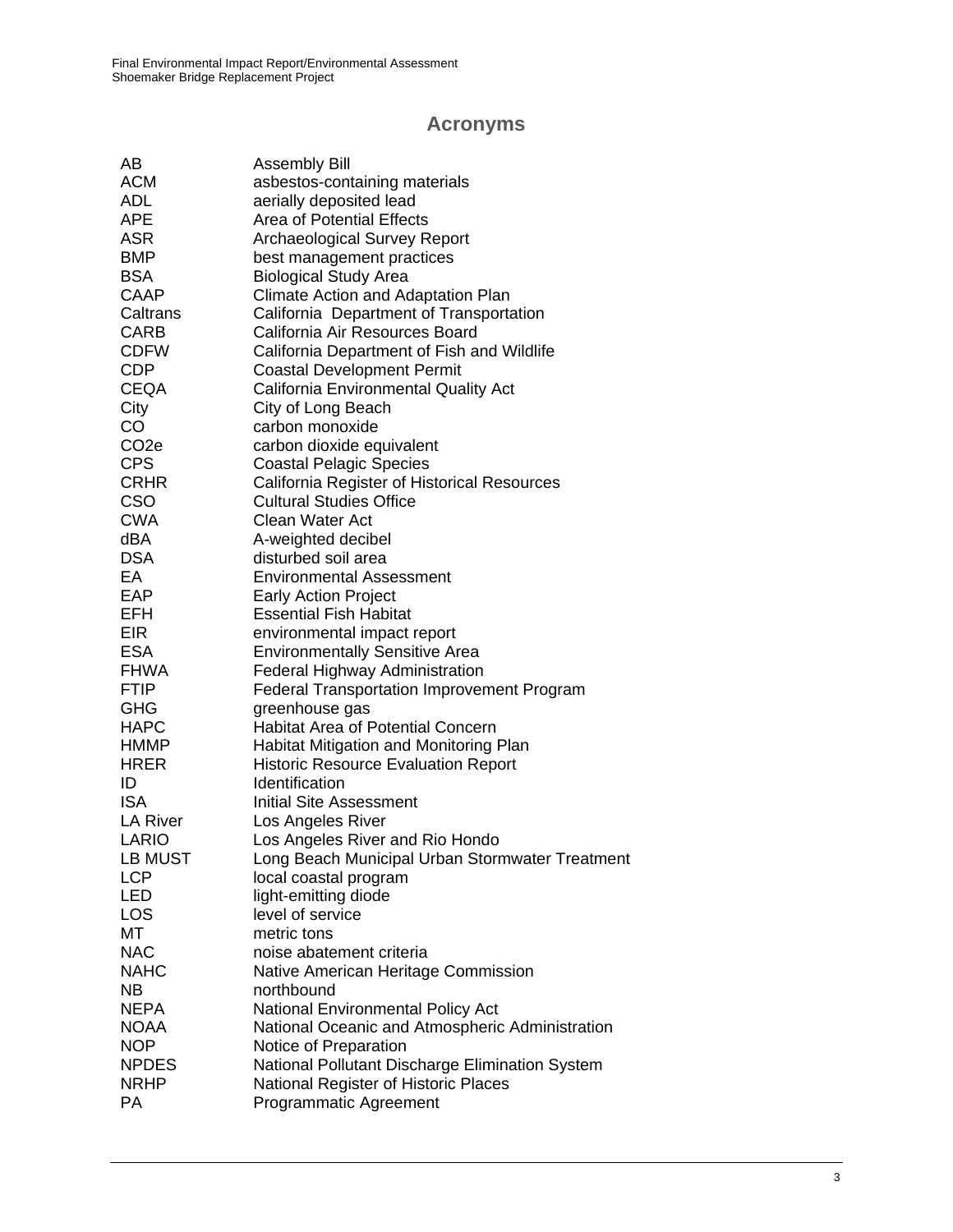| <b>PCB</b>        | polychlorinated biphenyls                              |
|-------------------|--------------------------------------------------------|
| <b>PCGS</b>       | Pacific Coast Groundfish Species                       |
| <b>PDT</b>        | <b>Project Development Team</b>                        |
| PF                | <b>Project Feature</b>                                 |
| PM <sub>2.5</sub> | particulate matter 2.5 micrometers or less in diameter |
| $PM_{10}$         | particulate matter 10 micrometers or less in diameter  |
| <b>PMP</b>        | paleontological mitigation plan                        |
| <b>PMR</b>        | paleontological mitigation report                      |
| <b>POLB</b>       | Port of Long Beach                                     |
| <b>PRC</b>        | <b>Public Resources Code</b>                           |
| Project           | Shoemaker Bridge Replacement Project                   |
| PSI               | preliminary site investigation                         |
| <b>PSR</b>        | <b>Project Study Report</b>                            |
| <b>REC</b>        | recognized environmental condition                     |
| <b>ROW</b>        | right-of-way                                           |
| <b>RTP</b>        | <b>Regional Transportation Plan</b>                    |
| RWQCB             | <b>Regional Water Quality Control Board</b>            |
| <b>SB</b>         | southbound                                             |
| <b>SCAB</b>       | South Coast Air Basin                                  |
| <b>SCAQMD</b>     | South Coast Air Quality Management District            |
| <b>SCH</b>        | <b>State Clearinghouse</b>                             |
| <b>SCS</b>        | Sustainable Communities Strategy                       |
| <b>SER</b>        | <b>Standard Environmental Reference</b>                |
| <b>SHPO</b>       | <b>State Historic Preservation Office</b>              |
| <b>SR</b>         | <b>State Route</b>                                     |
| <b>SSP</b>        | <b>Standard Special Provision</b>                      |
| <b>SWPPP</b>      | <b>Stormwater Pollution Prevention Plan</b>            |
| <b>TCE</b>        | temporary construction easement                        |
| <b>TMP</b>        | transportation management plan                         |
| <b>TNW</b>        | <b>Traditional Navigable Water</b>                     |
| <b>TOAR</b>       | <b>Traffic Operations Analysis Report</b>              |
| U.S.              | <b>United States</b>                                   |
| <b>URS</b>        | URS Corporation, Inc.                                  |
| <b>USACE</b>      | U.S. Army Corps of Engineers                           |
| <b>USFWS</b>      | United States Fish and Wildlife Service                |
| <b>VMT</b>        | vehicle miles traveled                                 |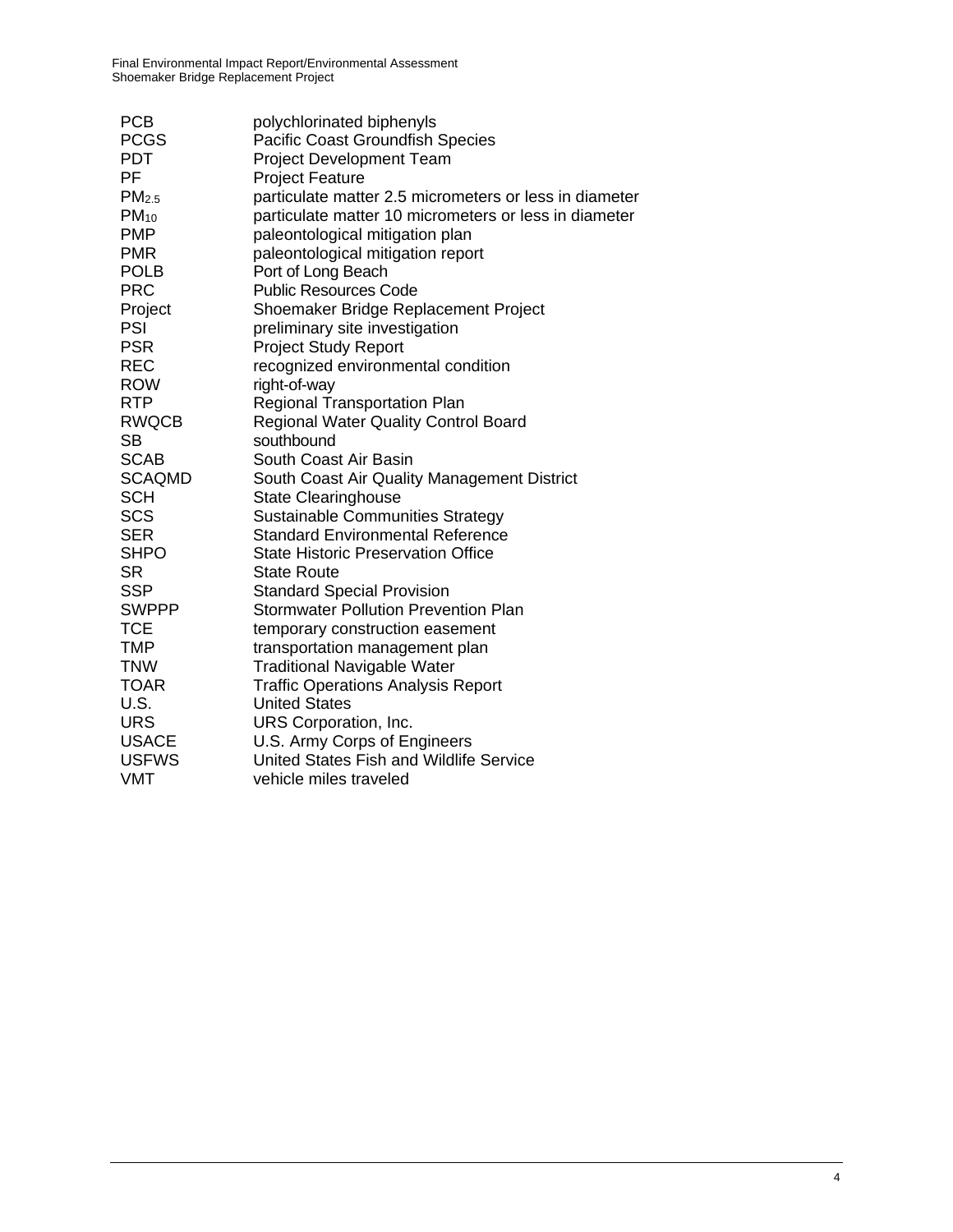# **1 Background**

The following information is presented to comply with California Environmental Quality Act (CEQA) Guidelines (Title 14 California Code of Regulations, Division 6, Chapter 3, Section 15091) and the Department of Transportation and California Transportation Commission Environmental Regulations (Title 21, California Code of Regulations, Division 2, Chapter 11, Section 1501 et seq.). Reference is made to the Final Environmental Impact Report (EIR) for the project, which is the basic source for the information.

The following Findings are made for the Final EIR (State Clearinghouse [SCH] No. 2016041007) for the Shoemaker Bridge Replacement Project (Project). The Final EIR analyzes the significant and potentially significant environmental impacts, which may occur as a result of the Project.

The City of Long Beach (City), in cooperation with the California Department of Transportation (Caltrans), is proposing to replace the Shoemaker Bridge (West Shoreline Drive) in the City of Long Beach, California. The Project is an early action project (EAP) of the Interstate 710 (I-710) Corridor Project and is located at the southern end of State Route (SR) 710 in the City and is bisected by the Los Angeles River (LA River). I-710 transitions into SR-710 south of Pacific Coast Highway.

The CEQA lead agency is responsible for ensuring the adequacy and objectivity of the EIR. The City of Long Beach, as CEQA lead agency, has subjected the Draft EIR and Final EIR to the agency's own review and analysis process.

# **1.1 Project Summary**

The City, in cooperation with Caltrans, is proposing to replace the Shoemaker Bridge (West Shoreline Drive) in the City of Long Beach, California. A regional location map is included in Chapter 1 of the EIR/ Environmental Assessment (EA). The Shoemaker Bridge Replacement Project (Project) is an EAP of the I-710 Corridor Project and is located at the southern end of SR-710 in the City and is bisected by the LA River.

Alternative 1 (No Build) and Alternatives 2 and 3 (Design Options A and B) to replace the existing Shoemaker Bridge are being evaluated as part of the proposed Project. The primary difference between Alternative 2 and Alternative 3 is that Alternative 2 proposes to repurpose a portion of the existing Shoemaker Bridge for a non-motorized use, and Alternative 3 proposes removal of the existing bridge. Additionally, two design options for a roundabout (Design Option A) or "Y" intersection (Design Option B) at the easterly end of the bridge would be evaluated in Alternatives 2 and 3. Alternative 3 (Design Option A) has been identified within the EIR as the Preferred Alternative.

Alternatives 2 and 3 would include vista point along the south side of the new bridge and also provide improvements along associated roadway connectors to downtown Long Beach, West Shoreline Drive from SR-710, and portions of West 3rd Street, West 6th Street, West 7th Street, and West Broadway from Cesar E. Chavez Park to Magnolia Avenue. The proposed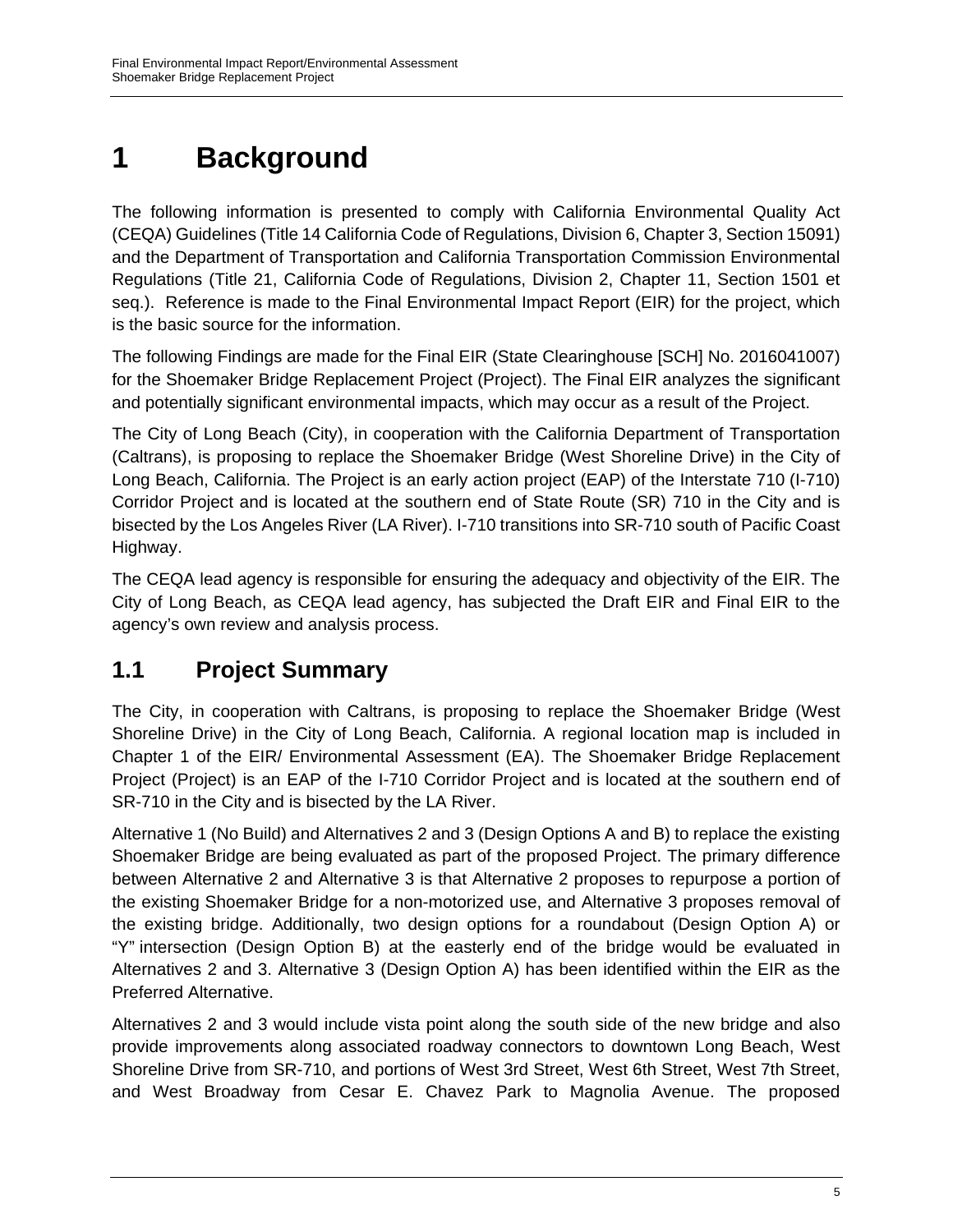improvements may include additional street lighting, restriping, turn lanes, bicycle, pedestrian, directional signage and streetscape improvements. Additionally, as an EAP of the I-710 Corridor Project, Alternatives 2 and 3 would evaluate the impacts from the closure of the 9th and 10th Street ramp connections into downtown Long Beach.

The proposed Project is included in the Final 2017 Adopted Federal Transportation Improvement Program (FTIP) and the Southern California Association of Government's (SCAG) 2016 Regional Transportation Plan (RTP) (SCAG 2016) for Los Angeles County as Project Identification (ID): LA0G830.

The Project description provided in the Final Adopted 2017 FTIP and the Final 2016 RTP states the following:

SR-710 Improvements/Shoemaker Bridge Replacement – Replace the existing Shoemaker bridge with a new bridge. The new bridge will be reduced to have two mixed-flow lanes in the NB and in the SB directions to tie the flow into SR-710. The new bridge will also include pedestrian and bicycle access. Additionally, bicycle, pedestrian, and street enhancements will be provided on adjacent thoroughfares.

Multiple conceptual designs were originally developed for the proposed Project, and two alternatives (identified as Alternatives 1 and 2 in the Project Study Report [PSR]) were carried forward for evaluation in the now-completed PSR phase of the proposed Project (URS Corporation, Inc. [URS] 2008). After the PSR phase was completed, a hybrid alternative was carried forward for detailed environmental analysis based on feedback from the City, Caltrans, and the Federal Highway Administration (FHWA).

Currently, Shoemaker Bridge is under jurisdiction of the City and serves as the extension of West Shoreline Drive within downtown Long Beach to the SR-710 corridor. I-710 transitions into SR-710 south of Pacific Coast Highway. Since the existing Shoemaker Bridge is within City right-of-way (ROW), the City serves as the lead agency under CEQA. However, since the new Shoemaker Bridge would require federal funding and would be transferred to Caltrans for future ownership and maintenance, Caltrans serves as a responsible agency under CEQA, as well as the lead agency under the National Environmental Policy Act (NEPA).

# **1.2 Project Objectives**

The following objectives have been established for the proposed Project and will aid decision makers in their review of the Project and the associated impacts. The objectives guide the intent and purpose of the Project:

- Provide a structure and highway facility that meets current structural and geometric design standards
- Provide a facility that is compatible with planned freeway improvements and downtown development projects
- Improve connectivity from the downtown area to surrounding communities and adjacent recreational use areas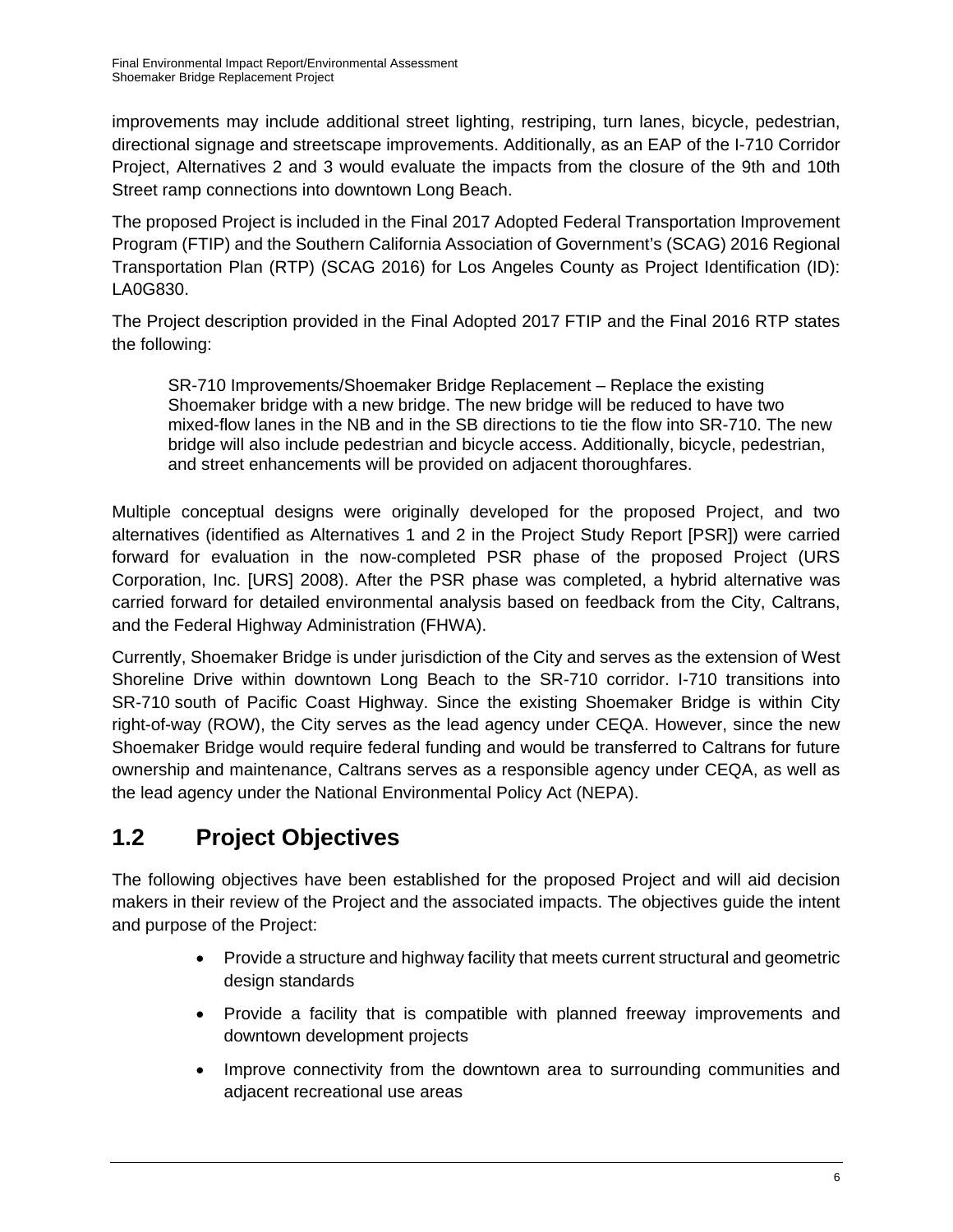• Improve safety and operations for all modes of transportation

# **1.3 Environmental Review Process**

Due to the potential closure of the 9th and 10th Street ramps as part of the Project, it was determined that the project could have a significant impact on the environment through the potential to divide an established community, and that preparation of an EIR was determined to be the appropriate CEQA environmental document. The City issued a Notice of Preparation (NOP) on April 1, 2016 and made the NOP available for review and comment for a 30-day period closing on May 2, 2016. The NOP was distributed to city, county, and state and federal agencies, other public agencies, and various interested private organizations and individuals. The NOP was also published in the Long Beach Press Telegram on March 29, 2016. A public scoping meeting was held on April 13, 2016. Twelve comments were received from federal, state, and regional/county agencies, and 22 comment letters were received from the general public in response to the NOP. A copy of the NOP and the comments received in response to the NOP are included in Appendix F of the Final EIR.

The Draft EIR was circulated for a statutory 45-day public review period starting on September 27, 2019 and ending on November 12, 2019. Fourteen comment letters were received during the comment period, and are responded to in the responses to comments appendix (Appendix K) of the Final EIR.

Caltrans, as lead agency under NEPA, as assigned by FHWA, and in cooperation with the City, as the lead agency under CEQA, has identified Alternative 3 (Design Option A) as the Preferred Alternative. The Preferred Alternative, Alternative 3 (Design Option A), includes the complete removal of the existing Shoemaker bridge and construction of the new bridge with a roundabout on the eastern end of the proposed bridge. Local road improvements would occur throughout the Project limits including those on West Shoreline Drive, West 3rd Street, Ocean Boulevard, Golden Shore/Golden Avenue, West Seaside Avenue, West Broadway, West 6th Street, West 7th Street, West 9th Street, West 10th Street, and Anaheim Street. The new Shoemaker Bridge would consist of multiple structures, with spans that cross the LA River, the northbound (NB) lanes of SR-710, and the LA River and Rio Hondo (LARIO) Trail. The new ramps would be located approximately 500 feet (measured from centerline) south of the existing Shoemaker Bridge.

After the public circulation period, all comments were considered and addressed prior to the Project Development Team (PDT) selecting the Preferred Alternative, Alternative 3 (Design Option A). The PDT selected Alternative 3 (Design Option A) on December 11th, 2019, after careful consideration of all contributing factors. Alternative 3 (Design Option A) has been selected as the Preferred Alternative because it best satisfies the purpose and need of the Project. Additionally, Alternative 3 consists of the removal of the entire existing Shoemaker Bridge and minimizes hydraulic risks associated with existing piers or columns from current Shoemaker Bridge remaining within the LA River. The Preferred Alternative has also been documented within the PR. Environmental effects of the build alternatives are not substantially different from each other.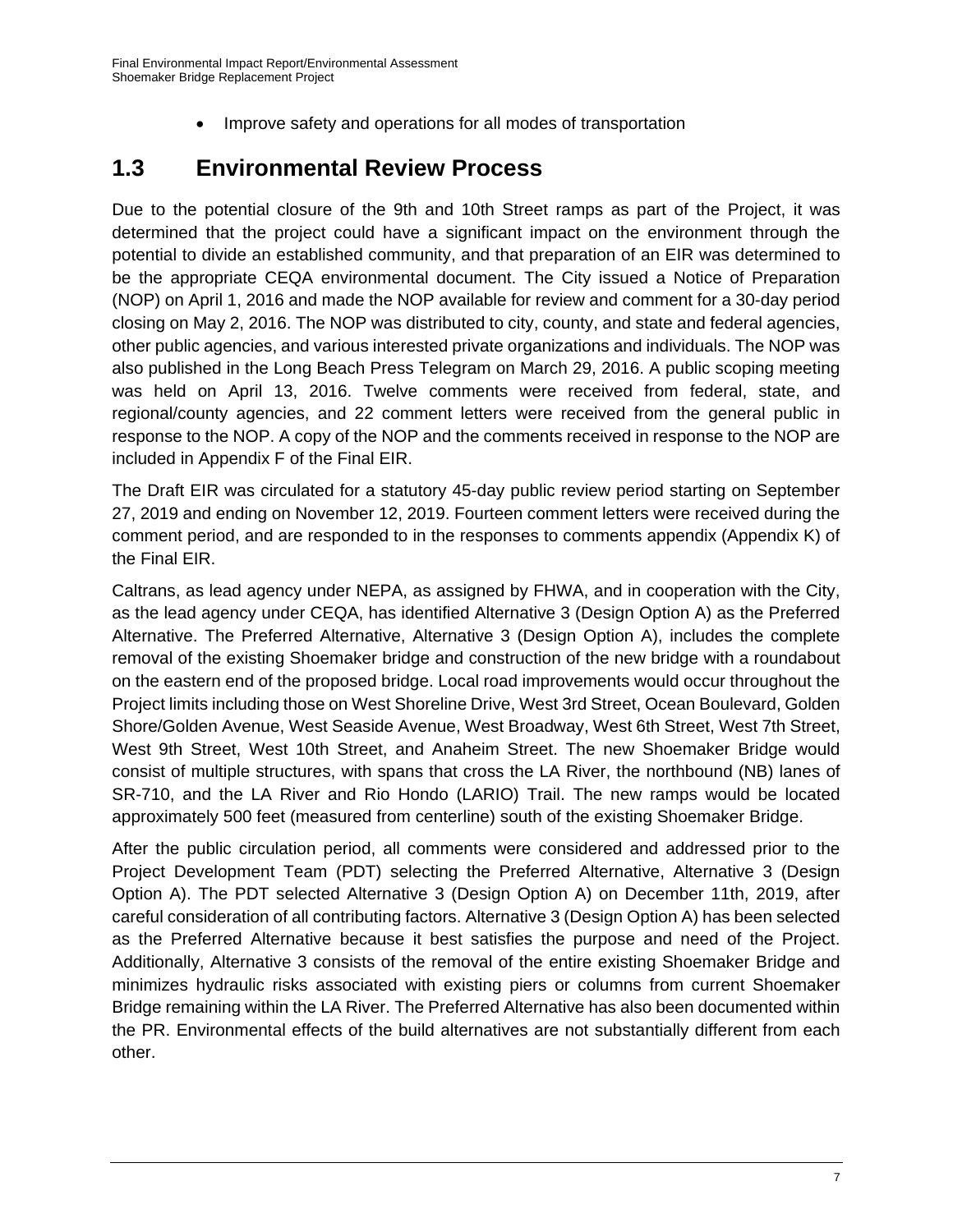# **1.4 Record of Proceedings**

For all purposes of CEQA compliance, including these Findings of Fact, the administrative record of all City proceedings and decisions regarding the environmental analysis of the Project include but are not limited to:

> The Draft and Final EIR for the Project, together with all appendices and technical reports referred to therein, whether separately bound or not, or on a CD;

Documents or other materials that constitute the record of proceedings upon which these Findings are made are located at the City of Long Beach Department of Public Works, 411 West Ocean Boulevard, 5<sup>th</sup> Floor, Long Beach, California 90802.

# **2 Findings and Facts**

The City of Long Beach, as lead agency, is required under CEQA to make written findings concerning each alternative and each significant environmental impact identified in the Draft EIR and Final EIR. Specifically, regarding findings, CEQA Guidelines Section 15091 provides:

- (a) No public agency shall approve or carry out a project for which an EIR has been certified which identifies one or more significant environmental effects of the project unless the public agency makes one or more written findings for each of those significant effects, accompanied by a brief explanation of the rationale for each finding. The possible findings are:
	- 1. Changes or alterations have been required in, or incorporated into, the project which avoid or substantially lessen the significant environmental effect as identified in the Final EIR.
	- 2. Such changes or alterations are within the responsibility and jurisdiction of another public agency and not the agency making the finding. Such changes have been adopted by such other agency or can and should be adopted by such other agency.
	- 3. Specific economic, legal, social, technological, or other considerations, including provision of employment opportunities for highly trained workers, make infeasible the mitigation measures or project alternatives identified in the Final EIR.
- (b) The findings required by subsection (a) shall be supported by substantial evidence in the record.
- (c) The finding in subdivision (a)(2) shall not be made if the agency making the finding has concurrent jurisdiction with another agency to deal with identified feasible mitigation measures or alternatives. The finding in subsection (a)(3) shall describe the specific reasons for rejecting identified mitigation measures and project alternatives.
- (d) When making the findings required in subdivision (a)(1), the agency shall also adopt a program for reporting on or monitoring the changes which it has either required in the project or made a condition of approval to avoid or substantially lessen significant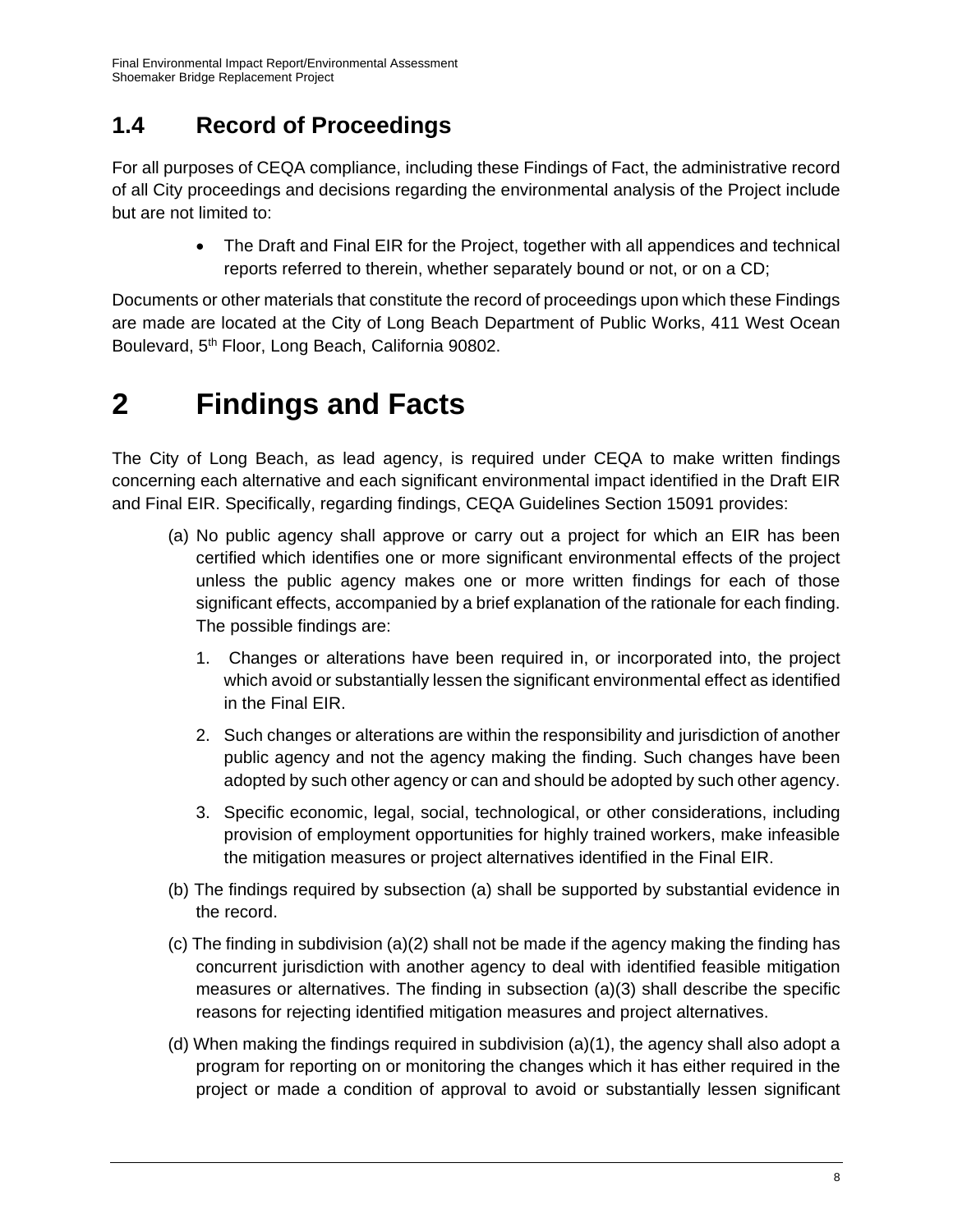environmental effects. These measures must be fully enforceable through permit conditions, agreements, or other measures.

- (e) The public agency shall specify the location and custodian of the documents or other material which constitute the record of the proceedings upon which its decision is based.
- (f) A statement made pursuant to Section 15093 does not substitute for the findings required by this section.

The "changes or alterations" referred to in Section 15091(a)(1) may include a wide variety of measures or actions as set forth in Guidelines Section 15370, including:

- (a) Avoiding the impact altogether by not taking a certain action or parts of an action.
- (b) Minimizing impacts by limiting the degree or magnitude of the action and its implementation.
- (c) Rectifying the impact by repairing, rehabilitating, or restoring the impacted environment.

## **2.1 Format**

This section summarizes the significant environmental impacts of the project, describes how these impacts are to be mitigated, and discusses various alternatives to the proposed project, which were developed in an effort to reduce the remaining significant environmental impacts. All impacts are considered potentially significant prior to mitigation unless otherwise stated in the findings.

This remainder of this section is divided into the following subsections:

- Section 2.2, Summary of Environmental Impacts, presents the overview of impacts of the proposed project.
- Section 2.3, Findings on Impacts Determined to be Less than Significant, presents the impacts of the proposed project that were determined in the Draft EIR to be less than significant without the addition of mitigation measures and presents the rationales for these determinations.
- Section 2.4, Findings on Impacts Determined to be Less than Significant with Mitigation Incorporated, presents significant impacts of the proposed Project that were identified in the Final EIR, the mitigation measures identified in the Mitigation Monitoring and Reporting Program/Environmental Commitments Record reducing the impacts to less than significant, and the rationales for the findings.
- Section 2.5, Findings on Significant and Unavoidable Impacts. No impacts were determined to be significant and unavoidable.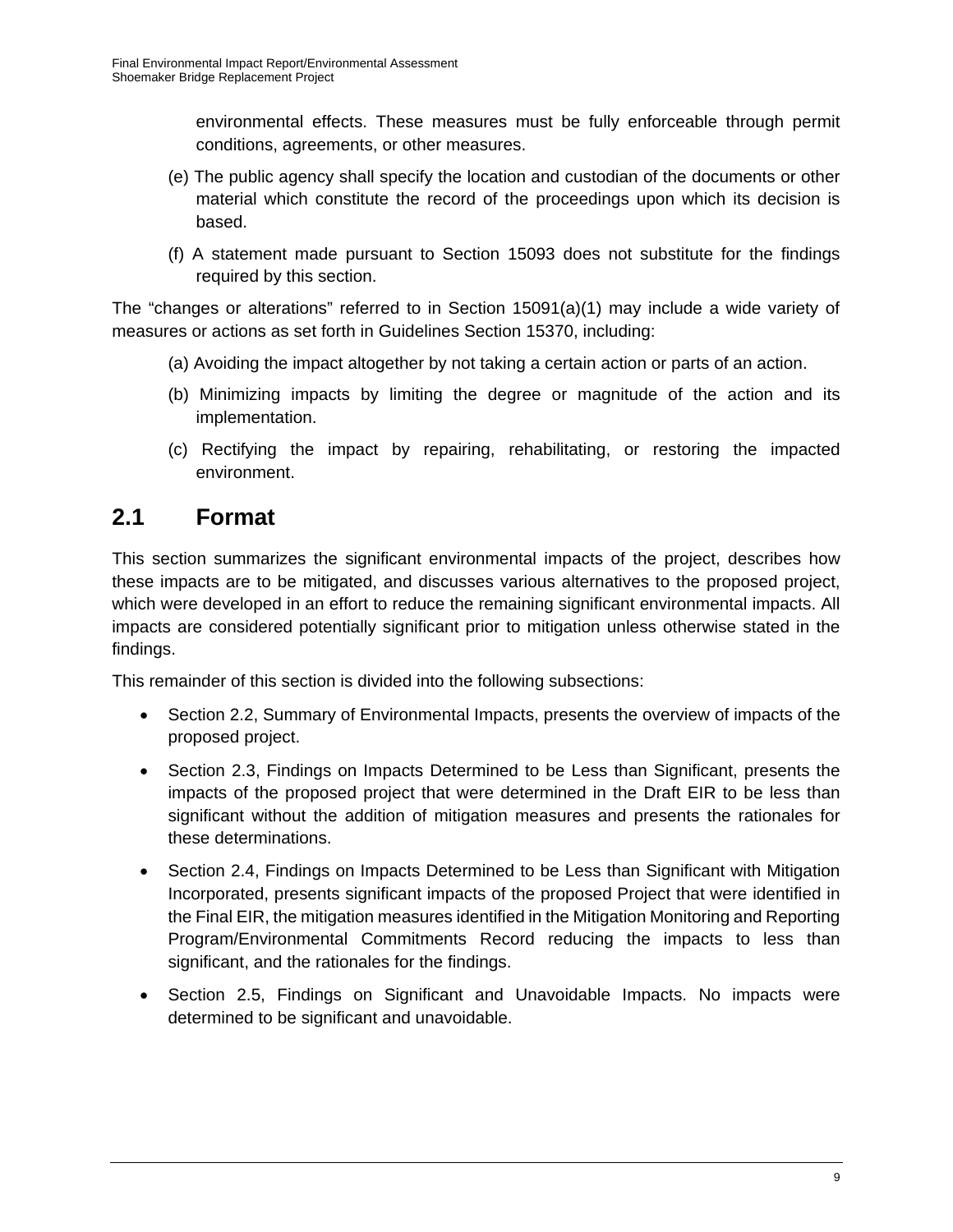# **2.2 Overview of Environmental Impacts**

Based on the NOP and Draft EIR, the following is an overview of the environmental topics considered to have no impact, a less than significant impact, a less than significant impact with mitigation incorporated, and a significant and unavoidable impact. Some sections, may be discussed under more than one category since the impact determination may vary by threshold.

### **2.2.1 No Impact**

The following topics were determined to have no impact as a result of the Project and will not be discussed further within this document:

- Agriculture and Forest Resources
- Mineral Resources
- Population and Housing
- Public Services
- Wildfire

#### **2.2.2 Less Than Significant Impact**

The following environmental topics were determined to have a less than significant impact as a result of the Project:

- Aesthetics
- Air Quality
- Biological Resources
- Cultural Resources
- Energy
- Geology and Soils
- Greenhouse Gas Emissions
- Hazards and Hazardous Materials
- Hydrology and Water Quality
- Land Use and Planning
- Noise
- Recreation
- Transportation
- Tribal Cultural Resources
- Utilities and Emergency Services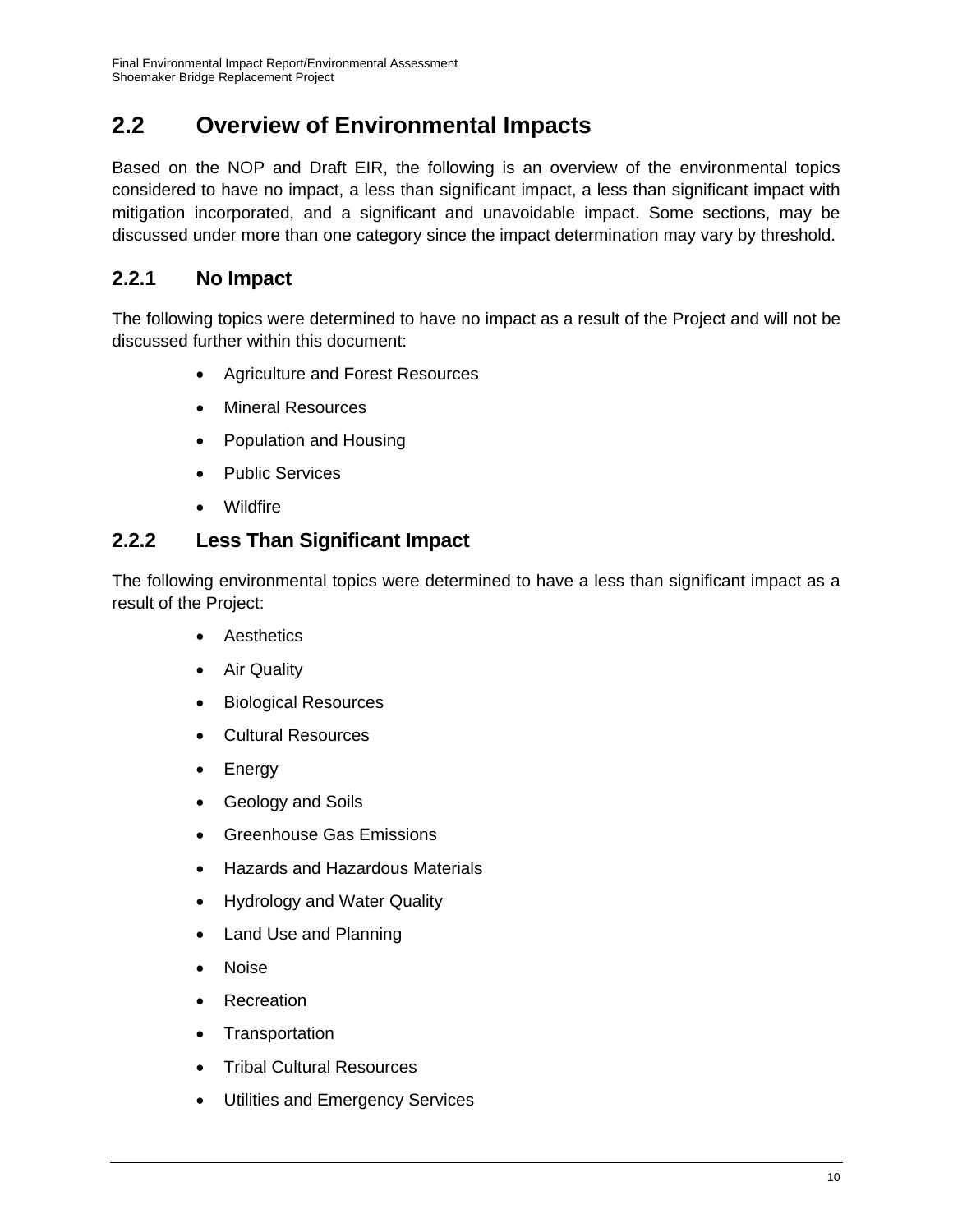Mandatory Findings of Significance

## **2.2.3 Less Than Significant Impact with Mitigation Incorporated**

The following topics were determined to have less than significant impact with mitigation incorporated as a result of the Project:

- Biological Resources
- Geology and Soils

## **2.2.4 Significant and Unavoidable Impacts**

There are no environmental topics that were determined to have a significant and unavoidable impact as a result of the Project.

## **2.3 Findings on Impacts Determined to be Less than Significant**

## **2.3.1 Aesthetics**

**The Project would not have a significant effect on the visual character or quality of public views and would not conflict with applicable zoning or other regulations governing scenic quality.** 

The proposed Project is located within an urban area of the City of Long Beach. The southern portion of the Project is located within the Coastal Zone. As discussed in the Final EIR Section 2.1.2, Development Trends of the Final EIR, the Project is subject to the California Coastal Act of 1976. The policies established by the California Coastal Act include the protection and expansion of public access and recreation; the protection, enhancement, and restoration of environmentally sensitive areas; the protection of agricultural lands; the protection of scenic beauty; and the protection of property and life from coastal hazards. The California Coastal Commission is responsible for implementation and oversight under the California Coastal Act. California Coastal Act delegates power to local governments to enact their own local coastal programs (LCP)

This Project is subject to the City's LCP. As such, the Project would be required to be consistent with the scenic elements identified in the City's LCP and, any specifications related to aesthetics that may be required within the Coastal Development Permit (CDP) obtained during final design.

As discussed in Section 2.6, Visual and Aesthetics of the Final EIR, temporary visual impacts during implementation of the proposed Project under Alternatives 2 and 3 (Design Options A and B) would include construction activities, equipment staging, truck hauling, excavation activity, and detour signage. Project construction is anticipated to take 36 months, with an overall area of approximately 46 acres to be temporarily disturbed. As a result of construction, mature ornamental trees would be removed mostly within the portion of Cesar E. Chavez Park that is not accessible because of the connectors to the existing Shoemaker Bridge and SR-710. Replacement landscaping would be provided as part of the proposed Project and would be consistent with City, and Caltrans guidelines. Temporary impact areas to Cesar E. Chavez Park would be restored to a condition equivalent or better than prior to the Project.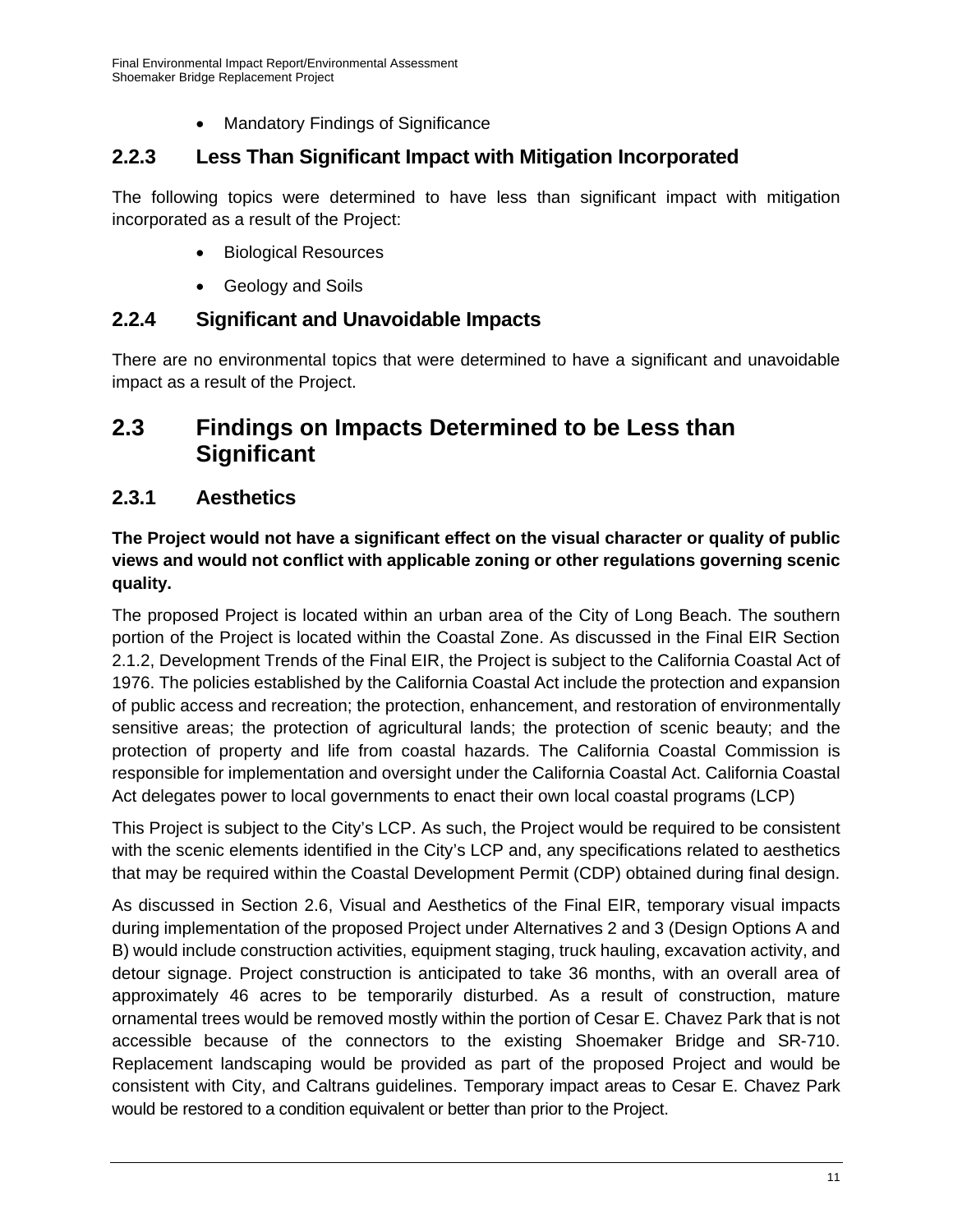The improvements proposed under Alternatives 2 and 3 (Design Options A and B) would be consistent with the goals and policies identified within the City's General Plan, LCP, and, applicable Master Plans. Additionally, Minimization Measure VIS-1, identified in Section 2.6.4, Avoidance and Minimization Measures of the Final EIR, would develop a landscape plan that would ensure consistency with the Caltrans Highway Design Manual, City's General Plan, Planned Development Districts, Master Plans, and LCP. Incorporation of Minimization Measures VIS-2 through VIS-4 would minimize impacts on removal of mature trees, develop a hardscape plan, and ensure adequate lighting within the Project limits. Therefore, impacts are considered less than significant and no mitigation measures are required.

Additionally, the visual character and quality with implementation of the proposed Project would be enhanced by removing old roadways and making this land available for park use. Implementation of minimization measures VIS-1, through VIS-4, provided in Section 2.6 Visual and Aesthetics of the Final EIR, would minimize visual impacts during construction and operation of the proposed Project under Alternatives 2 and 3 (Design Options A and B). Therefore, impacts are considered less than significant and no mitigation is required.

#### **The Project will not have a significant adverse effect on the light or glare affecting day or nighttime views within the Project limits and surrounding area.**

The Project under Alternatives 2 and 3 (Design Options A and B) currently receives light at night from traffic, street and bridge lighting; signalized intersections; freeway on- and off-ramps; the surrounding commercial zone; and limited light sources from nearby residential development. Existing lighting on the bridge and along the local connectors would be modified or relocated as part of the proposed Project under Alternatives 2 and 3 (Design Options A and B). Minimization Measure VIS-4, provided in Section 2.6, Visual and Aesthetics of the Final EIR, would minimize potential impacts regarding light and glare by preparing a lighting plan for the Project to be implemented during construction and operation. Therefore, impacts are considered less than significant and no mitigation is required.

## **2.3.2 Air Quality**

#### **The Project would not result in significant adverse effects to a cumulatively considerable net increase of any criteria pollutants.**

As described in Section 2.13, Air Quality of the Final EIR, the proposed Project under Alternatives 2 and 3 (Design Options A and B) is not expected to result in any concentrations exceeding the 1-hour or 8-hour carbon monoxide (CO) standards. In addition, the proposed Project under Alternatives 2 and 3 (Design Options A and B) would not delay the attainment of the particulate matter 2.5 (PM<sub>2.5</sub>) or particulate matter 10 (PM<sub>10</sub>) air quality standards within the South Coast Air Basin (SCAB). Therefore, the proposed Project would not result in a cumulatively considerable net increase of any criteria pollutant. Thus, impacts are considered less than significant and no mitigation is required.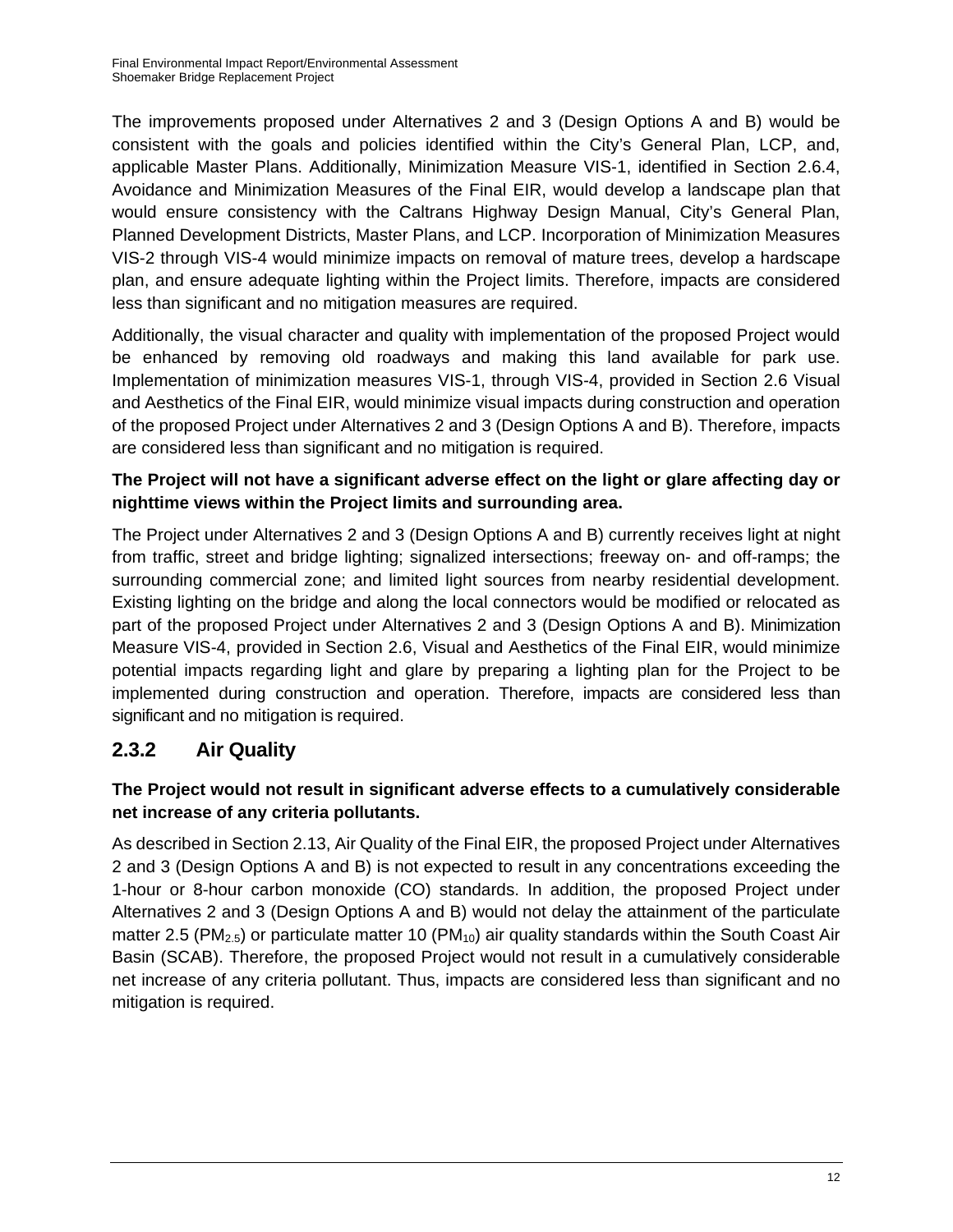#### **The Project would not result in significant adverse effects which would expose sensitive receptors to substantial pollutant concentrations.**

The sensitive receptors within or adjacent to the Project limits are residential, park, and school uses. As discussed above, the proposed Project under Alternatives 2 and 3 (Design Options A and B) may result in temporary, short-term, construction-related increases in pollutant concentrations specifically associated with construction equipment emissions and fugitive dust. The implementation of South Coast Air Quality Management District (SCAQMD) Standard Conditions and Caltrans Standard Construction Specifications, provided in the project features (PF) PF-60 through PF-74 and in Minimization Measures AQ-1 and AQ-2 in Section 2.13, Air Quality of the Final EIR, would minimize potential short-term air quality impacts on sensitive receptors. Therefore, impacts are considered less than significant and no mitigation is required.

#### **The Project would not result in significant adverse emissions adversely affecting a substantial number of people.**

The proposed Project under Alternatives 2 and 3 (Design Options A and B) may result in temporary, short-term, construction-related increases in objectionable odors. Implementation of the SCAQMD Standard Conditions and Caltrans Standard Construction Specifications, as described in Section 2.13, Air Quality of the Final EIR, would minimize this potential short-term impact. Therefore, impacts are considered less than significant and no mitigation is required.

## **2.3.3 Biological Resources**

#### **The Project would not result in significant adverse effects that would conflict with any local policies or ordinances protecting biological resources.**

Trees in the City are protected under Chapter 14.28 (Trees and Shrubs) of the City's Municipal Code, which regulates the planting, maintenance, and removal of trees along any City street, and a permit would be acquired from the Director of Public Works, as required per Section 14.28.060 of the City's Municipal Code. Guards would be placed around any trees in the vicinity of Project construction activities located along the street, alley, court or other public place in order to prevent injury to protected trees. Any removal or maintenance of trees along City streets would be conducted per the requirements of Chapter 14.28. Therefore, impacts are considered less than significant and no mitigation is required.

## **2.3.4 Cultural Resources**

#### **The Project would not result in significant adverse effects pursuant to §15064.5**.

As stated in Section 2.7, Cultural Resources of the Final EIR, a single, resource located in the Area of Potential Effects (APE), the LA River Flood Channel, is assumed eligible for the National Register of Historic Places (NRHP) for the purposes of this Project only, pursuant to Stipulation VIII.C.4 of the FHWA Section 106 Programmatic Agreement (PA). However, a full evaluation of the entire channel is precluded by the resource's large size and the limited potential for effects. Presumption of eligibility was approved after consultation with Caltrans Cultural Studies Office (CSO) on April 16, 2018, pursuant to Stipulation VIII.C.4 of the FHWA Section 106 PA. Characterdefining features of the LA River Flood Channel includes its trapezoid-shaped reinforced concrete channel, its alignment, and the concrete parapet walls at top of river banks.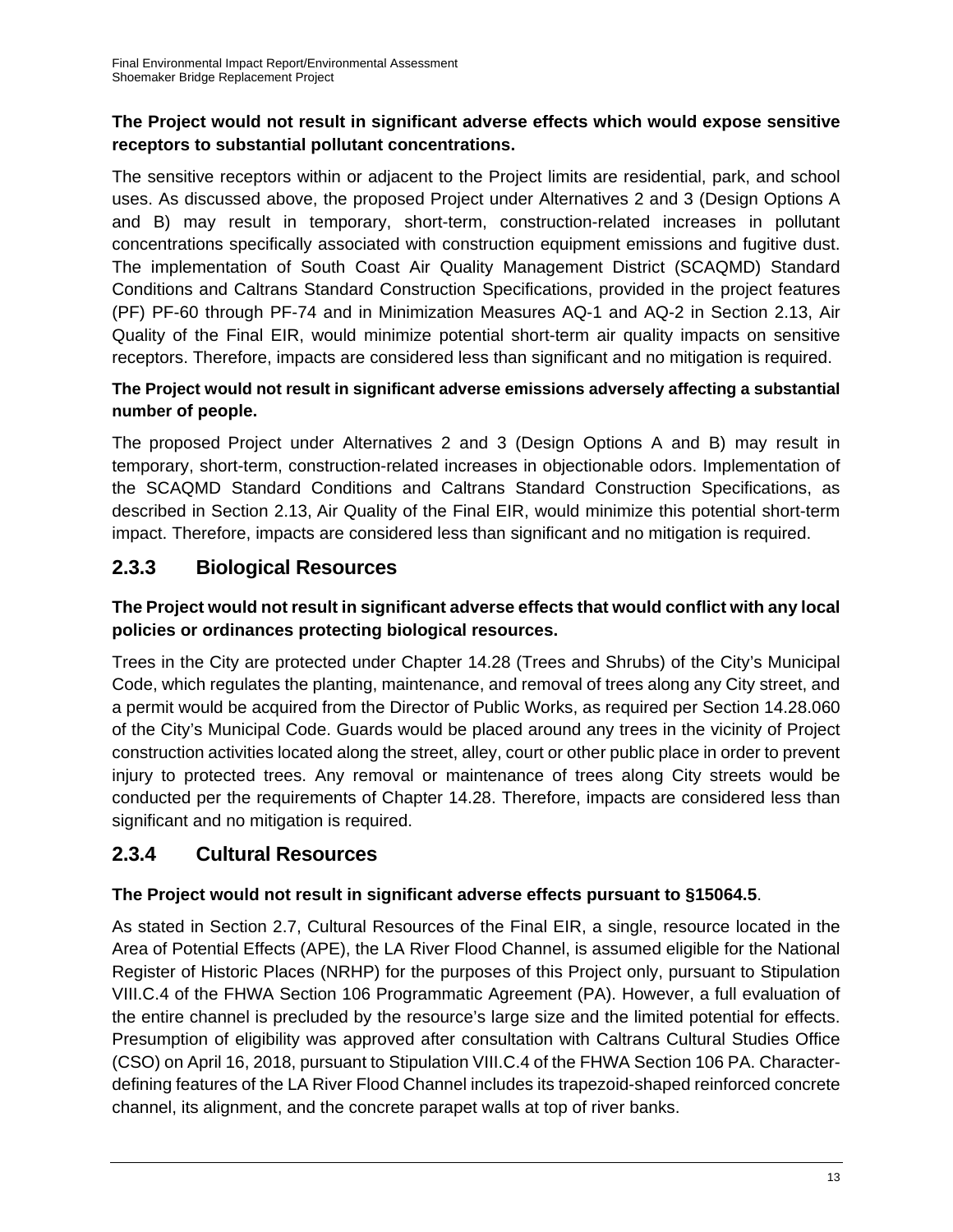Four other resources were identified within the APE and analyzed for their cultural significance as documented within the EIR prepared for the Project. The other four resources evaluated were determined not eligible for listing in either the NRHP or California Register of Historical Resources (CRHR). In a letter dated July 3, 2019, State Historic Preservation Office (SHPO) concurred with Caltrans' determination of non eligibility for listing in the NRHP for the four built environmental resources and had no objection to the assumption of eligibility for the LA River Flood Channel. The proposed Project under Alternatives 2 and 3 (Design Options A and B) would result in grade separated crossing improvements to the LA River Flood Channel, including an aerial easement for a bridge over the segment, construction of the new Shoemaker Bridge within the boundary of the LA River Flood Channel, and under Alternative 2 (Design Option A and B) a remaining pier from existing Shoemaker Bridge. There would be no permanent physical changes to the LA River Flood Channel's intact character defining features described above, and the new Shoemaker Bridge would not have a substantial effect on the LA River Flood Channel's physical design or setting, nor would it reduce the integrity of the segment to the degree that it is no longer eligible for listing in the NRHP or CRHR. Therefore, impacts on cultural resources would be considered less than significant with the inclusion of project features PF-4 and PF-5 identified in Section 2.7, Cultural Resources of the Final EIR, and no mitigation is recommended or required.

In addition, according to the Historic Resource Evaluation Report (HRER), the street improvements and traffic calming measures extend through the locally designated Drake Park/Willmore City Historic District. The work within the district would occur along 6th and 7th Streets between Magnolia Avenue and Park Court and would be limited in these areas to restriping the existing striped roadway and modifying existing signals. As identified in the HRER, the Drake Park/Willmore City Historic District was evaluated for the NRHP and CRHR as part of the Daisy Avenue Bicycle Boulevard Project in 2016. That evaluation determined that the district was not eligible for the NRHP or CRHR. Because the Drake Park/Willmore City Historic District has already been determined ineligible for the NRHP and CRHR, it was not re-evaluated as part of this project. There are no other locally designated historical resources within the Project limits. Therefore, the proposed Project under Alternatives 2 and 3 (Design Options A and B) would have no impact on locally designated historical resources as defined by CEQA. Therefore, impacts are considered less than significant and no mitigation is required.

#### **The Project would not result in significant adverse effects to archaeological resources pursuant to §15064.5.**

Implementation of the proposed Project under Alternatives 2 and 3 (Design Options A and B) may cause the disturbance of previously unknown archaeological resources within the Project limits. Although considered unlikely, construction in undeveloped areas or redevelopment that requires excavation to depths greater than current foundations has the potential to encounter unknown archaeological resources. In the event cultural materials are discovered during Project construction, all earthmoving activity would cease in the immediate area of the discovery area and a qualified archaeologist would access the significant of the find. The project features PF-4 and PF-5 regarding the handling of cultural resources or human remains found during ground disturbance activities identified in Section 2.7, Cultural Resources of the Final EIR, would avoid and/or minimize potential impacts on previously unknown archaeological resources. Therefore, impacts are considered less than significant and no mitigation is required.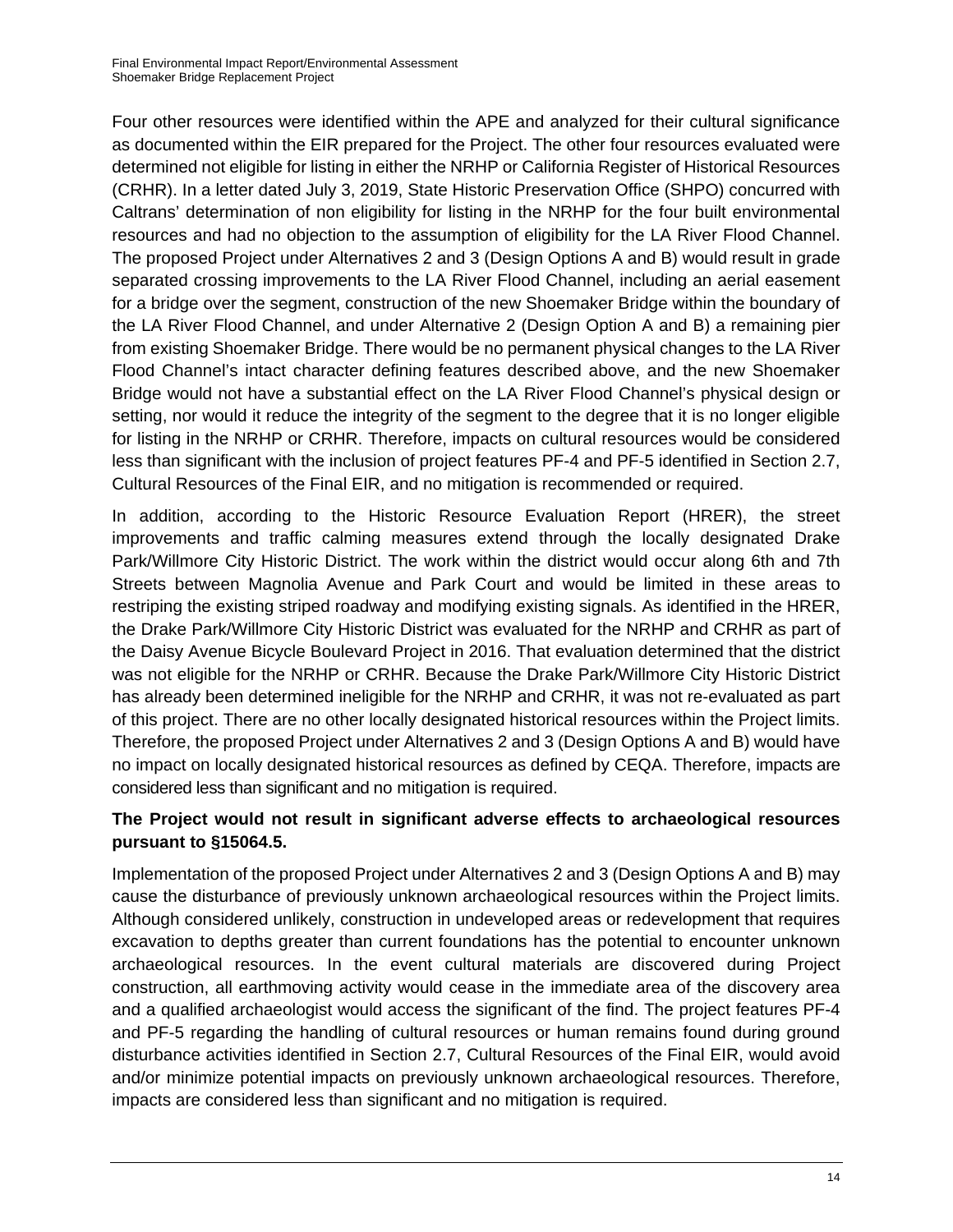#### **The Project would not result in significant adverse effects to human remains.**

Although considered unlikely, there is the potential to encounter unknown buried cultural materials or human remains within the APE during construction of the proposed Project under Alternatives 2 and 3 (Design Options A and B). If buried archaeological or cultural materials are exposed during construction, it is Caltrans policy that work in the area must halt until a qualified archaeologist can evaluate the nature and significance of the find. In the event that previously unknown buried cultural materials or human remains are encountered during construction, corresponding project features PF-4 and PF-5 (found in Section 2.7, Cultural Resources of the Final EIR) would avoid and/or minimize potential impacts on previously unknown cultural resources or human remains. Therefore, impacts are considered less than significant and no mitigation is required.

## **2.3.5 Energy**

 $\overline{a}$ 

#### **The Project would not result in significant adverse effects of energy consumption during construction or operation.**

The proposed Project under Alternatives 2 and 3 (Design Options A and B) would result in temporary fuel usage associated with construction vehicles and equipment. Project construction would involve grubbing/land clearing, grading/excavation, drainage/utilities/sub-grade, paving, and striping during construction. The Project's construction emissions under the Alternatives 2 and 3 (Design Options A and B) were estimated using the Sacramento Metropolitan Air Quality Management District's Road Construction Emissions Model, Version 9.0.0; a model approved for use by the SCAQMD1. Default equipment assumptions for the Road Construction Emissions Model were used in developing the emissions estimates.

The grading and excavation phase during construction activities would result in maximum daily construction emissions and thus, would be the most energy intensive. Energy use for construction of the proposed Project under Alternatives 2 and 3 (Design Options A and B) is estimated to result in the short-term consumption of up to 377,398 gallons of fuel from construction equipment. This represents a small demand on local and regional fuel supplies that would be easily accommodated, and this demand would cease once construction is complete. Moreover, construction-related energy consumption would be temporary and not a permanent new source of energy demand, and demand for fuel would have no noticeable effect on peak or baseline demands for energy.

The proposed improvements may include additional street lighting, restriping, turn lanes, bicycle, pedestrian, signage, and streetscape improvements. Thus, the Alternatives 2 and 3 (Design Options A and B) would accommodate the projected increase in demand for the City's non-motorized transportation facilities, thus promoting transportation energy efficiency. Based on the Traffic Operations Analysis Report (TOAR) (Caltrans 2019a), Alternative 2 (Design Option A) yields superior level of service (LOS) results compared to Alternative 2 (Design Option B) under 2035 Build Conditions. As a result, energy savings are associated with the Alternative 2 (Design Option A) compared to Alternative 1 (No Build). As Alternatives 2 and 3 (Design Options A and B) would not increase capacity and thus would not increase traffic using the Shoemaker Bridge

<sup>1</sup> https://www.aqmd.gov/home/rules-compliance/ceqa/air-quality-modeling, accessed February 2020.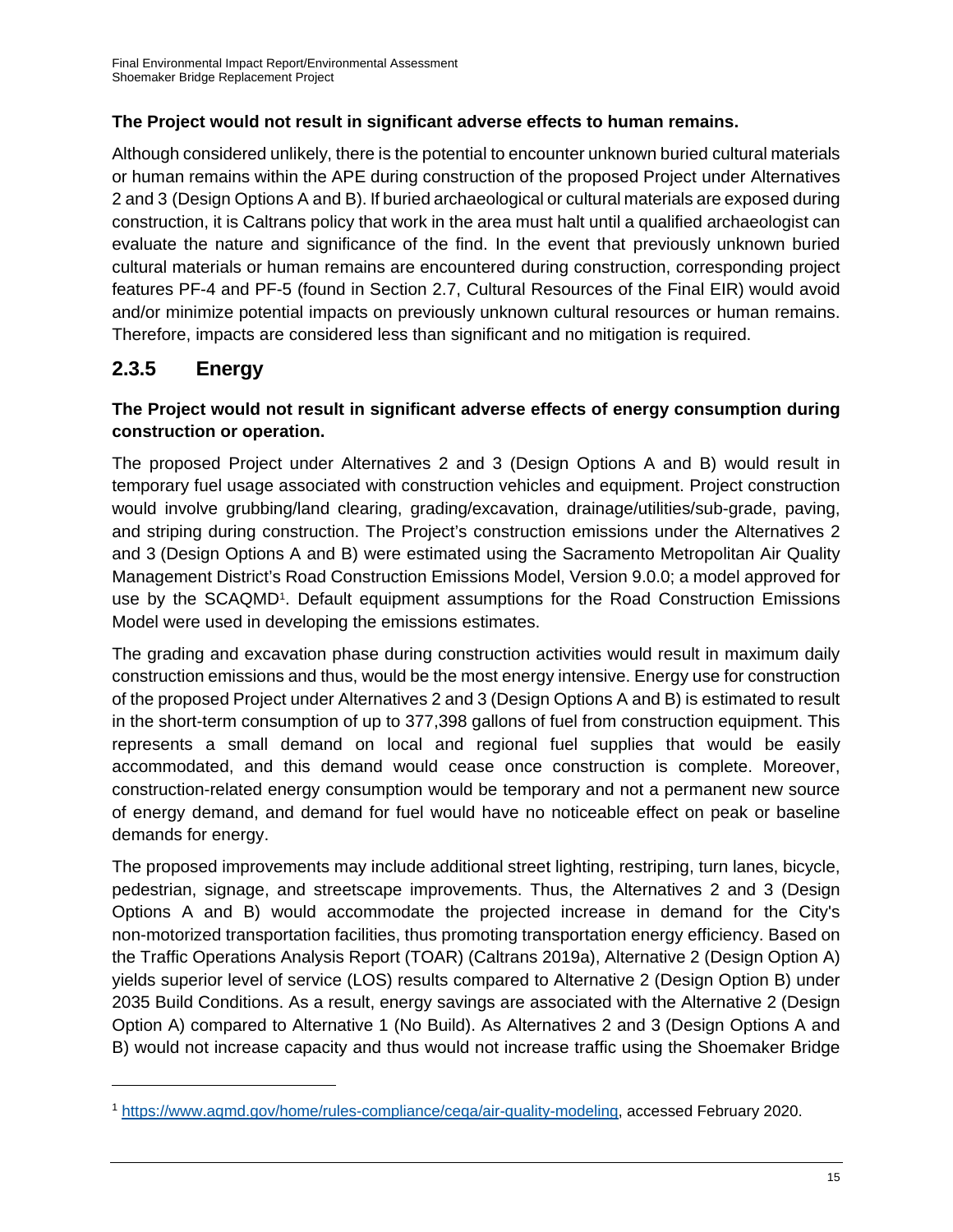and associated downtown connectors, a net increase in energy consumption is not anticipated. In addition, with implementation of Project features PF-3 in Section 2.5, Traffic and Transportation of the Final EIR, PF-60 through PF-74 in Section 2.13, Air Quality of the Final EIR, and PF-87 in Section 2.15, Energy of the Final EIR, as well as Minimization Measure E-1 in Section 2.15, Energy of the Final EIR, which would assist in minimizing impacts on energy consumption through the use of light-emitting diode (LED) lighting in traffic signals and lights, energy impacts would be considered less than significant and no mitigation is required.

## **2.3.6 Geology and Soils**

#### **The Project would not expose people or structures to potential substantial adverse effects as a result of earthquake fault rupture.**

No active or potentially active surface faults are known to exist within or near the Project limits. In addition, the site is not located within a designated Alquist-Priolo Earthquake Fault Zone. However, the Project is located within a seismically active region that would be subject to future seismic shaking from earthquakes occurring along local or regional faults. Active faults without surface expression (blind faults) or other potentially active seismic sources capable of generating an earthquake may be present under the site at depth but not yet identified. The Newport Inglewood-Rose Canyon Fault and Palos Verdes Fault within the Project vicinity have been documented as producing earthquakes with a magnitude of 7.2. Therefore, the proposed Project may be subject to seismic ground shaking.

Requirements for a geotechnical investigation during final design (Minimization Measure GEO-1, found in Section 2.10, Geology, Soils, Seismic, and Topography of the Final EIR) and implementation of recommendations from the report and adherence to Caltrans' Seismic Design Criteria and the Uniform Building Code (Minimization Measure GEO-2, found in Section 2.10, Geology, Soils, Seismic, and Topography of the Final EIR) are sufficient to avoid and/or minimize impacts related to surface fault rupture. Therefore, impacts are considered less than significant and no mitigation is required.

#### **The Project would not expose people or structures to potential substantial adverse effects as a result of strong ground shaking.**

The Project is located in the highly seismic Southern California region within the influence areas of several fault systems. These fault systems are considered active and well-defined and are capable of producing potentially damaging seismic groundshaking. Therefore, it is anticipated that the Project would periodically experience ground acceleration as the result of moderate to large seismic events. The structures (e.g., Shoemaker Bridge and ramps) constructed for the proposed Project would be potentially subject to adverse impacts related to seismic ground shaking. However, the proposed Project under Alternatives 2 and 3 (Design Options A and B) would be designed in accordance with the requirements of Caltrans's Seismic Design Criteria and the Uniform Building Code, and Minimization Measures GEO-1 and GEO-2, found in Section 2.10, Geology, Soils, Seismic, and Topography of the Final EIR, would be implemented to minimize potential impacts due to seismic ground shaking. Therefore, impacts are considered less than significant and no mitigation is required.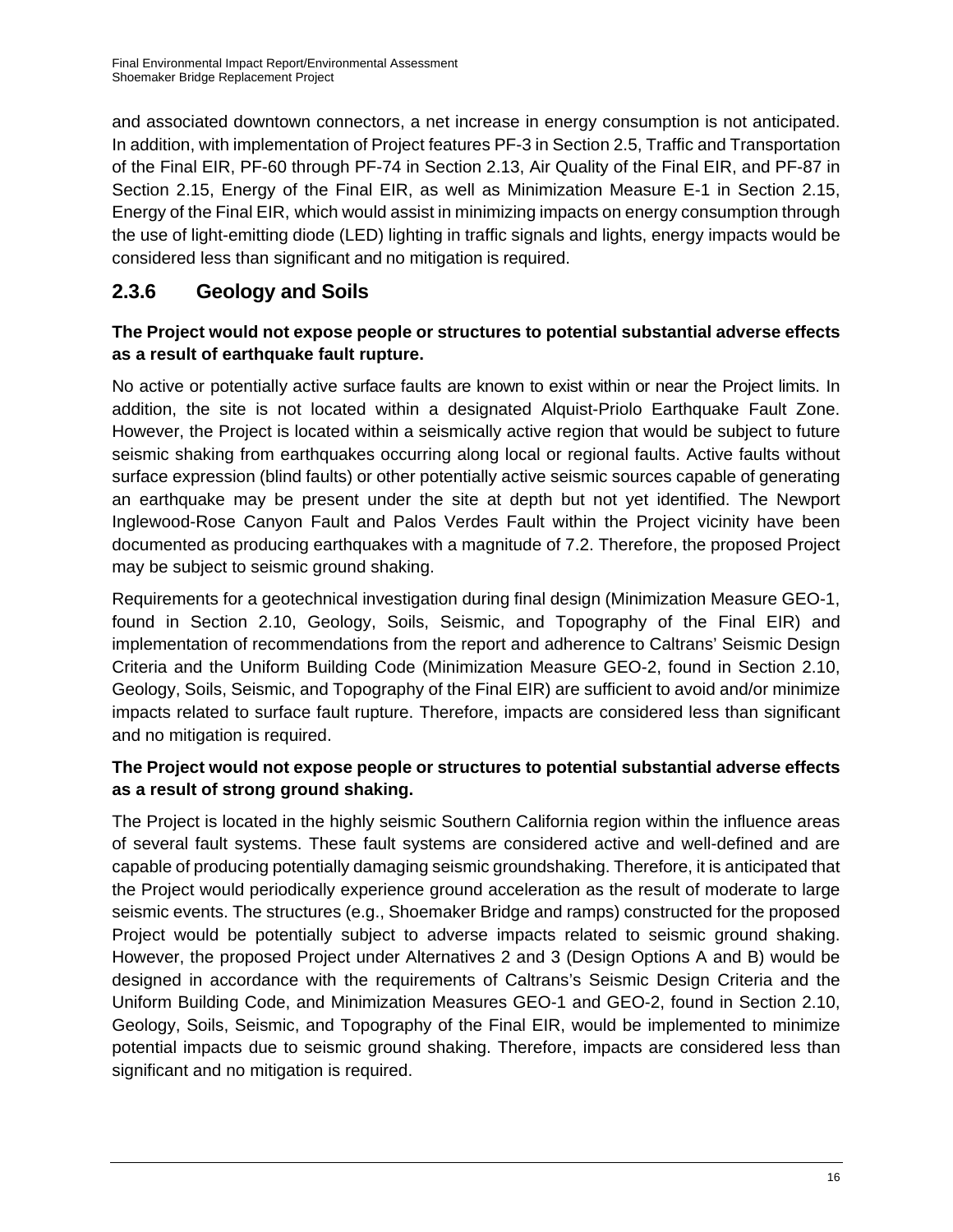#### **The Project would not expose people or structures to potential substantial adverse effects as a result of seismic-related ground failure, including liquefaction.**

The Project is within a potential liquefaction hazard zone. Due to the varying and potentially high groundwater elevations in the area and the presence of loose/soft soils at the area of the Project limits, the potential for liquefaction during an earthquake is considered high. However, as detailed in Minimization Measure GEO-1, found in Section 2.10, Geology, Soils, Seismic, and Topography of the Final EIR, the potential for liquefaction effects on the structures constructed for the proposed Project under Alternatives 2 and 3 (Design Options A and B) would be further investigated during final design. If recommended by the geotechnical investigation, final design would include design features related to liquefiable soils. Therefore, impacts are considered less than significant and no mitigation is required.

#### **The Project would not expose people or structures to potential substantial adverse effects as a result of seismic-induced landslides.**

The topography of the Project limits is relatively flat with no natural slopes, except for existing the embankments and levees of the LA River. However, earthquake induced slope instability is possible in areas where the potential for liquefaction is present. As previously stated the potential for liquefaction in the Project limits is high. Minimization Measures GEO-1 and GEO-2, found in Section 2.10, Geology, Soils, Seismic, and Topography of the Final EIR, would be implemented to minimize potential impacts under Alternatives 2 and 3 (Design Options A and B) due to seismic ground shaking. Therefore, impacts are considered less than significant and no mitigation is required.

#### **The Project would not result in substantial soil erosion or the loss of topsoil.**

Construction activities for the proposed Project under Alternatives 2 and 3 (Design Options A and B), such as grading and cut and fill slopes, would disturb soil and alter existing landforms. Temporary impacts would include soil compaction and an increased possibility of soil erosion. Exposed soils would be particularly prone to erosion during construction of the proposed Project under Alternatives 2 and 3 (Design Options A and B), especially during heavy rains. Erosion impacts related to water quality are evaluated in Section 2.9, Water Quality and Storm Water Runoff of the Final EIR. With the inclusion of project features PF-6 through PF-50, described in Section 2.9, Water Quality and Storm Water Runoff of the Final EIR, impacts during construction and operation related to erosion would be considered less than significant, and no mitigation is required.

#### **The Project would not result in significant adverse effects as a result of on- or off-site landslide, lateral spreading, subsidence, liquefaction, or collapse.**

The Project is within a potential liquefaction hazard zone and seismically active region. Due to the varying and potentially high groundwater elevations in the area and the presence of loose/soft soils at the Project limits, the potential for liquefaction during a design level earthquake is considered high. Additionally, there is potential for liquefaction-induced spreading and which would need be further evaluated during final design. Minimization Measure GEO-2, found in Section 2.10, Geology, Soils, Seismic, and Topography of the Final EIR, would be implemented to minimize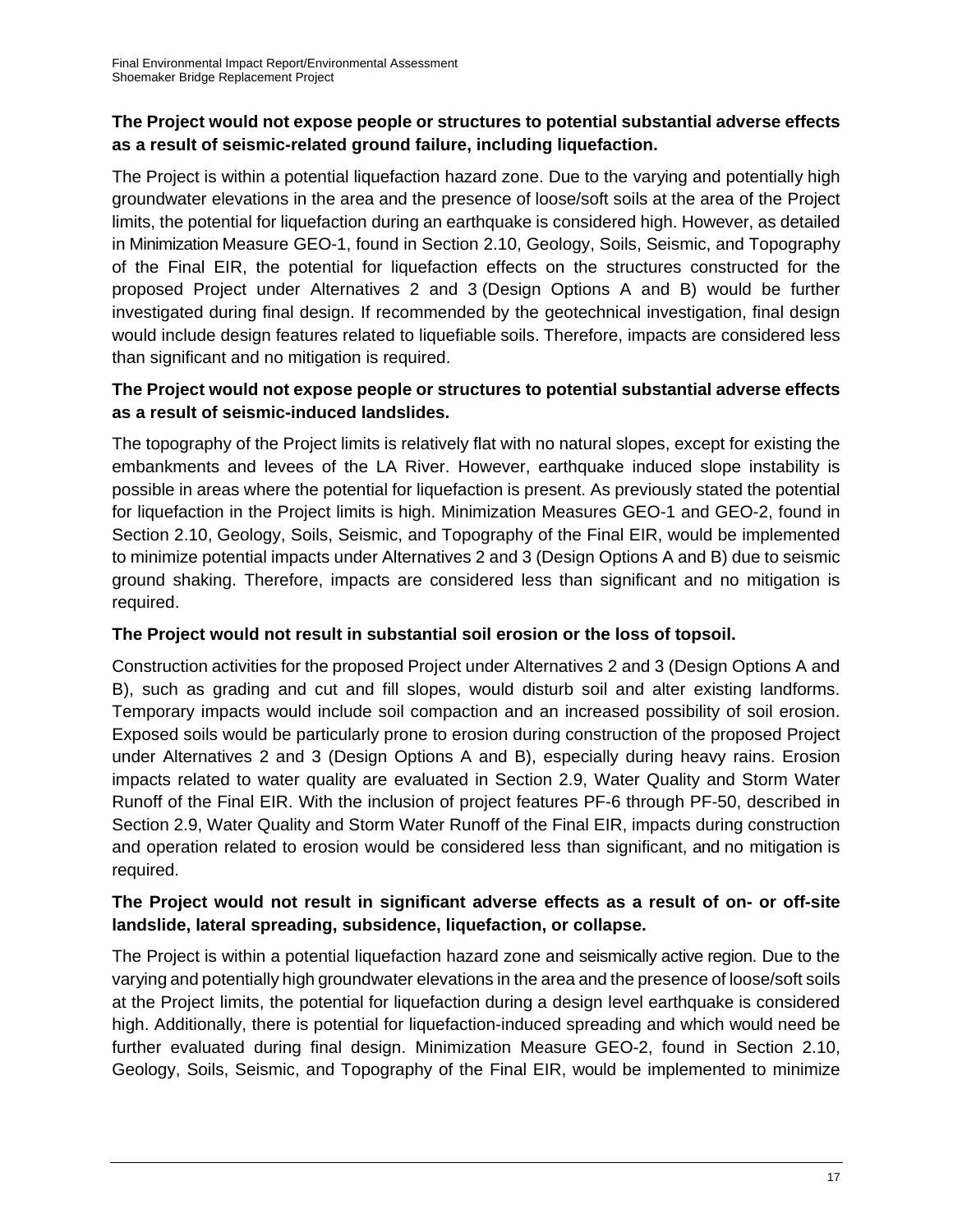potential impacts due to settlement liquefaction or related secondary seismic impacts. Therefore, impacts are considered less than significant and no mitigation is required.

#### **The Project would not result in significant adverse effects as a result of expansive soil.**

The proposed Project under Alternatives 2 and 3 (Design Options A and B) may be subject to direct adverse impacts associated with expansive and collapsible soils. Caltrans' Standard Conditions require the preparation of a detailed geotechnical investigation during final design of the proposed Project under Alternatives 2 and 3 (Design Options A and B), as specified in Minimization Measure GEO-1 in Section 2.10, Geology/Soils/Seismicity/Topography of the Final EIR. The detailed geotechnical investigation would address the potential for expansive and collapsible soils in the Project limits. If expansive and/or collapsible soils are identified, the final design would include design features related to expansive and collapsible soils as specified in Minimization Measure GEO-1, found in Section 2.10, Geology, Soils, Seismic, and Topography of the Final EIR. Therefore, impacts are considered less than significant, and no mitigation is required.

## **2.3.7 Greenhouse Gas Emissions**

#### **The Project would generate GHG emissions, either directly or indirectly, but would not result in a significant impact on the environment.**

When compared to the Existing (2015) conditions, Alternatives 2 and 3 would reduce the greenhouse gas (GHG) emissions by 1,187 metric tons (MT) of carbon dioxide equivalent ( $CO<sub>2</sub>e$ ) per year in 2025 and 1,580 MT of  $CO<sub>2</sub>e$  per year in 2035. Therefore, because there is a reduction in future emissions compared to existing emissions, there is evidence of substantial progress in reducing emissions and the impact is considered less than significant. Therefore, impacts are considered less than significant and no mitigation is required.

#### **The project would not conflict with or obstruct implementation of the applicable greenhouse gas emission plans.**

As discussed in Sections 3.3.6.1 through 3.3.6.4 of the Final EIR, the proposed Project is consistent with the State's GHG reduction goals, the California Air Resources Board (CARB) Scoping Plan, SCAG's 2016 RTP/Sustainable Communities Strategy (SCS), and the City's Climate Action and Adaptation Plan (CAAP), which is not yet adopted. In addition, the Project is also consistent with the San Pedro Bay Ports Clean Air Action Plan, the Los Angeles County 2020 Community Climate Action Plan, and the Port of Los Angeles Actions to Reduce GHG Emissions by 2050. Therefore, the proposed Project would not conflict with an applicable plan, policy or regulation adopted for the purpose of reducing the emissions of GHGs and the impact is considered less than significant and no mitigation is required.

## **2.3.8 Hazards and Hazardous Waste**

#### **The Project would not create a significant hazard to the public or the environment through the routine transport, use, or disposal of hazardous materials.**

During construction, there is the potential to encounter hazardous materials in the soils and existing road materials. The proposed Project under Alternatives 2 and 3 (Design Options A and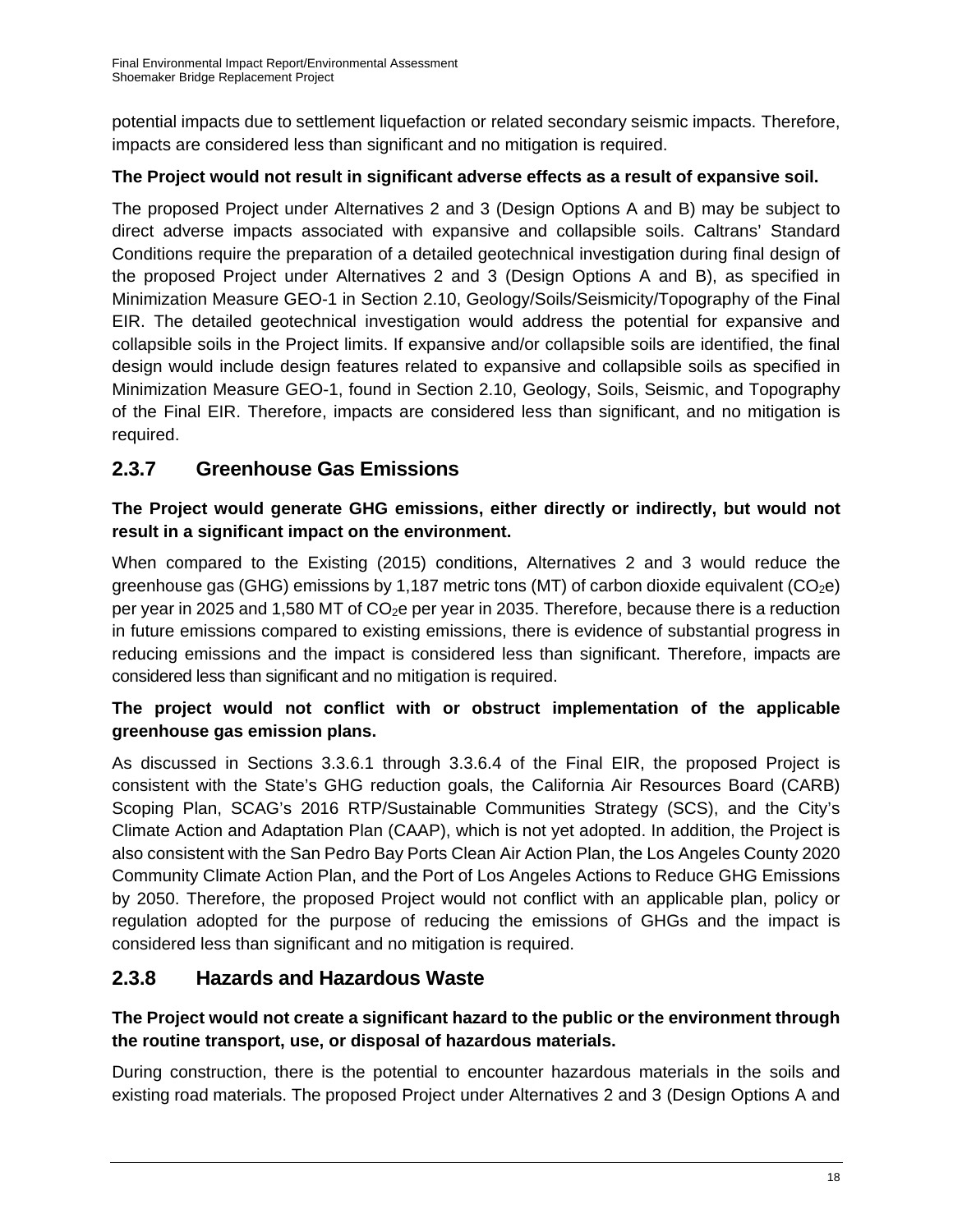B) would involve disturbance of soils and demolition of existing structures; therefore, hazardous soil contaminants such as aerially deposited lead (ADL), polychlorinated biphenyls (PCB), lead chromate, and asbestos-containing materials (ACM) may be encountered during Project construction. In addition, soil impacted by petroleum hydrocarbons, halogenated compounds, or other hazardous materials could be encountered at the properties that would be partially or fully acquired for the proposed Project under Alternatives 2 and 3 (Design Options A and B).

Typical hazardous materials used during construction (e.g., solvents, paints, fuels) would be handled in accordance with standard procedures. There are standard regulations and Caltrans policies (avoidance and minimization measures) that must be followed with respect to the use, storage, handling, disposal, and transport of potentially hazardous materials during construction of the proposed Project under Alternatives 2 and 3 (Design Options A and B) to protect human health and the environment.

With the inclusion of project features PF-51 through PF-59 and Avoidance and Minimization Measures HAZ-1 through HAZ-9 found in Section 2.12, Hazardous Waste/Materials of the Final EIR, which requires further testing and proper handling of hazardous waste and materials, potential impacts related to hazardous materials would not be significant.

Routine maintenance activities during operation of the proposed Project under Alternatives 2 and 3 (Design Options A and B) would be required to follow applicable regulations with respect to the use, storage, handling, transport, and disposal of potentially hazardous materials. Therefore, the operation of the proposed Project under Alternatives 2 and 3 (Design Options A and B) would not result in significant impacts related to hazardous waste or materials. Therefore, impacts are considered less than significant and no mitigation is required.

#### **The Project would not create a significant hazard to the public or the environment through the reasonable foreseeable upset and accident conditions that release hazardous materials**

The proposed Project under Alternatives 2 and 3 (Design Options A and B) would not create a significant hazard to the public or the environment through any reasonably foreseeable upset or accident conditions involving the release of hazardous materials. As discussed above in the first response under Section 2.3.8 Hazards and Hazardous Waste of this document, routine hazardous materials such as paint, solvents, and fuel would be used, handled, stored, disposed of, and transported during construction of the proposed Project under Alternatives 2 and 3 (Design Options A and B) in accordance with applicable local, State, and federal regulations. Therefore, impacts are considered less than significant and no mitigation is required.

#### **The Project would not emit hazardous emissions or handle hazardous or acutely hazardous materials, substances, or waste within one-quarter mile of an existing or proposed school.**

Twelve schools are located within 0.25 mile of the Project limits. These schools are identified as Cesar Chavez Elementary School, Edison Elementary School, Oropeza International Elementary School, Roosevelt Elementary School, Stevenson Elementary School, George Washington Middle School, Long Beach Polytechnic High School, PAAL Academy, Renaissance High School, St. Anthony High School, St Anthony Elementary School, and Montessori on Elm are within 0.25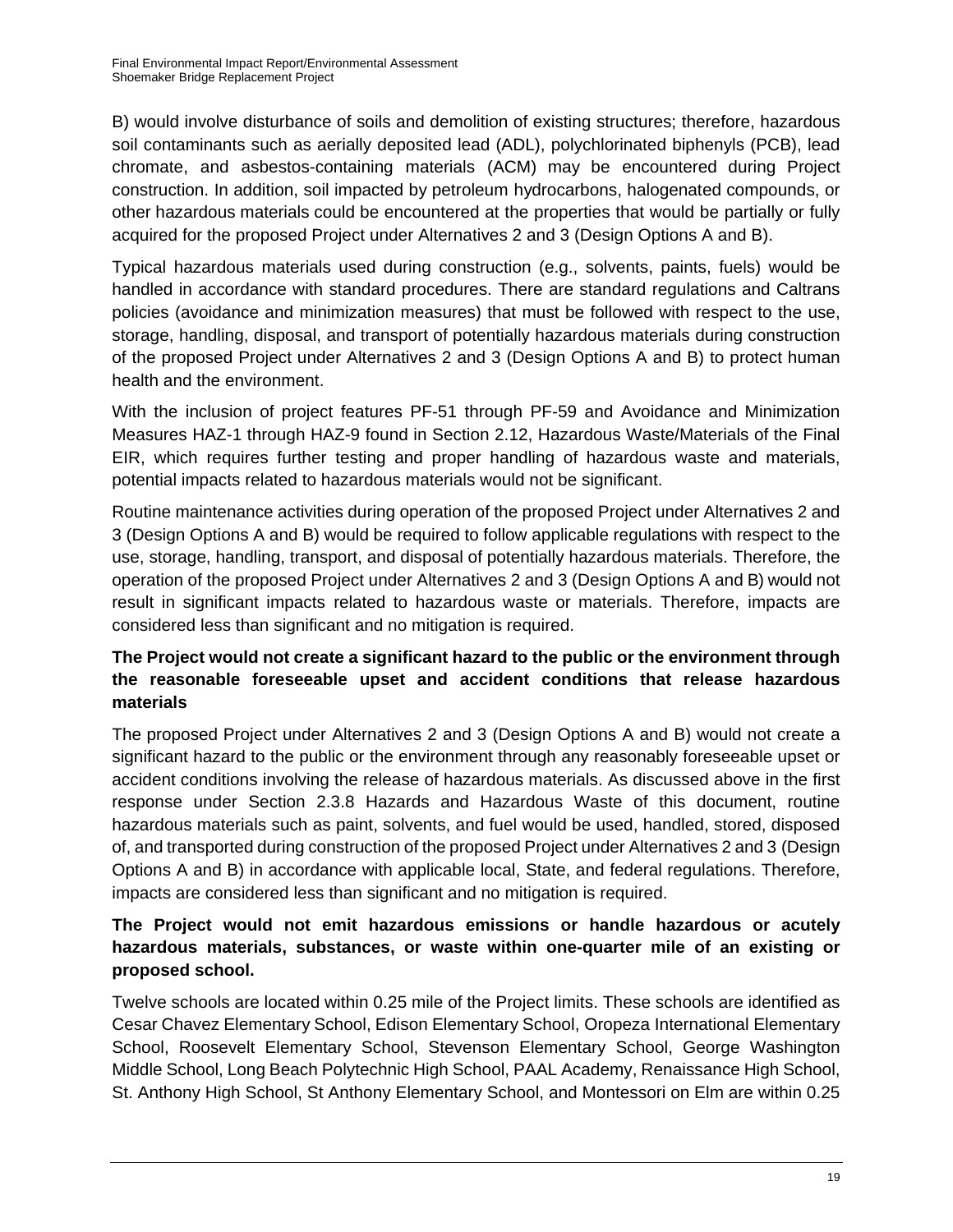mile of the proposed Project. However, as discussed above the first response under Section 2.3.8 Hazards and Hazardous Waste of this document, routine hazardous materials such as paint, solvents, and fuel would be used, handled, stored, disposed of, and transported during construction of the proposed Project under Alternatives 2 and 3 (Design Options A and B) in accordance with applicable local, State, and federal regulations. Therefore, impacts are considered less than significant and no mitigation is required.

#### **The Project would not create an adverse significant effect to the public as a result of a hazardous materials site pursuant to the Government Code Section 65962.5.**

Based on the due diligence efforts completed as part of the Initial Site Assessment (ISA), 28 properties in total were identified to have recognized environmental conditions (REC) within the hazardous waste/materials study area. Of these 28 properties, 8 were identified to have a potential impact on the Project under Alternatives 2 and 3 (Design Options A and B) (5 properties are located within the Project limits and 3 properties are located adjacent to the Project limits). Potential contamination associated with these properties are due to existing and past land uses and operation activities (e.g., existing and former gas stations, active oil wells, maintenance yards, and industrial facilities), which may have resulted in a release or spill.

Under Alternatives 2 and 3 (Design Options A and B), there is a potential for the Project under Alternatives 2 and 3 (Design Options A and B) to encounter soil and/or groundwater contamination associated with eight properties. Interviews with regulatory agency officials and/or Preliminary Site Investigations (PSI) are recommended for these properties to further assess for the presence of contamination issues. Interviews were attempted with regulatory agencies for high risk properties. The Long Beach Fire Department and Regional Water Quality Control Board (RWQCB) were contacted by phone on January 10, 2020 with no answer, so voicemails were left. Follow up calls were conducted on January 13, 2020, however no response has been received. With the implementation of Avoidance and Minimization Measures HAZ-1 through HAZ-9 identified in Section 2.12, Hazardous Waste/Materials of the Final EIR, impacts would be considered less than significant and no mitigation is required.

#### **The Project would not impair implementation of or physically interfere with an adopted emergency response plan or emergency evacuation plan.**

Temporary traffic delays are expected during Project construction. In addition, there would be temporary delays to travel times due to construction staging along the freeway. As a result, some temporary impairment to emergency response times may occur. However, the proposed Project under Alternatives 2 and 3 (Design Options A and B) includes a Caltrans-required transportation management plan (TMP) as a project feature, PF-3, in Section 2.5, Traffic and Transportation in the Final EIR. Therefore, these temporary impacts during construction are considered less than significant and no mitigation is required.

## **2.3.9 Hydrology and Water Quality**

**The project would not violate any water quality standards or waste discharge requirements or otherwise substantially degrade water quality.**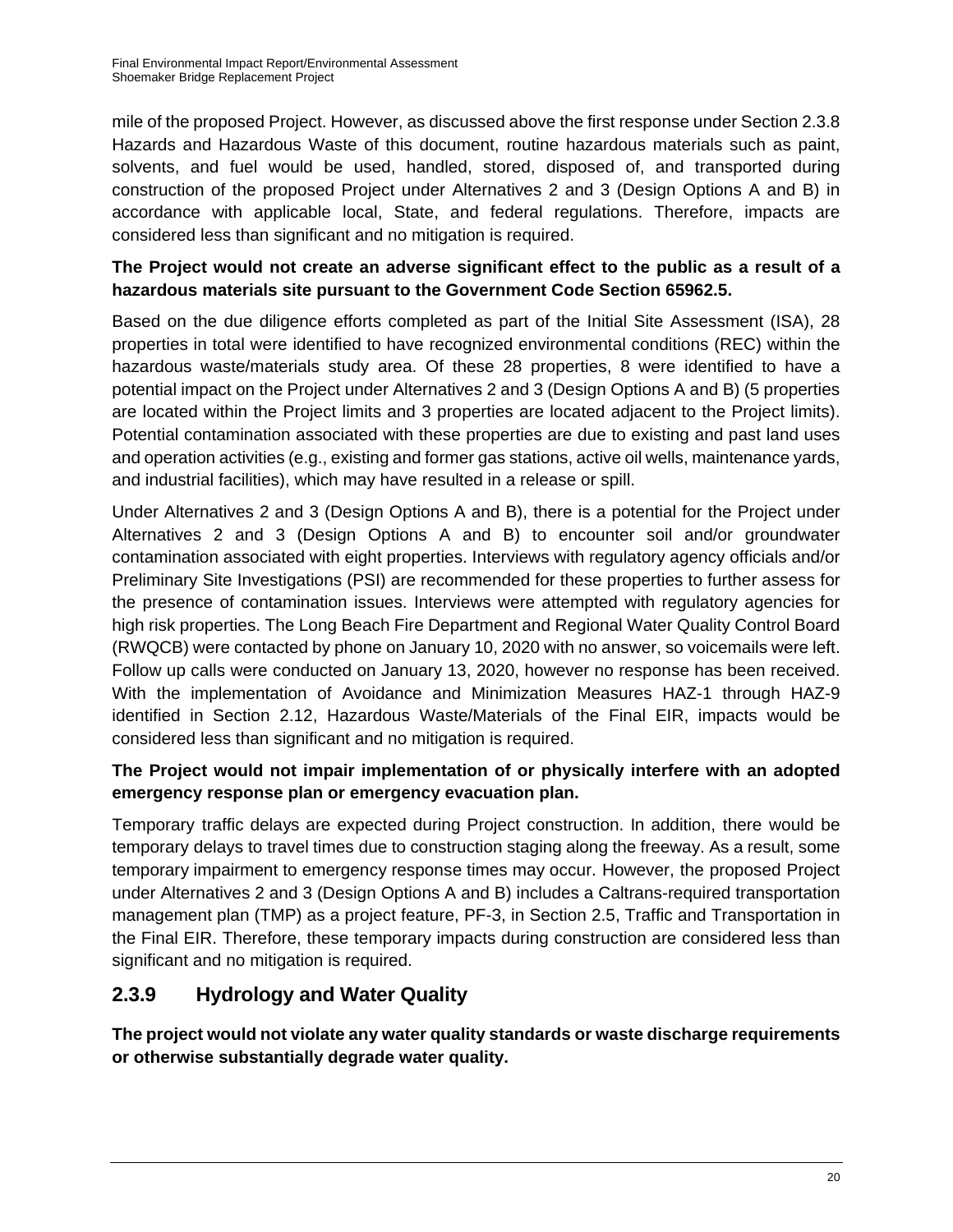During construction activities under Alternatives 2 and 3 (Design Options A and B), excavated soil would be exposed and there would be an increased potential for soil erosion compared to existing conditions. In addition, chemicals, liquid products, petroleum products (such as paints, solvents, and fuels), and concrete-related waste may be spilled or leaked during construction of the proposed Project with the potential to be transported via storm water runoff into receiving waters.

During operation under Alternatives 2 and 3 (Design Options A and B), pollutants of concern of a transportation facility include sediment/turbidity, nutrients, organic compounds, trash and debris, oxygen-demanding substances, bacteria and viruses, oil and grease, pesticides, and metals. These pollutants could also be discharged into the LA River in storm water runoff as a result of incidental drippings from vehicles, and accidental spills during maintenance activities, such as bridge painting and surface treatments.

Alternatives 2 and 3 (Design Options A and B) would reduce the impervious area by approximately 10 acres; therefore, providing an overall net positive effect for runoff. The proposed Project under Alternatives 2 and 3 (Design Options A and B) includes project features PF-6 through PF-50 included in Section 2.9, Water Quality in the Final EIR, that complies with applicable National Pollutant Discharge Elimination System (NPDES) permit requirements for construction and operation to protect the beneficial uses of waters. In addition, these project features PF-6 through PF-50 include best management practices (BMP) that would be implemented during construction and operation of the proposed Project under Alternatives 2 and 3 (Design Options A and B). Project features PF-6 through PF-50 provided in Section 2.9, Water Quality and Storm Water Runoff in the Final EIR, are regulatory requirements that would minimize Project impacts on water quality during construction and operation under Alternatives 2 and 3 (Design Options A and B).

Since the proposed Project under Alternatives 2 and 3 (Design Options A and B) would result in a disturbed soil area (DSA) greater than 1 acre, the proposed Project under Alternatives 2 and 3 (Design Options A and B) would be required to comply with the NPDES Construction General Permit as specified within Project Feature PF-12 in Section 2.9, Water Quality and Stormwater Runoff in the Final EIR. In addition, the proposed Project under Alternatives 2 and 3 (Design Options A and B) would be required to prepare and implement a Stormwater Pollution Prevention Plan (SWPPP), also identified within Project Feature PF-12 in Section 2.9, Water Quality and Stormwater Runoff of the Final EIR. The project features PF-6 through PF-50 identified within Section 2.9, Water Quality and Storm Water Runoff in the Final EIR, as well as the SWPPP prepared for the proposed Project prior to construction would identify temporary BMPs to address the potential temporary impacts on water quality. Project Features PF-6 through PF-10 included in Section 2.9 Water Quality and Storm Water Runoff of the Final EIR are comprised of standard measures and BMPs that would be included as a part of the Project and also identified within the proposed Project's SWPPP in order to address general construction impacts on water quality. Therefore, impacts are considered less than significant and no mitigation is required.

**The project would not substantially alter the existing drainage pattern of a site or area, including through the alteration of the course of a stream or river, in a manner that would result in substantial erosion, siltation or flooding off site.**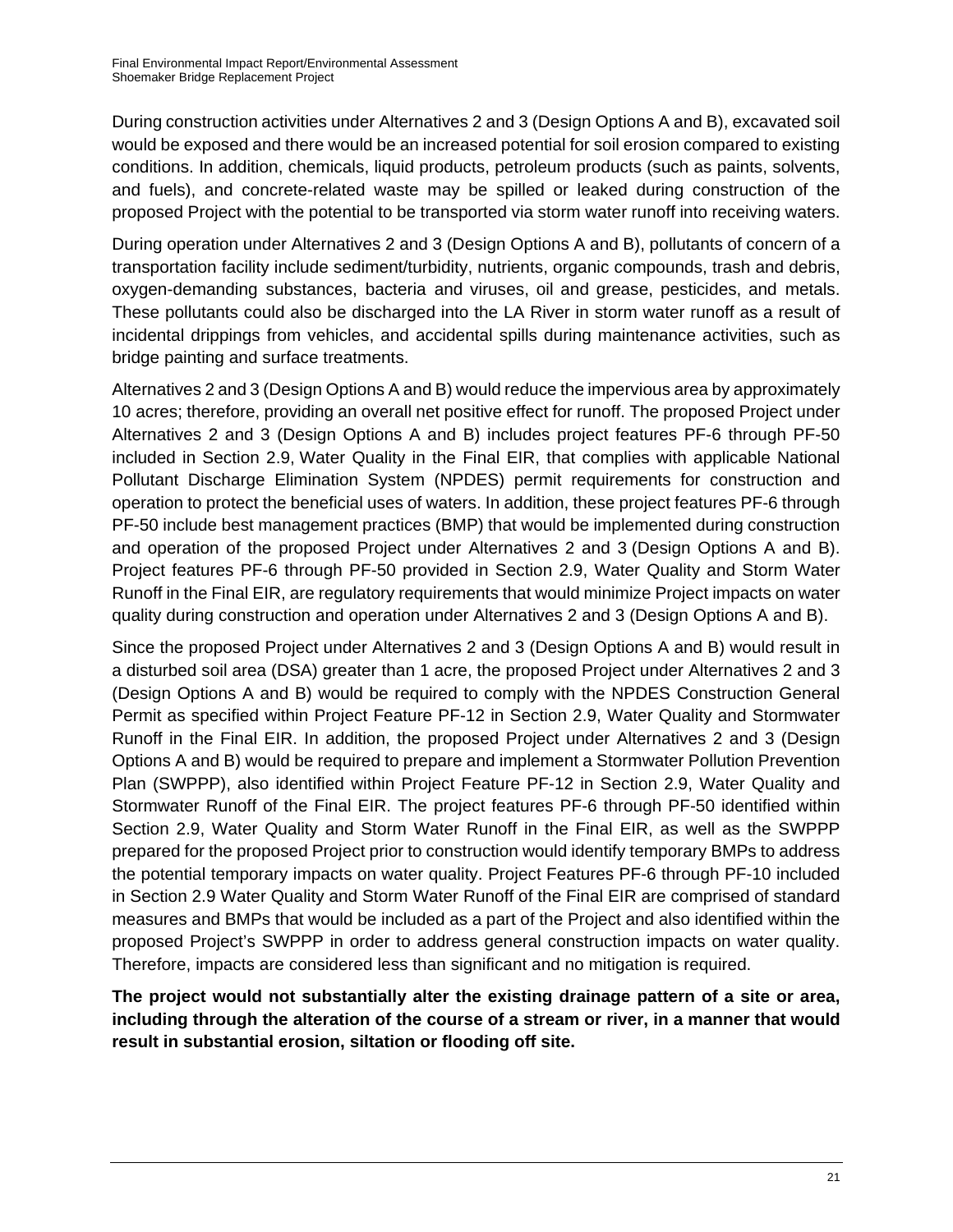The proposed Project under Alternatives 2 and 3 (Design Options A and B) would be required to comply with the Construction General Permit and develop a SWPPP to address all potential sources of pollution, which may affect water quality including sediment erosion and siltation.

Implementation of the proposed Project under Alternatives 2 and 3 (Design Options A and B) would not significantly alter the existing drainage pattern within the Project limits and surrounding area. The area drainage patterns are anticipated to be similar to existing conditions, with only minor modifications to accommodate the improvements to the bridge and local connectors. The proposed Project under Alternatives 2 and 3 (Design Options A and B) would modify the existing storm drain systems and treat surface runoff through bio-treatment where hydraulically feasible prior to entering into the existing pump stations located at 6th Street and Golden Shore. Treatment options, including bio-swales, bio-strips, and wet basins, and/or an urban runoff and reuse facility would be incorporated as landscape features that would be integrated with the overall landscaping form of Drake Park and Cesar E. Chavez Park. Water treatment would be coordinated with the design of the new Long Beach Municipal Urban Stormwater Treatment (LB MUST) facility currently being developed by the City. LB MUST will accommodate drainage from the northern portion of the Project north of West Broadway and a new detention basin would be constructed as a part of the Project to accommodate drainage south of West Broadway within the Project vicinity.

In addition, the replacement of the Shoemaker Bridge under Alternatives 2 and 3 (Design Options A and B) would involve the placement of new columns in the LA River. The disturbance of existing channel bottom sediments would be localized around the proposed bridge columns and also around any temporary supports required to erect the new bridge.

Because Alternatives 2 and 3 (Design Options A and B) would reduce the impervious area by 10 acres, this would have an overall net positive effect for runoff. BMPs would be implemented during construction and operation of the proposed Project to control erosion, siltation, and drainage at the site. Project features PF-12 and PF-13 identified in Section 2.9 Water Quality and Storm Water Runoff of the Final EIR, are regulatory requirements that would minimize impacts during construction and operation related to erosion. Therefore, impacts are considered less than significant and no mitigation is required.

#### **The project would not place buildings, workers, or the public within areas anticipated to be inundated due to sea level rise.**

The Project is located within a 100-year floodplain. In addition, there is a risk for seiches (oscillations in enclosed bodies of water caused by seismic waves) in the LA River and the Port of Long Beach (POLB) area. Because the Project is located near the ocean, there is also a medium risk of tsunami inundation (City of Long Beach 2002). The City is somewhat protected from tsunamis based on the geography and the breakwater; however, considerable damage to sea-front structures could occur (City of Long Beach 1975). In the City, slope instability is not a major problem as slopes generally are neither high nor steep; therefore, the risk of mudflows is low. Although portions of the Project limits could be inundated by a seiche or tsunami, the replacement of the bridge and realignment of the connectors does not increase the risk.

As stated in Section 2.8, Geology and Soils of the Final EIR, the proposed Project under Alternatives 2 and 3 (Design Options A and B) would not increase peak storm flows because it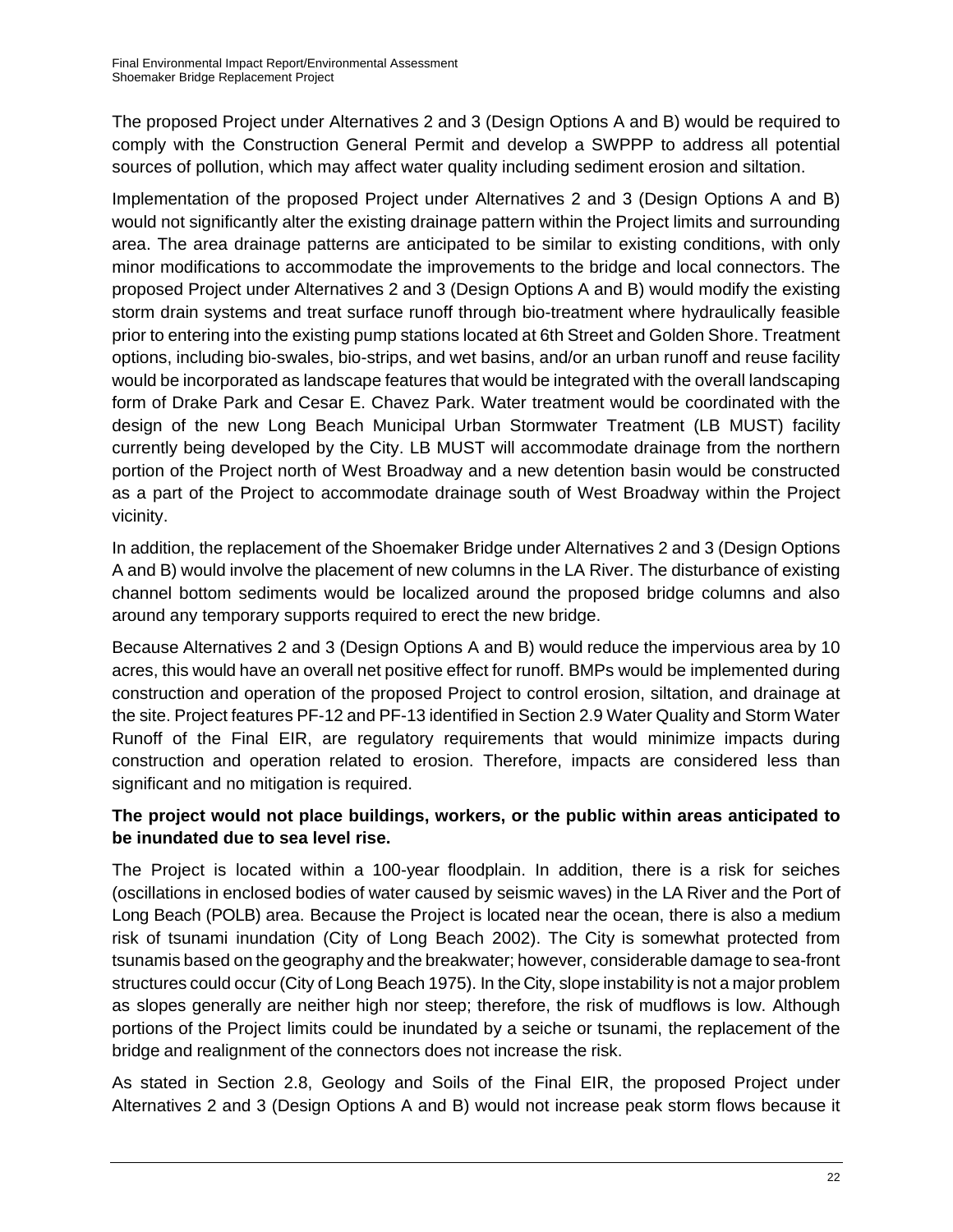would reduce impervious area within the Project limits with the conversion of transportation uses into park uses within Cesar E. Chavez Park. Runoff would be accommodated by detention basin and the separate project, LB MUST.

According to the State of California Sea-level Rise Guide (California Natural Resources Agency 2018), climate change has the potential to raise sea levels near Los Angeles by 5.4 to 6.7 feet by 2100. The City in its CAAP uses inundation scenarios of 11 inches of sea level rise for 2030, 24 inches for midcentury and an end-of-century mid-range scenario of 37 inches and high range scenario of 66 inches (5.5 feet). Components of harbor infrastructure and the Ports of Los Angeles and Long Beach may be vulnerable to sea level rise. Sea level rise of this magnitude could inundate portions of the local coastline. The Project location is at a coastal location; however, Shoemaker Bridge is elevated within the Project limits, which would reduce the potential of inundation from higher sea levels. In addition, at its midpoint the new Shoemaker Bridge structure would be approximately 10 feet higher than the existing Shoemaker Bridge structure while high-range sea level rise estimates for 2100 are less than 7 feet. Therefore, a less than significant impact is anticipated and no mitigation is required.

## **2.3.10 Land Use and Planning**

#### **The Project would not conflict with a policy or regulation adopted for the purpose of avoiding or mitigating an environmental effect.**

The proposed Project under Alternatives 2 and 3 (Design Options A and B) is consistent with the RTP, the FTIP, and is consistent with applicable goals and policies within the City General Plan, the Port Master Plan, the City's LCP, and the California Coastal Act. Although a majority of Project construction would occur with the City and Caltrans ROW, the Project under Alternatives 2 and 3 (Design Options A and B) would require temporary construction easements (TCE), staging areas, and temporary roadways that would impact Cesar E. Chavez Park and the proposed LB MUST project which is slated for completion prior to the proposed Project.

The proposed Project would acquire 1.62 acres under Design Option A and 1.60 acres under Design Option B for the widening of southbound (SB) West Shoreline Drive to accommodate two way traffic. The acquisitions would affect open landscaped areas adjacent to roadway improvements. Design Option A would require the temporary use of 6.30 acres of parkland in Cesar E. Chavez Park, and Design Option B would require the temporary use of 6.29 acres of parkland in the park for new recreational bike path connections within the park, grading, and a staging area in the portion of the park south of West Broadway. For the LB MUST facility, Design Option A would temporarily impact 3.83 acres and Design Option B would temporarily impact 4.14 acres of land in the facility. Temporary impacts as a result of the Project would involve the closure of the LB MUST recreational facilities for approximately 2 years for the construction of supporting structures for the new Shoemaker Bridge. In addition, the Project would result in 1.11 acres of permanent impacts under Design Option A, and 0.73 acre of permanent impacts under Design Option B. Permanent impacts would occur within the LB MUST facility due to the permanent placement of the bridge support structures. Permanent and temporary impacts would also occur in the outer landscaped boundaries of the Golden Shore RV Park due to the removal and modifications of roadways that bound the property to the north and east, as well as the permanent closure of NB West Shoreline Drive and widening of SB West Shoreline Drive within Cesar E.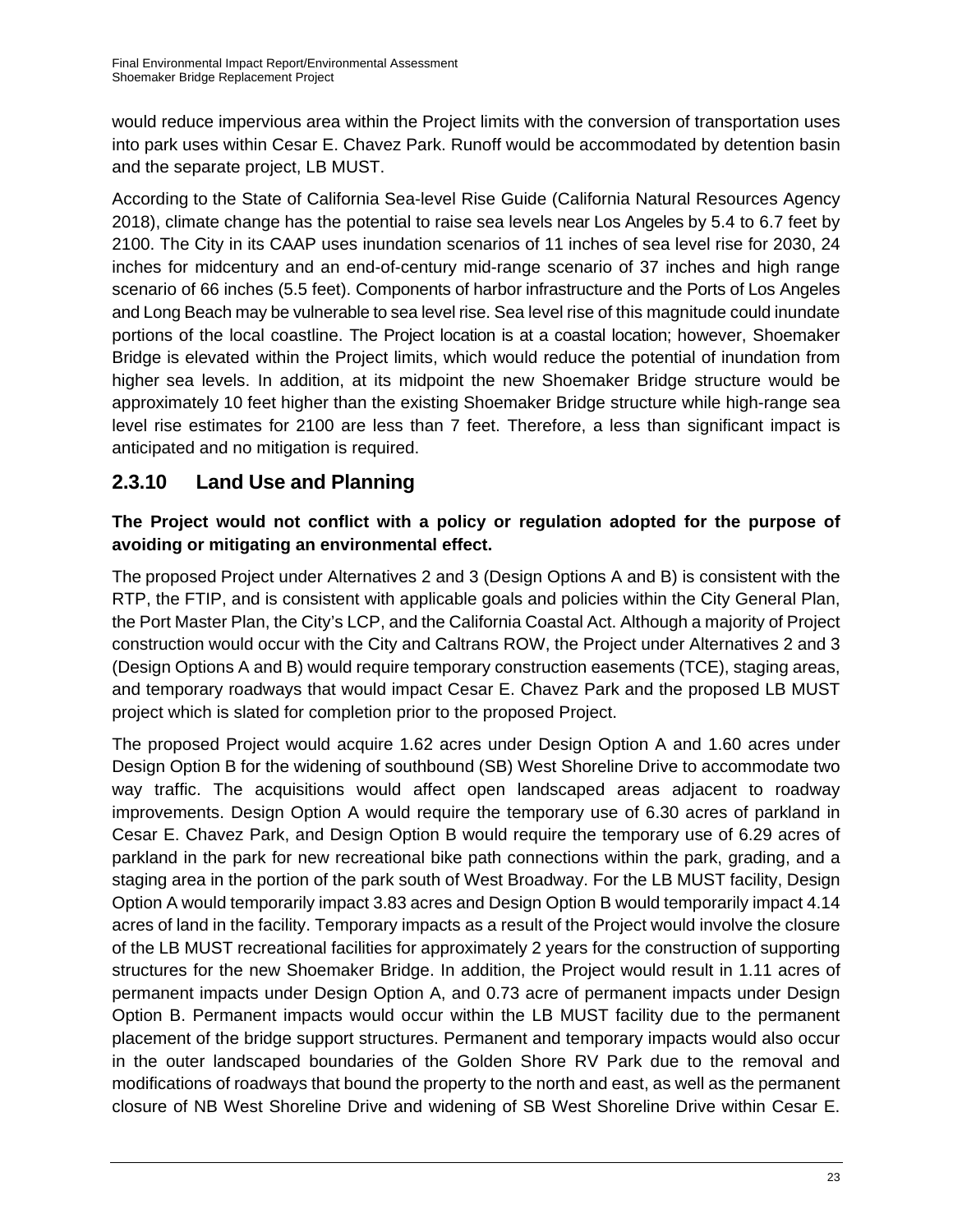Chavez Park. Under both Design Option A and B, the Project would result in 0.04 acre of permanent impact and 0.52 acre of temporary impacts to the Golden Shore RV Park.

However, the Project under Alternatives 2 and 3 (Design Options A and B) would result in a net gain of parkland with the incorporation and conversion of multiple roadways that currently segment the park into parkland. Under Design Option A, a net gain of 3.95 acres of parkland and under Design Option B a net gain of 3.97 acres of parkland would occur.

Furthermore, the footings of the new bridge would permanently impact the LA River, which is designated as open space, and would close portions of the LARIO Trail and the pathways within LB MUST that connect to the LARIO Trail for approximately 2 years during construction. Impacts on open space and recreational uses are minor or temporary, and would not affect the ongoing use of these facilities. Any areas disturbed by construction staging or TCEs, that are being returned to the resource, would be returned to original conditions prior to construction. Short-term impacts on access associated with construction of the proposed Project would be reduced by implementation of the TMP which is included as a project feature PF-3, and coordination for closures (Minimization Measures LU-1 and PR-11 through PR-28). Therefore, impacts are considered less than significant and no mitigation is required.

## **2.3.11 Noise**

#### **The Project would not result in significant adverse effects to persons within the vicinity of the Project as a result of ambient noise, and would not violate any applicable standards or laws.**

Sensitive receivers are determined by land use. Noise-sensitive land uses are land uses where people reside or where the presence of unwanted sound could adversely affect the use of the land. Sensitive receivers would be temporarily exposed to construction noise during construction of the proposed Project under Alternatives 2 and 3 (Design Options A and B). The closest sensitive receivers (local residences and Golden Shore RV Resort) are within 50 feet of the Project construction areas under Alternatives 2 and 3 (Design Options A and B) and may be subject to short-term noise levels of 91 A-weighted decibels (dBA) maximum sound level ( $L_{\text{max}}$ ) or higher that are generated by construction activities.

Specific noise project features PF-75 through PF-79 which include compliance with Caltrans's Standard Specifications and Standard Special Provision (SSP) to minimize construction noise, as well as compliance with the construction hours specified in the City of Long Beach Municipal Code (Measure N-1) would minimize the short-term noise impacts during Project construction under Alternatives 2 and 3 (Design Options A and B).

Potential long-term noise impacts associated with Project operations under Alternatives 2 and 3 (Design Options A and B) are solely from traffic noise. Traffic noise was evaluated for the worst-case traffic condition. As discussed in Section 2.14, Noise of the Final EIR, with implementation of the proposed Project, 45 of 189 modeled receptors would approach or exceed the 67 dBA equivalent continuous sound level (Leq) noise abatement criteria (NAC) under the proposed Project.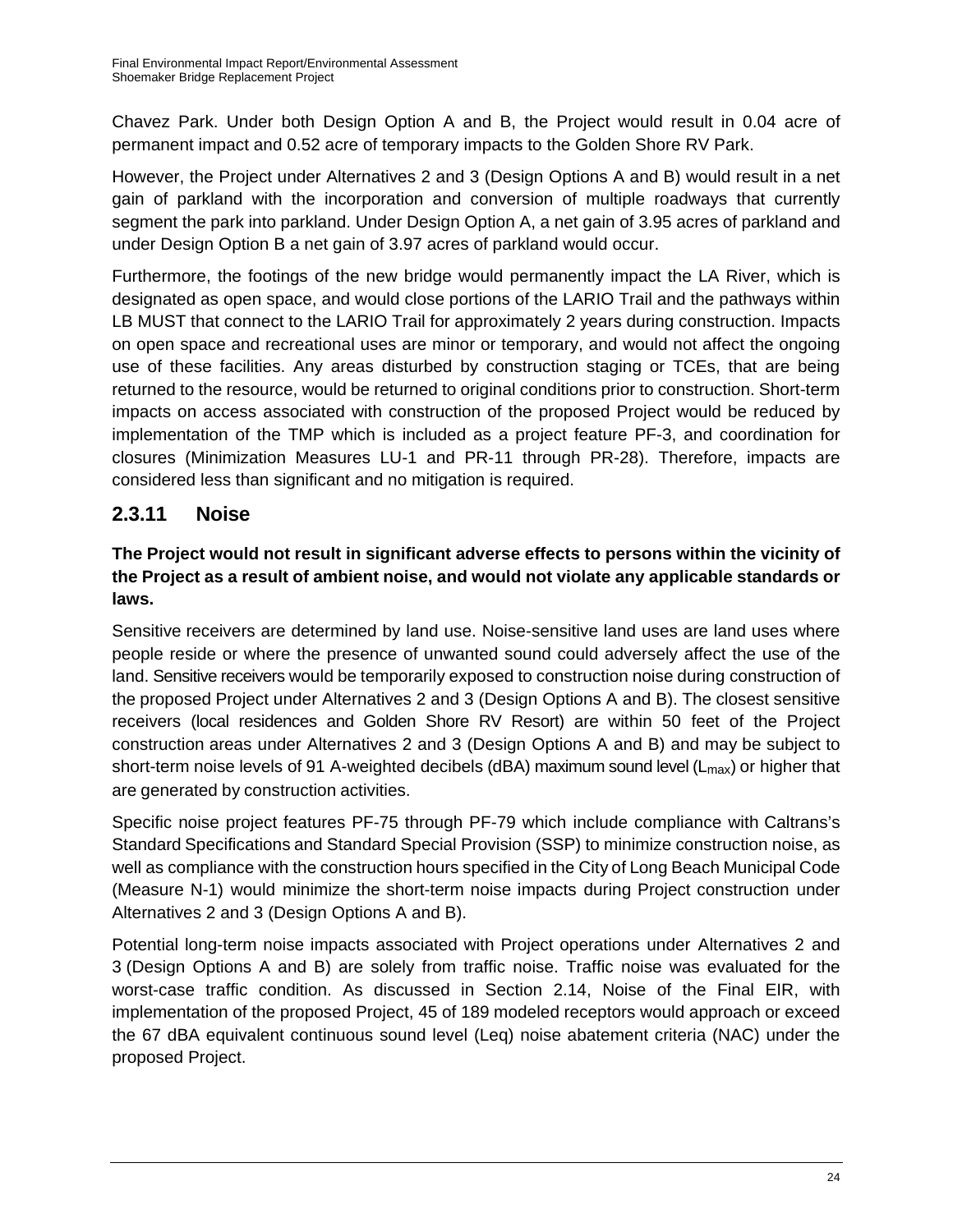In the future (2035) build condition, receivers would experience up to a 7 dBA increase in noise levels when comparing the existing condition to the 2035 build condition. There would be up to a 7 dBA increase in noise levels when comparing the 2035 No Build condition compared to the 2035 build condition, and noise levels at most receptors would decrease. A 3 dBA change is the lowest level that is barely perceptible by the average human ear in an outdoor environment. In addition, according to Caltrans' *Traffic Noise Analysis Protocol for New Highway Construction and Reconstruction Projects*, May 2011, a noise impact occurs when the predicted future noise level with the project substantially exceeds the existing noise level by 12 dBA or more. Because the proposed Project setting is highly urbanized and because of the proximity of the receptors to the highway, the magnitude of the noise increase from the Project under Alternatives 2 and 3 (Design Options A and B) is not considered substantial and would not result in a significant noise impact under CEQA. In addition, during final design, the City will evaluate acoustic methods developed by Caltrans' Division of Environmental Analysis (DEA) in order to locate and quantify potential noise impacts as a result of the bridge replacement. Project elements identified within the DEA Draft Noise Notes for Bridge Projects will be implemented within the bridge design to the extent feasible as identified in minimization measure N-2. Therefore, impacts are considered less than significant and no mitigation is required.

#### **The Project would not result in exposure of persons to, or generation of, excessive groundborne vibration or groundborne noise levels.**

Refer to the previous response for noise regarding applicable laws, regulations, and ambient noise. During construction, the proposed Project under Alternatives 2 and 3 (Design Options A and B) could generate ground-borne noise with pile driving. This would be controlled by adherence to City and Caltrans noise standards. An increase in ground-borne vibration is not anticipated since the proposed Project under Alternatives 2 and 3 (Design Options A and B) would reconstruct an existing bridge and local connectors. Therefore, impacts are considered less than significant and no mitigation is required.

#### **2.3.12 Recreation**

#### **The Project would not increase the use of existing neighborhood and regional parks or other recreational facilities such that substantial physical deterioration of the facilities would occur or be accelerated.**

Roadways that currently cut through Cesar E. Chavez Park that currently segment the park under Alternatives 2 and 3 (Design Options A and B) would be converted into parkland and incorporated into Cesar E. Chavez Park, allowing for more useable park space. The net gain of parkland would result in 3.95 acres under Design Option A and 3.97 acres under Design Option B. In addition, roadway improvements under Alternatives 2 and 3 (Design Options A and B) are anticipated to temporarily and permanently impact the existing Golden Shore RV Park property because of the closure of the SB West Shoreline Drive connection to Golden Shore, and the planned LB MUST facility because of the facilities location directly below the new support structure of new bridge's western termini. Under Alternatives 2 and 3 (Design Options A and B), temporary construction impacts related to the enhancement of recreational facilities which include realignment of pathways and conversion of roadways into park space would occur due to street removal, staging areas, and TCEs. Impacts on the Golden Shore RV Park and the LB MUST facility are considered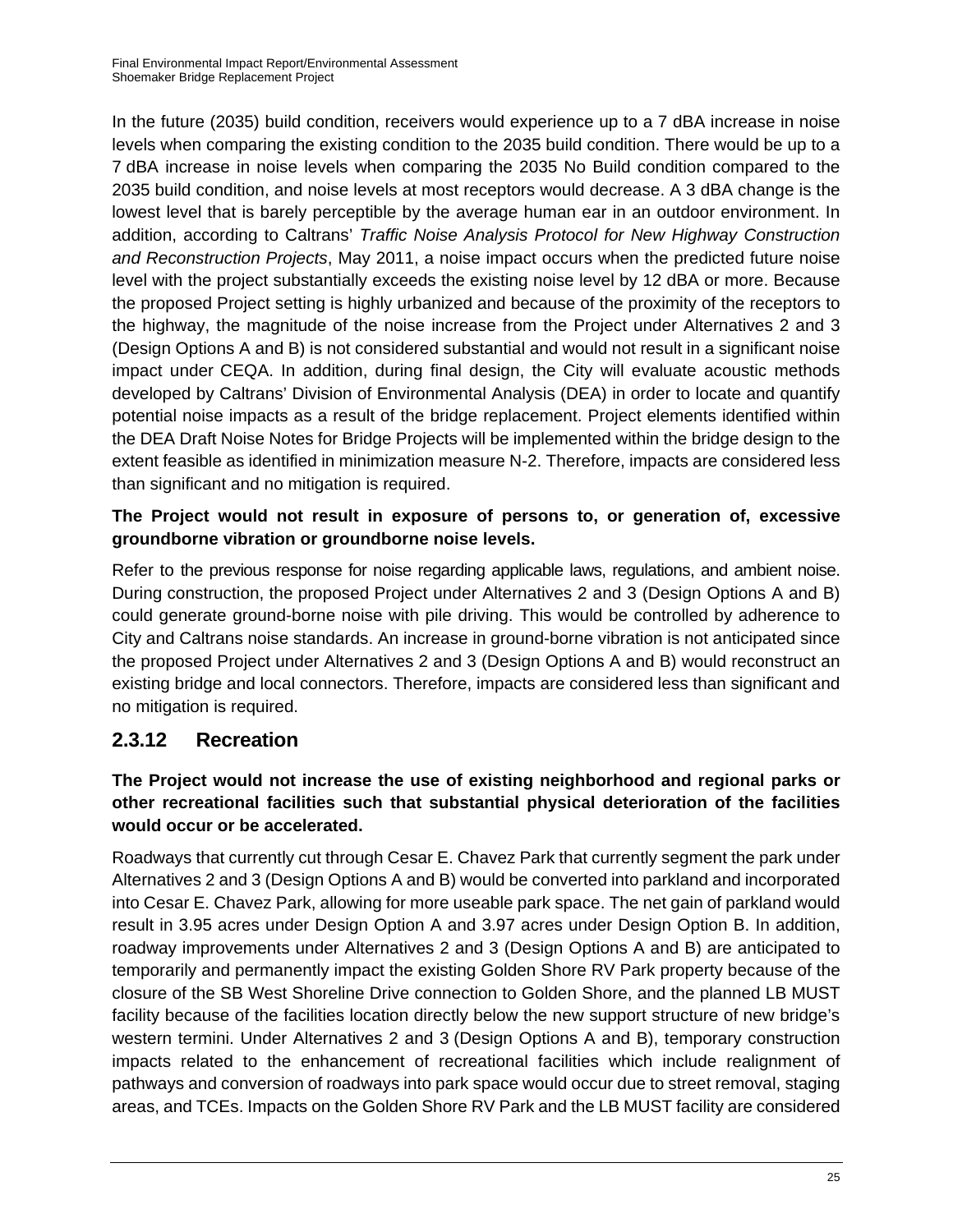less than significant. As part of the proposed Project, under Alternatives 2 and 3 (Design Options A and B), a net gain of parkland would occur with the incorporation of the existing NB West Shoreline Drive and other adjacent roadways into Cesar E. Chavez Park. Therefore, substantial physical deterioration as a result of recreational use is not anticipated as the Project is not a growth-inducing project. Therefore, impacts are considered less than significant and no mitigation is required.

#### **The Project would include recreational facilities but would not require the construction or expansion of recreational facilities that would have an adverse physical effect on the environment.**

The Project would remove the existing NB West Shoreline Drive, located currently within Cesar E. Chavez Park, and integrate it with the existing SB Shoreline Drive, located adjacent to the LA River to allow for two way traffic flow. The newly configured West Shoreline Drive would allow for an increase of 3.95 acres under Design Option A and 3.97 acres under Design Option B of useable park space within Cesar Chavez Park. Since the Project is a transportation project and would not introduce any new development in the area, and is not considered growth inducing, the Project under Alternatives 2 and 3 (Design Options A and B) would not require the construction of new recreation facilities or the expansion of existing recreational facilities. Therefore, impacts are considered less than significant, and no mitigation is required.

## **2.3.13 Transportation**

#### **The Project would not conflict with an applicable plan, ordinance, or policy regarding all modes of transportation including transit, roadway, bicycle, and pedestrian facilities.**

Temporary traffic delays are expected during construction of the new bridge and local connectors; however, no extended ramp closures and no full local road closures are anticipated under Alternatives 2 and 3 (Design Options A and B).

In addition, bus stops in the vicinity of the proposed improvements along Anaheim Street, West 3rd Street, West 6th Street, West 7th Street, Pacific Avenue, Long Beach Boulevard, Atlantic Avenue, and West Broadway from Cesar E. Chavez Park to Magnolia Avenue under Alternatives 2 and 3 (Design Options A and B) may also result in increased service times. Bus stops in the vicinity of the proposed improvements along Ocean Boulevard and 6th Street may be temporarily relocated during construction. However, these impacts would be temporary and would cease after completion of construction.

Temporary sidewalk closures on West 7th Street, West 6th Street, West 3rd Street, West Broadway, and Ocean Boulevard, as well as road work would impact pedestrian and bicycle access under Alternatives 2 and 3 (Design Options A and B). Staged construction plans would include provisions for maintaining pedestrian and bicycle access in these areas during construction. Finally, to ensure the safety of construction workers and trail users, it may be necessary to temporarily close the LARIO Trail crossing at SR-710 during construction of the proposed Project under Alternatives 2 and 3 (Design Options A and B). Detours would be provided during any trail closures. These impacts would be temporary and would cease after completion of construction. Short-term adverse traffic and transportation/ pedestrian and bicycle facilities impacts associated with construction of the proposed Project under Alternatives 2 and 3 (Design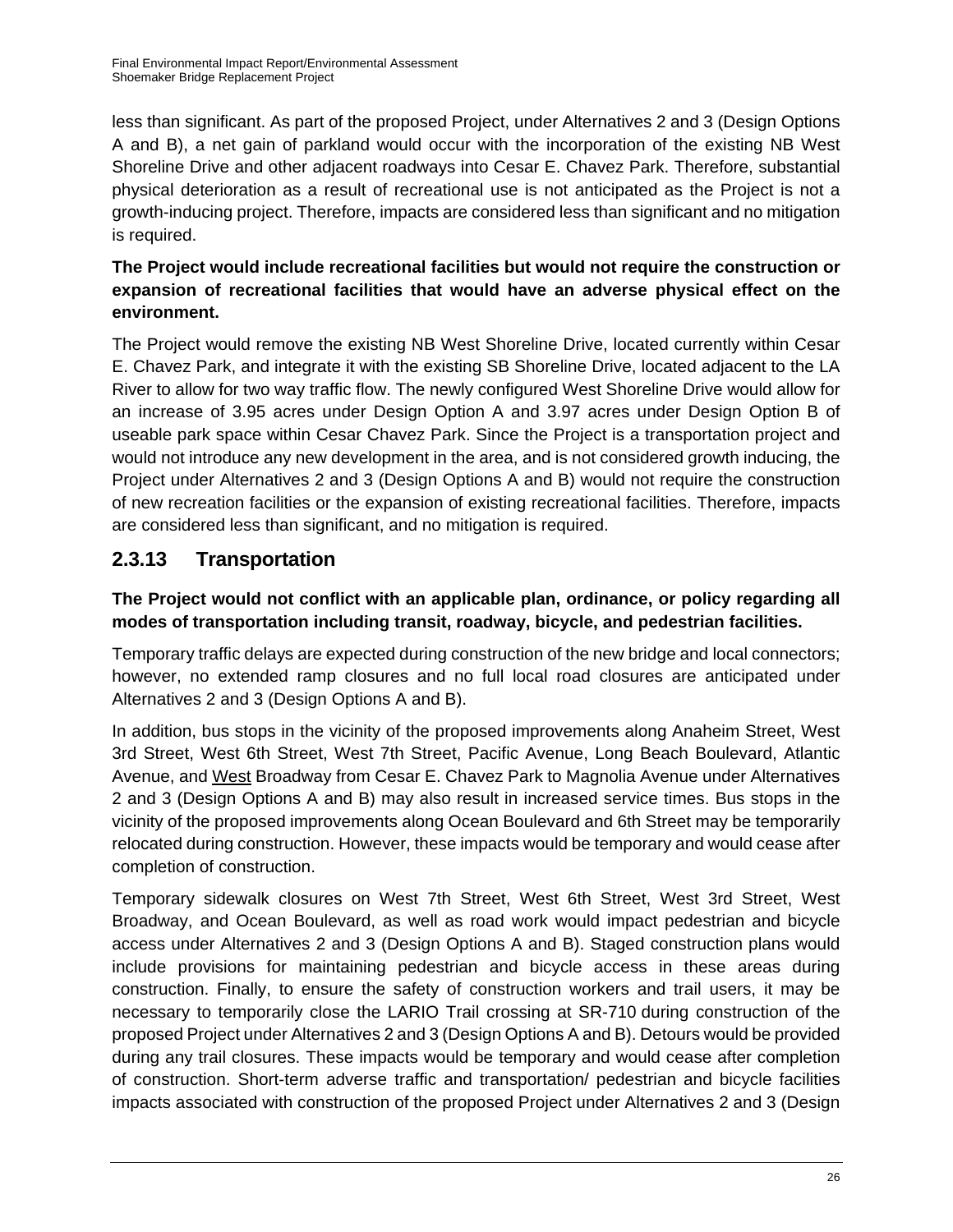Options A and B) would be reduced by the TMP, included as a project feature PF-3, and coordination for closures (Minimization Measures LU-1, and PR-11 through PR-28).

The proposed Project under Alternatives 2 and 3 (Design Options A and B) would result in a temporary loss of available parking spaces to a parking lot located along Broadway (between the Ocean Boulevard on-ramp to NB W Shoreline Drive and Magnolia Avenue) and a temporary loss of street parking along 6th and 7th Streets during construction. It is anticipated that the remaining number of available spaces within the parking lot are adequate to accommodate for the continued function of the adjacent hotel and businesses that utilize the parking lot along Broadway. Temporary impacts to street parking along 6th and 7th Streets would be minimized through a TMP, identified as Project Feature, PF-3 (Section 2.5, Traffic and Transportation/Pedestrian and Bicycle Facilities of the Final EIR). All these impacts would be temporary and cease after completion of construction. Once construction is complete, temporary parking impacts that would result in a temporary loss of parking would be restored. Thus, temporary impacts to parking are considered less than significant.

Due to planned roadway improvements, the proposed Project under Alternatives 2 and 3 (Design Options A and B) would result in a permanent loss of 58 street parking spaces along 6th Street and 7th Street (between Nylic Court and Lime Avenue) and along Magnolia Avenue (between Ocean Boulevard and West Broadway). Additionally, 173 street parking spaces along 7th Street would be restricted during AM and PM peak under Measure TR-1. Although there would be a loss in available street parking, improvements along these streets would improve safety particularly along 6th and 7th Street by slowing down traffic and providing new connections to recreational resources throughout the Project limits.

Along 6th and 7th Streets is a mix of residential, religious, office, and commercial, and school uses and along Magnolia are governmental uses. However, most of these uses have their own dedicated parking spaces, parking lots, or nearby public parking facilities within walking distance. There are 4 public parking structures and lots located along 6th Street and 7th Street, between Pacific Avenue and Locust Avenue, with a total of 1,860 available parking spaces. These lots are located approximately mid-point of the most affected portions of 6th Street and 7th Street, with two of the structures offering free parking for the first 2 hours and all parking structures providing daily and monthly parking rates. Furthermore, most of these uses already have dedicated parking spaces or parking lots, such as the Civic Center Project, which includes an underground parking structure with 509 available parking spaces and another parking structure with 725 available parking spaces to serve the new city hall and proposed mix-use that is proposed. ---Therefore, permanent impacts on parking are considered less than significant with mitigation incorporated.

With the proposed Project under Alternatives 2 and 3 (Design Options A and B), the only intersection that would not operate at satisfactory LOS and meets the two criteria thresholds indicating significant impacts is at the intersection of Pier B Street/Pico Avenue at SR-710 Ramps. This intersection would continue to operate at LOS F during the AM peak hour for all the scenarios. Since the intersection was already operating at an unsatisfactory LOS under the existing condition, the operational and capacity issues are due to the existing system deficiencies and is not due to the newly added trips attributed to the proposed Project under Alternatives 2 and 3 (Design Options A and B).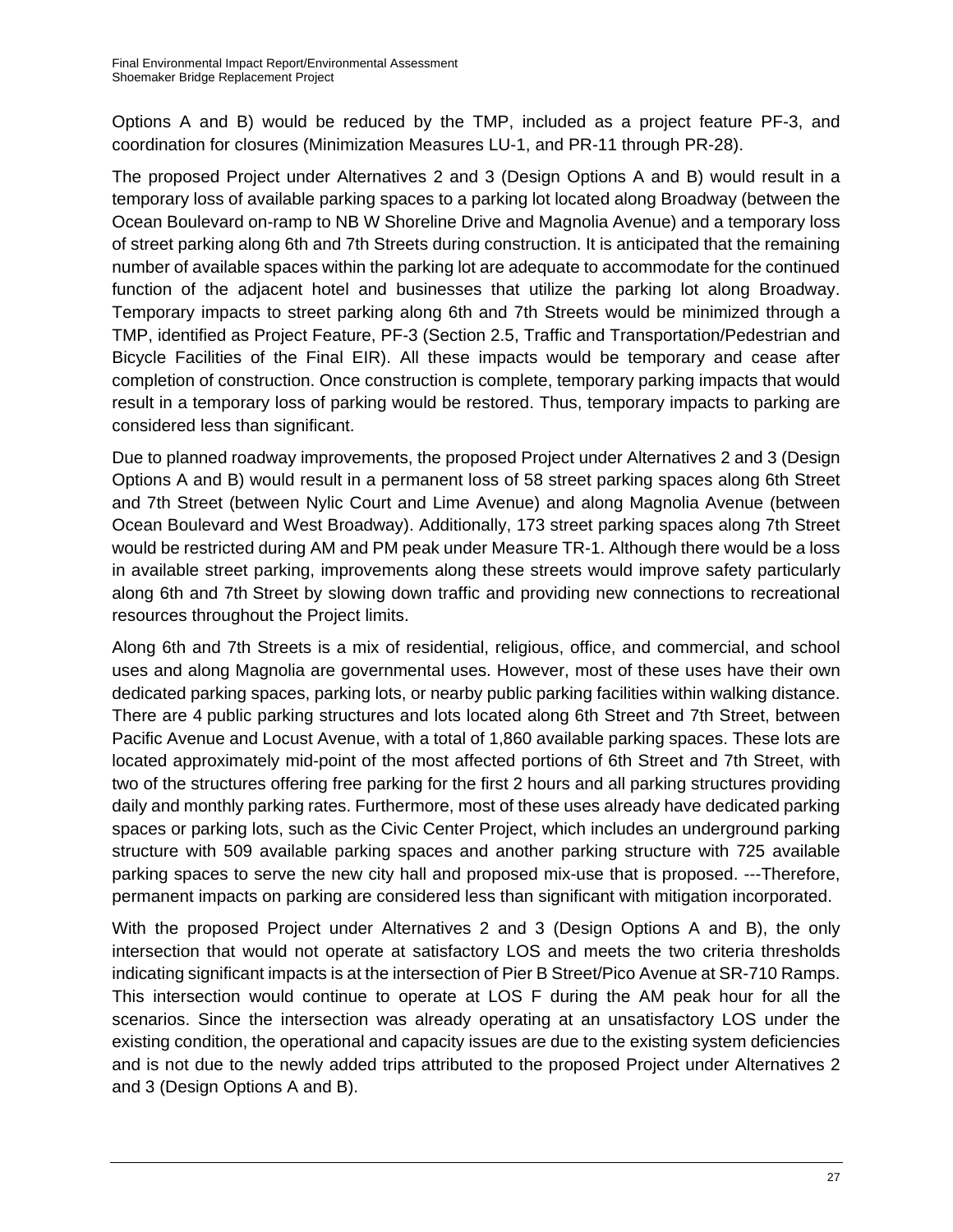Although, the proposed Project under the Build Conditions would have not significantly impact any of the study intersections, poor LOS and congestion in the Downtown Long Beach traffic study area would still result at the Pier B Street/Pico Avenue at SR-710 Ramps. However, based on the Final EIR for the Pier B On-Dock Rail Support Facility Project (Pier B Project), released January 12, 2018, the improvements as part of the 12th Street Alternative (or the selected Pier B Project Alternative) would consist of the operational closure of 9th Street, thus removing potential traffic circulation off of the Pier B Street/Pico Avenue at SR-710 ramps. In addition, the Pier B Project would need to acquire ROW for all properties along 9th Street to facilitate its proposed improvements by 2024. Therefore, it is assumed that the existing system deficiencies identified at the Pier B Street/Pico Avenue at SR-710 Ramps would be eliminated prior to the Opening Year of the proposed Project under Alternatives 2 and 3 (Design Options A and B) and thus, significant traffic impacts at this intersection are no longer anticipated under the 2025 and 2035 Build Condition for the proposed Project under Alternatives 2 and 3 (Design Options A and B). Therefore, impacts are considered less than significant and no mitigation is required.

#### **The Project is not anticipated to result in significant adverse effects to vehicle miles traveled (VMT) consistent with CEQA Guidelines Section 15064.3. Statewide application is not required until July 1, 2020, and adverse impacts are not anticipated.**

Section 15064.3 was added to the Guidelines and describes the specific considerations for evaluating a project's transportation impacts. While public agencies may immediately apply Section 15064.3 of the updated Guidelines, statewide application is not required until July 1, 2020. In addition, uniform statewide guidance for Caltrans projects is still under development. As such, this threshold is not applicable until July 1, 2020. Project approval is anticipated prior to this date and no response is required.

#### **The Project would not result in inadequate emergency access.**

During construction of the proposed Project under Alternatives 2 and 3 (Design Options A and B), traffic would be temporarily delayed and travel times would increase due to construction staging and detours. As a result, there could be a temporary increase in emergency response times in the area of the Project limits, although access would be maintained. Emergency response times are expected to remain the same or improve after Project completion. Therefore, Project impacts are considered less than significant. A TMP is included as a project feature PF-3 and described in Section 2.5, Traffic and Transportation/Pedestrian and Bicycle Facilities of the Final EIR, requires preparation of a TMP that would minimize impacts during construction. Therefore, impacts are considered less than significant and no mitigation is required.

## **2.3.14 Tribal Cultural Resources**

**The Project would not cause a substantial adverse change in the significance of a tribal cultural resource listed or eligible in the California Register of Historical Resources, local register, or determined significant under PRC Section 5024.1 by the City.** 

For the purposes of Assembly Bill 52 (AB) 52 consultation, the City sent letters to the 10 Native American groups or representatives on the Native American Heritage Commission (NAHC) recommended list via United States (U.S.) certified mail on April 11, 2016, December 20, 2016,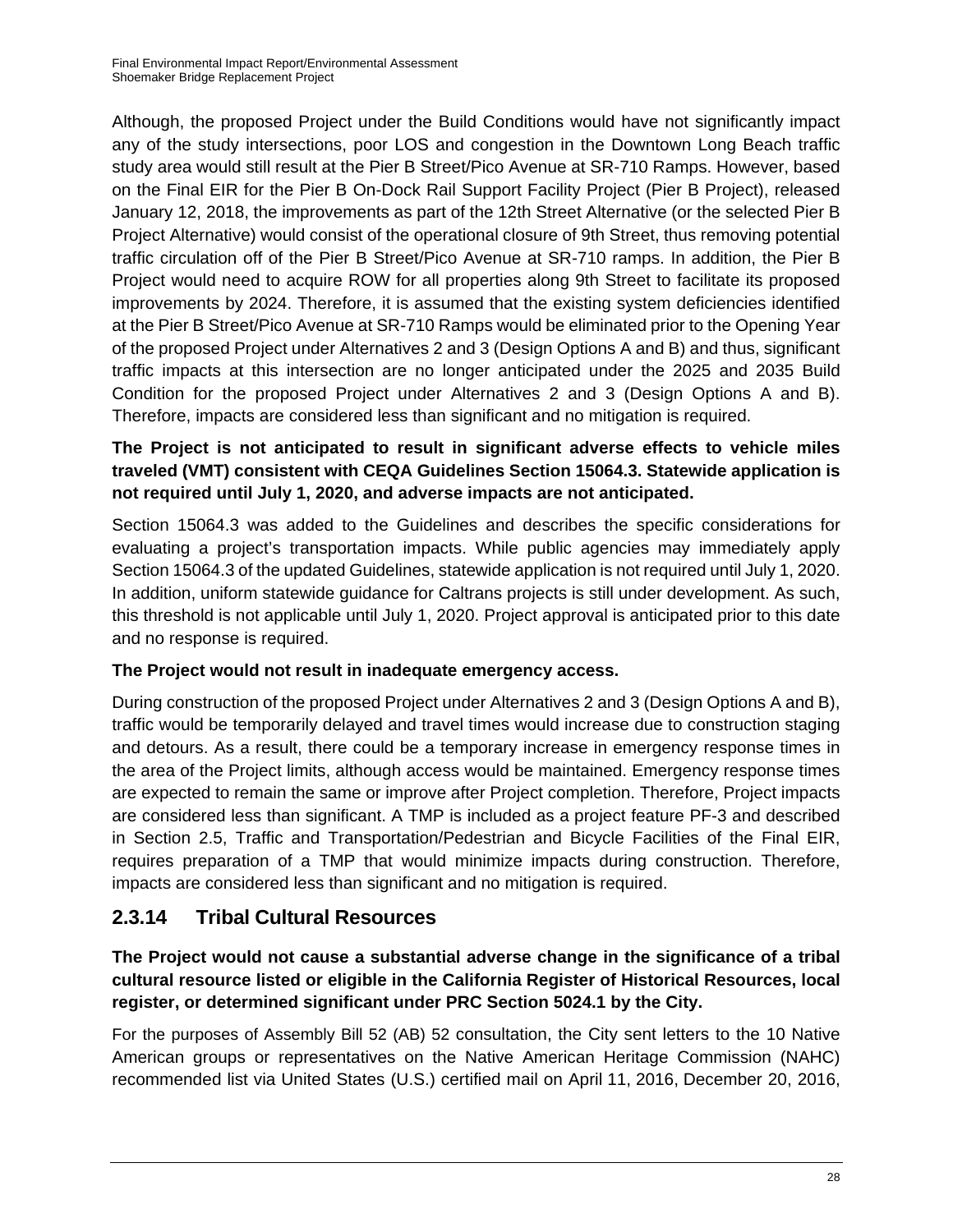and May 4, 2017. Follow-up emails were sent on April 5, 2018, and April 23, 2018, and follow up phone calls were also attempted on April 23, 2018, and April 26, 2018.

As of January 2019, five responses from the Native American groups/representatives during the AB 52 and Section 106 consultation process requested formal consultation with the City and Caltrans, as well as the provision of a Native American monitor during Project construction. Copies of the Archaeological Survey Report (ASR) were sent out to the Native American groups/representatives in January 2019 and Native American consultation summary letters sent in June 2019.

Based on the archaeological sensitivity analysis results, the archaeological sensitivity throughout the majority of the Direct APE, with two areas considered to be very low. It is Caltrans' policy and practice is to have Native American monitoring in three circumstances: 1) during archaeological excavations; 2) during construction and construction-related activities adjacent to known Native American archaeological or cultural sites, or such sites identified as Environmentally Sensitive Areas (ESA); and 3) during construction or related activities in areas where there is a high probability that there may be a buried deposit based on the geomorphology of the area. The results of the archaeological sensitivity analysis indicate that the Direct APE has a low probability that a buried deposit would be encountered. Therefore, the Project does not meet the Caltrans thresholds for monitoring and no recommendations for further management and/or research in the study area were identified as a result of the study. However, it is Caltrans' policy to avoid cultural resources whenever possible. If cultural resources or human remains are expose during Department activities, Department policy and state and federal law require that activity in that area is stopped until appropriate action can be taken to address the discovery, i.e. until a qualified archaeologist can evaluate the nature and significance of the find. In addition, Caltrans will consult with the Native American tribes/representatives in the event that human remains or other Tribal cultural resources are discovered during construction. Therefore, impacts are considered less than significant and no mitigation is required.

## **2.3.15 Mandatory Finding of Significance**

#### **The Project would not result in significant adverse effects to human beings, directly or indirectly.**

The proposed Project under Alternatives 2 and 3 (Design Options A and B) would improve safety and structural and geometric design of the bridge and local connectors, which would improve the quality of the built environment. Typical of roadway projects, construction impacts related to aesthetics, noise, detours, and dust would occur; however, these impacts would be minimized through adherence to a TMP, included as a project feature PF-3 identified in Section 2.5, Traffic and Transportation/Pedestrian and Bicycle Facilities of the Final EIR, project features PF-60 through PF-74 for air quality and Minimization Measures AQ-1 through AQ-2 identified in Section 2.13, Air Quality of the Final EIR, and project features PF-74 through PF-79 related to noise and Avoidance Measure N-1 identified in Section 2.14, Noise in the Final EIR. Incorporation of these project features and avoidance and minimization measures mentioned above would avoid and minimize indirect impacts on the community during construction. Therefore, impacts are considered less than significant and no mitigation is required.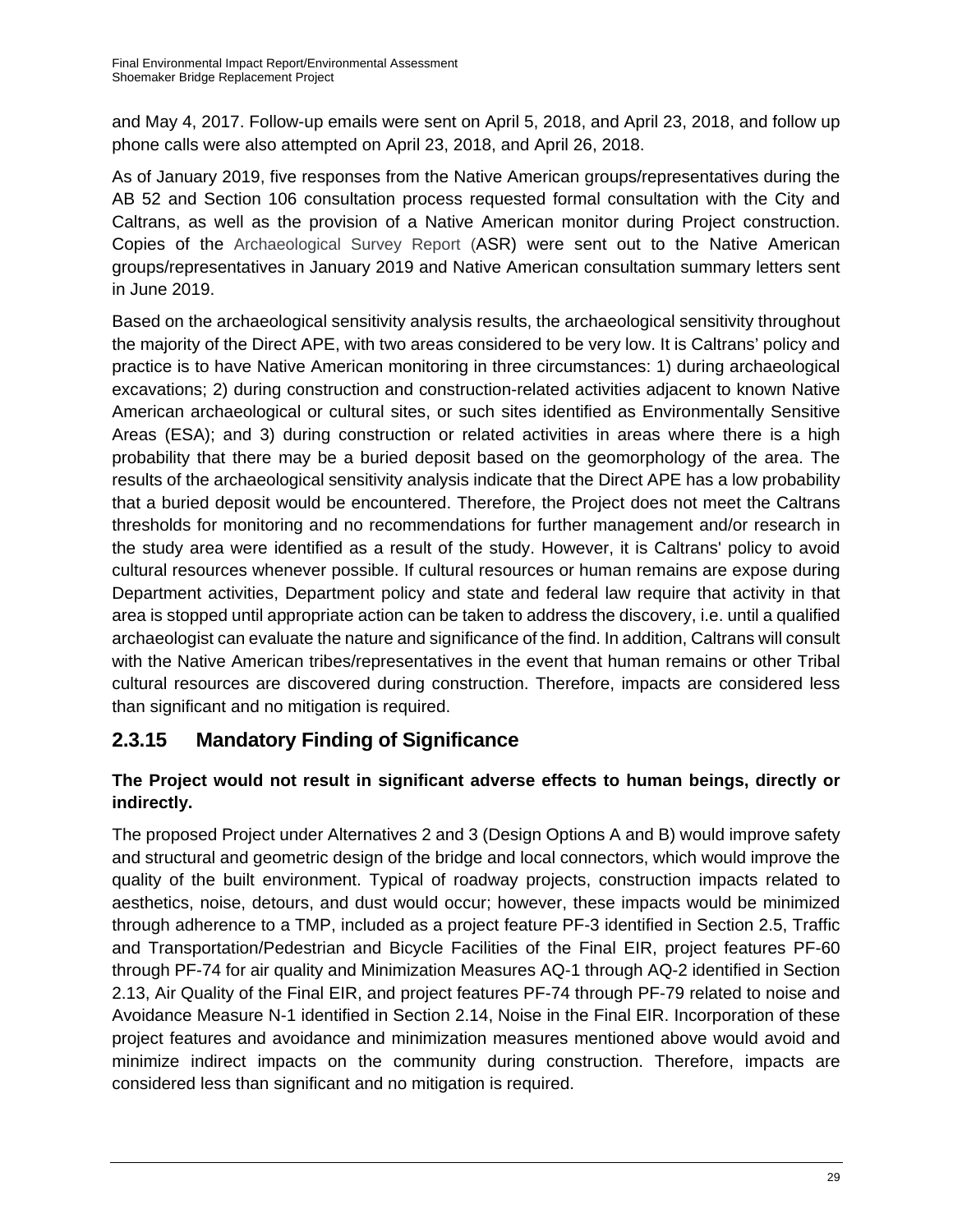## **2.4 Findings on Impacts Determined to be Less than Significant with Mitigation Incorporated**

This section describes the impacts as a result of the Project that, without mitigation, would result in significant impacts. With the implementation of the mitigation measures provided in the Final EIR, these impacts would be reduced to less than significant.

### **2.4.1 Biological Resources**

#### **2.4.1.1 The Project would not result in significant adverse effects to federally or state listed, endangered, special status or threatened species and habitat, or riparian or natural communities with mitigation incorporated.**

The Project would not have a substantial adverse effects, either directly or through habitat modifications, to habitats or candidate, sensitive, or special status species, riparian habitat, or sensitive natural communities identified in local or regional plans, policies, regulations, or by California Department of Fish and Wildlife (CDFW) or United States Fish and Wildlife Service (USFWS).

#### *Essential Fish Habitat*

The deepwater aquatic habitat in the Biological Study Area (BSA) has been designated by the National Oceanic and Atmospheric Administration (NOAA) Fisheries Service as Essential Fish Habitat (EFH) for the northern anchovy (*Engraulis mordax*). The Project is located within an area designated as EFH for Coastal Pelagic Species (CPS) and Pacific Coast Groundfish Species (PCGS), and within a Habitat Area of Potential Concern (HAPC) for PCGS in estuarine waters. Critical habitat is not designated for EFH species, but EFH is a protected habitat area. Estuarine habitat within the BSA is stressed by development and provides an important but degraded migratory route for fish, including species that once inhabited the LA River but are now extirpated from the area due to upstream habitat loss, such as southern steelhead trout (*Oncorhynchus mykiss*). The BSA, at this time, does not provide high quality habitat, however, preservation of the HAPC area within the BSA would be important to future restoration efforts in other areas of the LA River.

A permanent shade increase would occur under Alternative 3 (Design Option A). However, given that the bridge is oriented in a northeast southwest direction and well above the water's surface, the increase in shading impacts would still be considered minimal. Additionally, species utilizing the habitat are adapted to large ranges in salinity, temperature, and dissolved oxygen, as indicated by their ability to utilize a wide range of habitats from open-ocean to shallow estuaries.

#### *California Sea Lion*

The California sea lion has been observed in and adjacent to the Project BSA. However, the generally shallow depth and lack of suitable haul out sites in the BSA limit the suitability of habitat within the BSA for California sea lion. Construction activities in the LA River have the potential to result in direct impacts on California sea lions.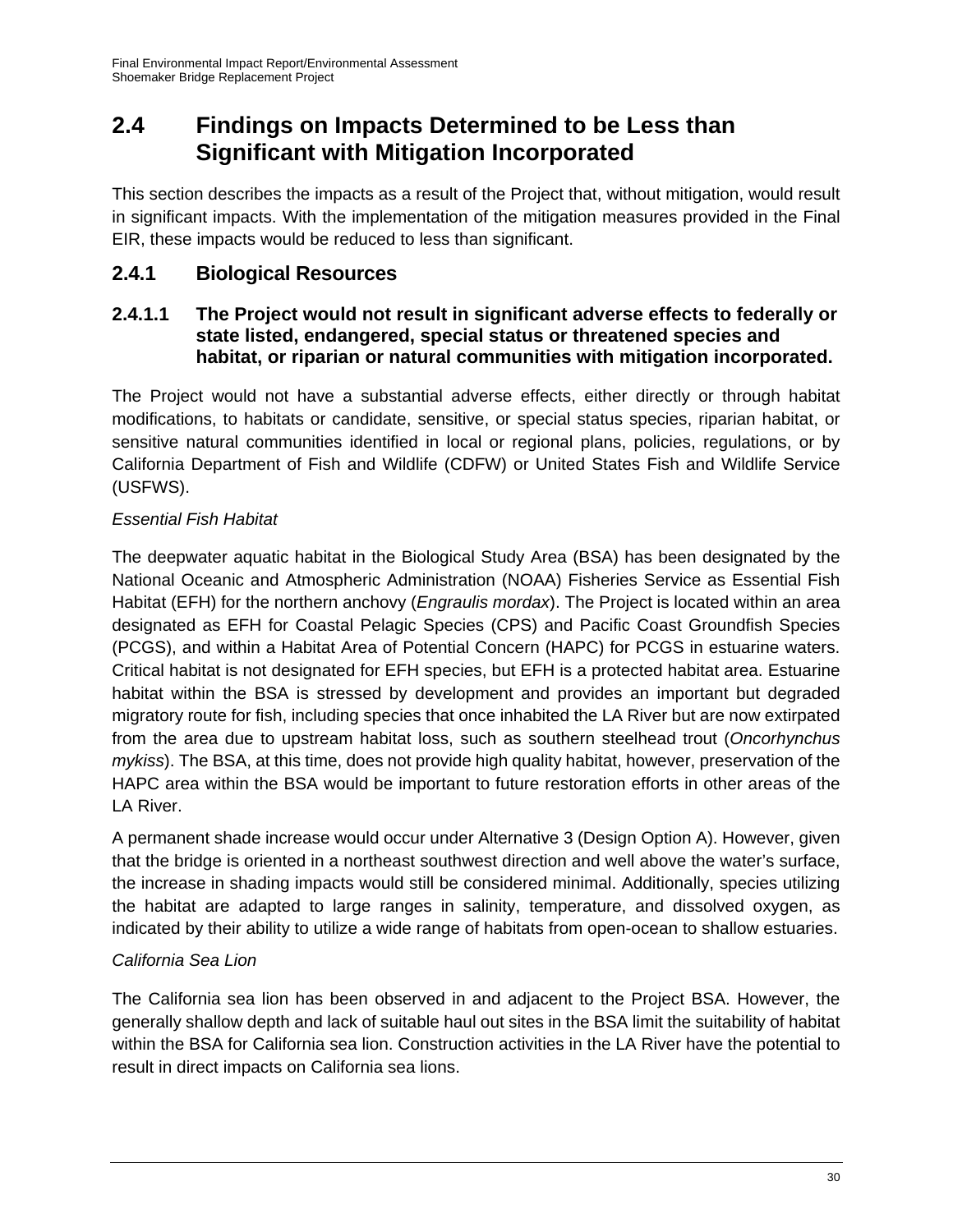#### **Findings**

Changes or alterations have been required in, or incorporated into, the project, which avoid or substantially lessen the significant environmental effect as identified in the Final EIR.

#### **Statement of Facts:**

The Project under Alternative 3 (Design Option A) is expected to result in 0.47 acres of permanent loss of EFH that is suitable for northern anchovy foraging and nursery habitat, which is less than 0.001 percent of total estuarine habitat along the California Coast. Additionally, the Project under Alternative 3 (Design Option A) would result in up to 7.53 acres of temporary impacts on deep water aquatic habitat. It is expected that the Project under Alternative 3 (Design Option A) would result in a "may affect, but not likely to adversely affect" determination regarding EFH. Prior to construction, the City's Resident Engineer will ensure that Habitat Mitigation and Monitoring Plan (HMMP) will be developed in coordination with the U.S. Army Corps of Engineers (USACE), RWQCB, and CDFW and will ensure no net loss of estuarine habitat value or acreage, as specified in Mitigation Measure NC-4 in Section 2.16, Natural Communities of the Final EIR. The proposed Project under Alternative 3 (Design Option A) may also have indirect and temporary impacts on them through incidental harassment due to the temporary loss of potential foraging habitat during construction. With the inclusion of project features PF-80 through PF-84 identified in Section 2.16, Natural Communities of the Final EIR, in addition to the implementation of Minimization Measure NC-1, Avoidance Measures NC-2, NC-3, NC-5, as well as Mitigation Measure NC-4, potential direct and indirect temporary impacts on California sea lions would be less than significant with mitigation incorporated.

#### **Mitigation Measures**

The following mitigation measure was included within the Draft and Final EIR, and are applicable to the Project.

- **NC-4** Prior to construction, the City of Long Beach's Resident Engineer (City) will ensure that a Habitat Mitigation and Monitoring Plan (HMMP) will be developed in coordination with the U.S. Army Corps of Engineers (USACE), the Regional Water Quality Control Board (RWQCB), and the California Department of Fish and Wildlife (CDFW) and will ensure no net loss of estuarine habitat value or acreage. The HMMP will comply with all terms and conditions set forth in the permits and opinions issued by the resource agencies and will typically include the following provisions:
	- Permanent impacts on the Los Angeles River (LA River) will be mitigated on or off site at a minimum 2:1 ratio. Temporary direct impacts on the LA River will be replaced at a minimum 1:1 ratio with in-kind habitat restored in place within the biological study area (BSA). If off-site restoration is conducted, it will be undertaken within the LA River watershed, if feasible.
	- Further criteria specified in the HMMP will include an establishment period for the replacement habitat, if applicable; regular trash removal; and regular maintenance and monitoring activities to ensure the success of the mitigation plan. After construction, annual summary reports of biological monitoring will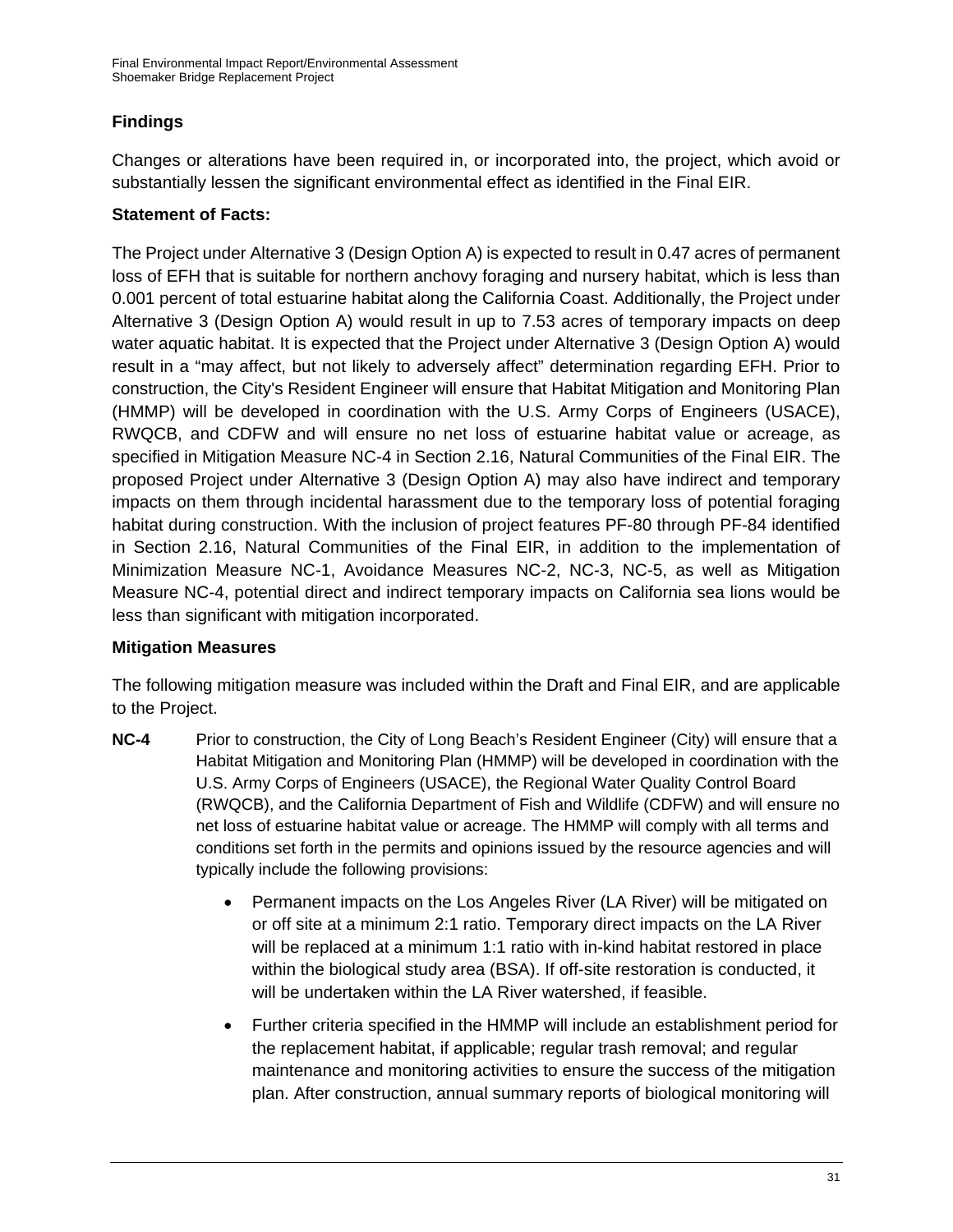be provided to USACE, RWQCB, and CDFW that document the monitoring effort. The duration of the monitoring and reporting will be established by resource agency permit conditions.

#### **2.4.1.2 The Project would not result in significant adverse effects to federally or state protected wetlands with mitigation incorporated.**

The LA River connects directly to the Pacific Ocean approximately 1 mile south of the BSA. The part of the LA River in the BSA has a tidal influence from the Pacific Ocean. Since the LA River is a Traditional Navigable Water (TNW), USACE would assert jurisdiction under Section 404 of the Clean Water Act (CWA). In addition, because the part of the LA River in the Shoemaker BSA has tidal influence, it is also subject to jurisdiction by USACE under Section 10 of the Rivers and Harbors Act of 1899. A small amount of wetland habitat occurs within the BSA at Anaheim Street Bridge. Sediment that has accumulated on the toe of the riprap banks supports two small patches of California bulrush (Schoenoplectus californicus), a plant species identified as almost always occurring in wetlands. No other areas supporting hydrophytic vegetation occur in the BSA.

The BSA includes a total of 10.29 acres of waters subject to USACE jurisdiction, pursuant to Section 404 of the CWA, 0.01 acre of wetland waters associated with the Freshwater Emergent Marsh habitat on the south side of the Anaheim Street Bridge, and 9.94 acres of earthen-bottom tidally influenced waters subject to Corps jurisdiction pursuant to Section 10 of the Rivers and Harbors Act.

#### **Findings**

Changes or alterations have been required in, or incorporated into, the Project, which avoid or substantially lessen the significant environmental effect as identified in the Final EIR.

#### **Statement of Facts:**

The proposed Project under Alternative 3 (Design Option A) would result in direct temporary impacts on deepwater aquatic habitat through the construction of the new Shoemaker Bridge and demolition of the existing bridge. The existing Shoemaker Bridge would be wholly removed in Alternative 3. Five support structures would be removed below the invert of the channel in Alternative 3. Alternative 3 (Design Option A) would result in up to 7.53 acres of temporary impacts on deep water aquatic habitat.

In addition to direct temporary impacts, the proposed Project under Alternative 3 (Design Option A) would result in temporary indirect impacts from construction-related impacts, such as the temporary reduction in benthic invertebrate fauna (i.e., food sources), an increased level of suspended solids from disruption of the soft bottom, debris, potential fuel spills from construction equipment, and activities of equipment or personnel outside designated construction areas, as well as operation impacts including those on adjacent habitats caused by construction noise and vibration, storm water runoff, traffic, and litter.

Construction may indirectly impact deepwater aquatic habitat permanently through enhancing the germination and proliferation of nonnative invasive plant species. Indirect impacts are difficult to quantify because they are a result of normal activities and can vary day to day. Project features PF-6 through PF-50 found in Section 2.9, Water Quality and Storm Water Runoff of the Final EIR,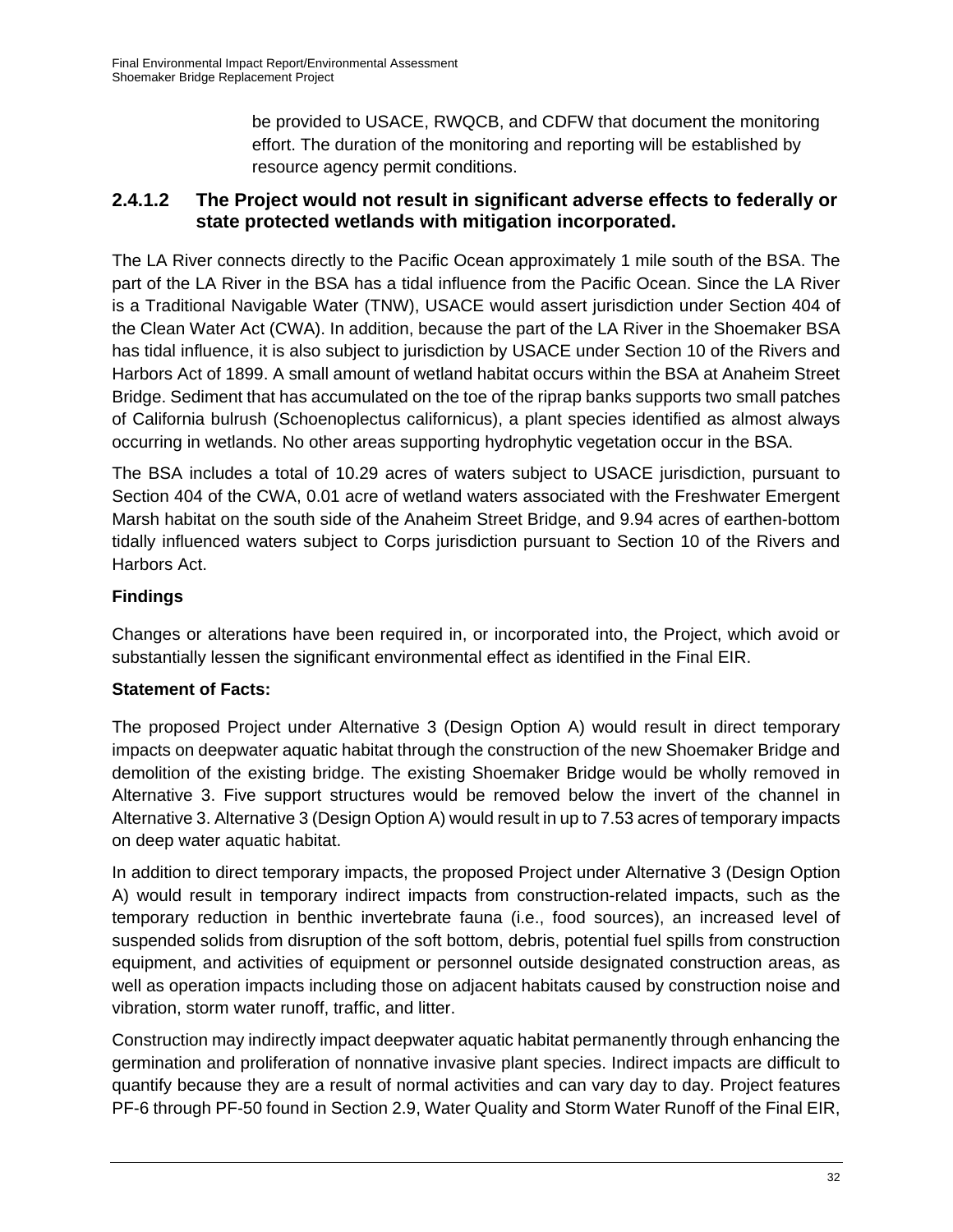require preparation and implementation of a SWPPP and implementation of BMPs during construction to prevent resuspension of contaminated sediment in the LA River. In addition, project features PF-80 through PF-84 in Section 2.16, Natural Communities of the Final EIR, and Mitigation Measure NC-4 would prevent impacts on sensitive natural communities within the Project limits.

Under Alternative 3 (Design Option A), direct permanent impacts would result from the installation of structures to support the new Shoemaker Bridge (i.e., columns). Alternative 3 would result in a permanent net loss of 0.45 acre of waters of the U.S. under Design Option A. Five support structures would be removed below the invert of the LA River Flood Channel under Alternative 3 (Design Option A).

With the inclusion of project features PF-6 through PF-50 identified in Sections 2.9, Water Quality and Stormwater Runoff and Section 2.16, Natural Communities of the Final EIR, and the implementation of Minimization Measure NC-1, Avoidance Measures NC-2, NC-3, NC-5, and Mitigation Measure NC-4 identified in Section 2.16, Natural Communities of the Final EIR, impacts on state and federal jurisdictional waters would be less than significant mitigation incorporated.

#### **Mitigation Measures**

Mitigation measure NC-4 as identified above in Section 2.4.1.1 was included within the Draft and Final EIR, and is applicable to the Project.

#### **2.4.1.3 The Project would not result in significant adverse effects to the movement of migratory fish or wildlife species with mitigation incorporated.**

The area within the Project limits does not function as a wildlife movement corridor or native wildlife nursery site. The proposed Project under Alternative 3 (Design Options A) would temporarily impact EFH; and therefore, the Project during construction may interfere with the movement of migratory fish, such as the as southern steelhead trout (*Oncorhynchus mykiss*) within the LA River.

#### **Findings**

Changes or alterations have been required in, or incorporated into, the Project, which avoid or substantially lessen the significant environmental effect as identified in the final EIR.

#### **Statement of Facts:**

Impacts to migratory fish would be temporary during construction. Throughout construction, project features PF-80 through PF-84 identified in Sections 2.16, Natural Communities of the Final EIR, and project feature PF-87 in Section 2.20, Threatened and Endangered Species of the Final EIR would be incorporated. In addition, Minimization Measure NC-1, Avoidance Measures NC-2, NC-3, NC-5, and Mitigation Measure NC-4, would be implemented. Further these project features and avoidance and minimizations measures mentioned above would minimize short-term impacts and potentially significant effects on migratory fish associated with construction. With the implementation of the avoidance, minimization and mitigation measures and project features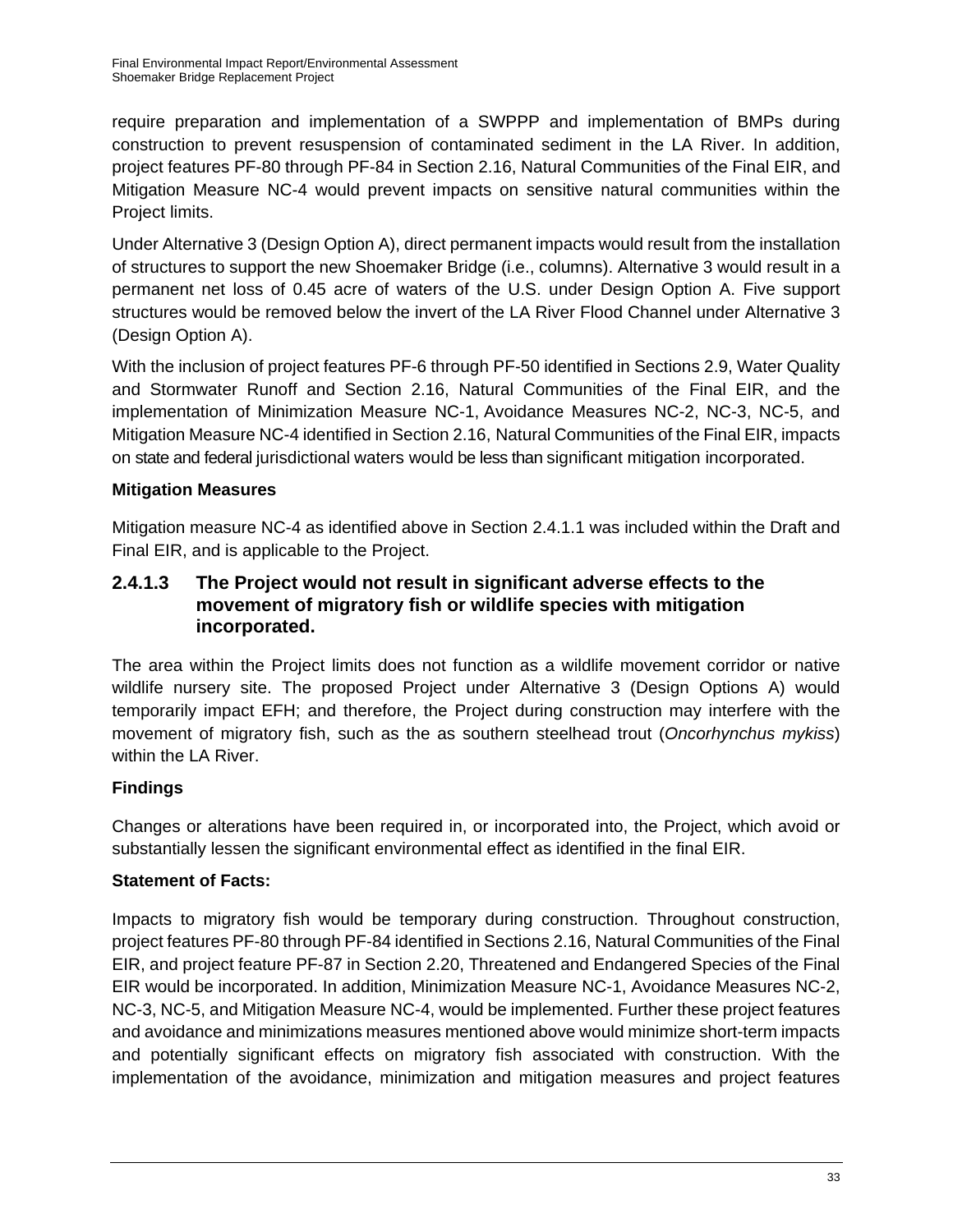listed above, impacts identified to be a potentially significant effect would be reduced to less than significant with mitigation incorporated.

#### **Mitigation Measures**

Mitigation Measure NC-4 as identified above in Section 2.4.1.1 was included within the Draft and Final EIR, and is applicable to the Project.

## **2.4.2 Geology and Soils**

#### **2.4.2.1 The Project would not result in significant adverse effects to paleontological resource or geologic feature with mitigation incorporated.**

The area within the Project limits is underlain by multiple geologic units, including the old paralic deposits which have a high potential for paleontological resources. Under Alternative 3 (Design Options A), ground disturbance would be required up to a depth of 23 feet within the high potential geologic units. Temporary impacts may occur during construction and ground disturbing activities. Permanent impacts may occur if paleontological resources are uncovered during excavation activities and destroyed, if geologic units are destroyed that may contain resources, or the loss of contextual data or associations between paleontological resources.

#### **Findings**

Changes or alterations have been required in, or incorporated into, the project, which avoid or substantially lessen the significant environmental effect as identified in the Final EIR.

#### **Statement of Facts:**

Mitigation Measures PAL-1 through PAL-5, as identified within Section 2.11 Paleontology of the Final EIR, will be incorporated and would require the preparation and implementation of a Paleontological Mitigation Plan (PMP). The PMP would be reviewed and signed by a qualified paleontologist to minimize impacts to paleontological resources.

#### **Mitigation Measures**

The following mitigation measures were included within the Draft and Final EIR, and are applicable to the Project.

- **PAL-1** Prior to completion of the final design, the City of Long Beach's (City) Resident Engineer, the California Department of Transportation (Caltrans), and a qualified Principal Paleontologist shall prepare a paleontological mitigation plan (PMP) that includes the following measures:
	- A preconstruction field survey shall be conducted in areas identified as having high paleontological sensitivity after vegetation and paving have been removed, followed by salvage of any observed surface paleontological resources prior to the beginning of additional grading.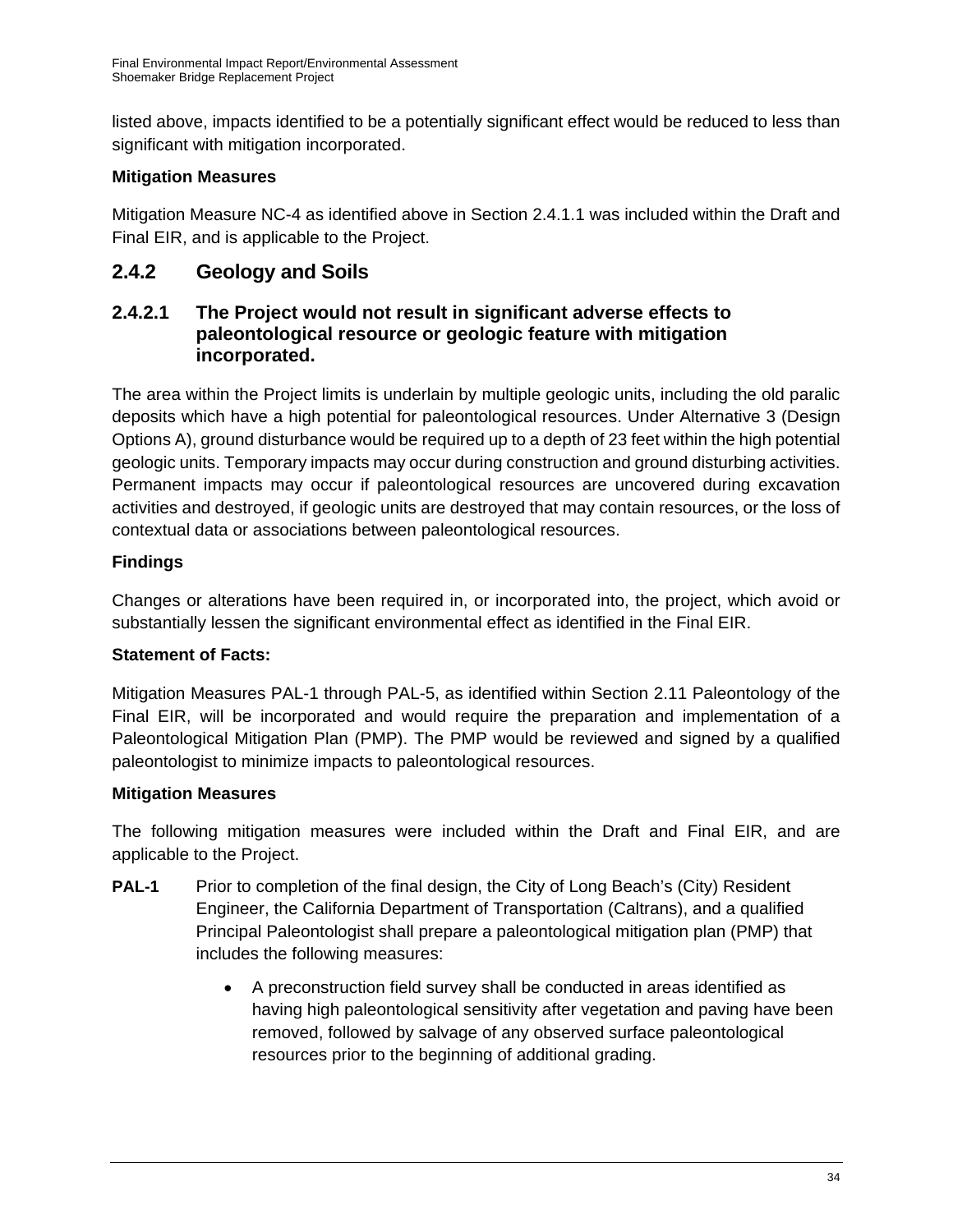- A qualified paleontologist shall attend the pregrade meeting. At this meeting, the paleontologist will explain the likelihood for encountering paleontological resources, what resources may be discovered, and the methods of recovery that will be employed.
- During construction excavation, a qualified vertebrate paleontological monitor shall initially be present on a full-time basis whenever excavation will occur within the sediments that have a high paleontological sensitivity rating and on a spot-check basis for excavation in sediments that have low sensitivity rating. Monitoring may be reduced to a part-time basis if no resources are being discovered in sediments with a high sensitivity rating (monitoring reductions, when they occur, will be determined by the qualified Principal Paleontologist). With the City's Resident Engineer's approval, the monitor shall temporarily divert construction equipment away from the immediate area of the discovery. The monitor shall be equipped to rapidly stabilize and remove fossils to avoid prolonged delays to construction schedules. If large mammal fossils or large concentrations of fossils are encountered, the City shall consider using heavy equipment on site to assist in the removal and collection of large materials.
- Localized concentrations of small (or micro-) vertebrates may be found in all native sediments. Therefore, these sediments occasionally spot screened on site through 1/8- to 1/20-inch mesh screens determines whether microfossils are present during monitoring. If microfossils are encountered, sediment samples (up to 3 cubic yards, or 6,000 pounds) shall be collected and processed through one-twentieth-inch mesh screens to recover additional fossils.
- Recovered specimens shall be prepared to the point of identification and permanent preservation. This includes the sorting of any washed mass samples to recover small invertebrate and vertebrate fossils, the removal of surplus sediment from around larger specimens to reduce the volume of storage for the repository and storage cost, and the addition of approved chemical hardeners/stabilizers to fragile specimens.
- Specimens shall be identified to the lowest taxonomic level possible and curated into an institutional repository with retrievable storage. The repository institution usually charge a one-time fee based on volume; removing surplus sediment is important. The repository institution may be a local museum or university with a curator who can retrieve the specimens on request. Caltrans requires that a draft curation agreement be in place with an approved curation facility prior to the initiation of any paleontological monitoring or mitigation activities.
- **PAL-2** Prior to construction, the City of Long Beach's (City) Resident Engineer will obtain a signed agreement with a repository that meets the California Department of Transportation's (Caltrans) requirements.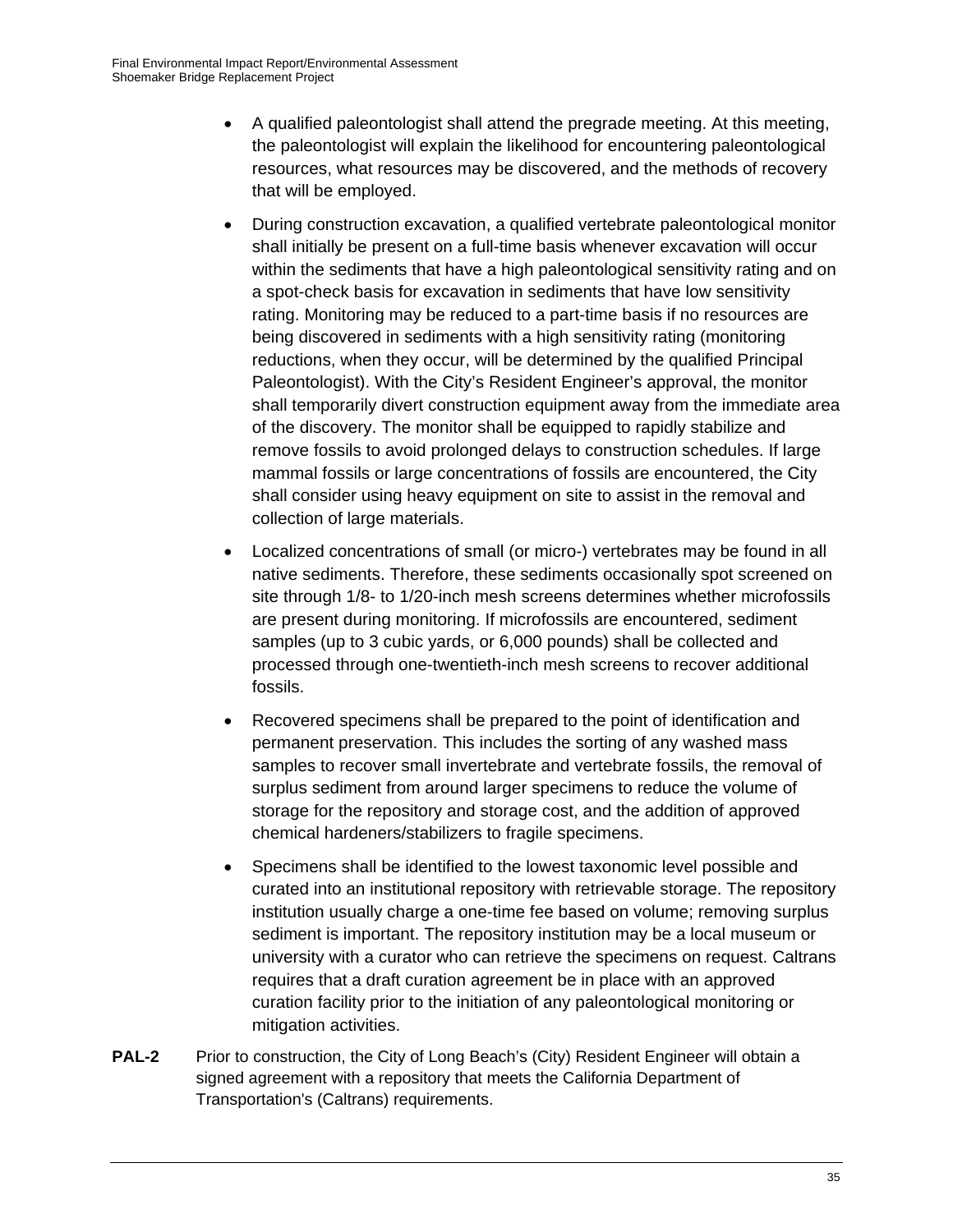- **PAL-3** Prior to construction, the City of Long Beach's (City) Resident Engineer will ensure a qualified paleontologist conduct paleontological awareness training for all ground disturbance personnel. This will include paleontological background; regulations and requirements protecting fossils, monitoring procedures, communication protocols; and a method for documenting training.
- **PAL-4** During construction, the City of Long Beach's (City) Resident Engineer will ensure that a qualified paleontologist conducts paleontological monitoring in areas of old paralic deposits and where any ground disturbance may extend below surficial Holocene-age deposits**.**
- **PAL-5** Upon completion of construction activities, the City of Long Beach's (City) Resident Engineer shall submit a paleontological mitigation report (PMR) to the California Department of Transportation (Caltrans), documenting completion of the Project's paleontological mitigation plan (PMP). The PMR shall discuss findings and analysis as a result of the Project's PMP implementation and shall be consistent with guidance contained in the Caltrans' Standard Environmental Reference (SER), Chapter 8. The PMR shall also be included in the Shoemaker Bridge Replacement Project (Project) environmental file and also submitted to the designated curation facility.

## **2.4.3 Mandatory Findings of Significance**

**2.4.3.1 The Project would not degrade or restrict the range of biological species and/or important habitat or eliminate important examples of the major periods of CA history with mitigation incorporated.** 

#### **Biological Impacts**

#### *Species*

The proposed Project may result in temporary impacts to special status birds, special-status bats, and the California sea lion. The California sea lion as discussed above is expected to move out of the area, as well as the other species that may be present within the Project limits prior to the start of construction. A series of avoidance and minimization measures are required to be implemented consistent with regulatory requirements to avoid or minimize impacts on special-status birds, the California sea lion, and special-status bats (project features PF-80 through PF-84 and Minimization Measure NC-1 and Avoidance Measure NC-2 in Section 2.16, Natural Communities of the Final EIR). Project feature PF-87 and Minimization Measures TE-1 through TE-4 and TE-6 as well as Avoidance Measures TE-5, TE-7, and TE-8 included in Section 2.20, Threatened and Endangered Species of the Final EIR, is required to reduce the potential for special-status birds to be killed by bridge traffic. With inclusion of these project features and implementation of these series of avoidance and minimization measures, impacts on special-status animal species would be less than significant.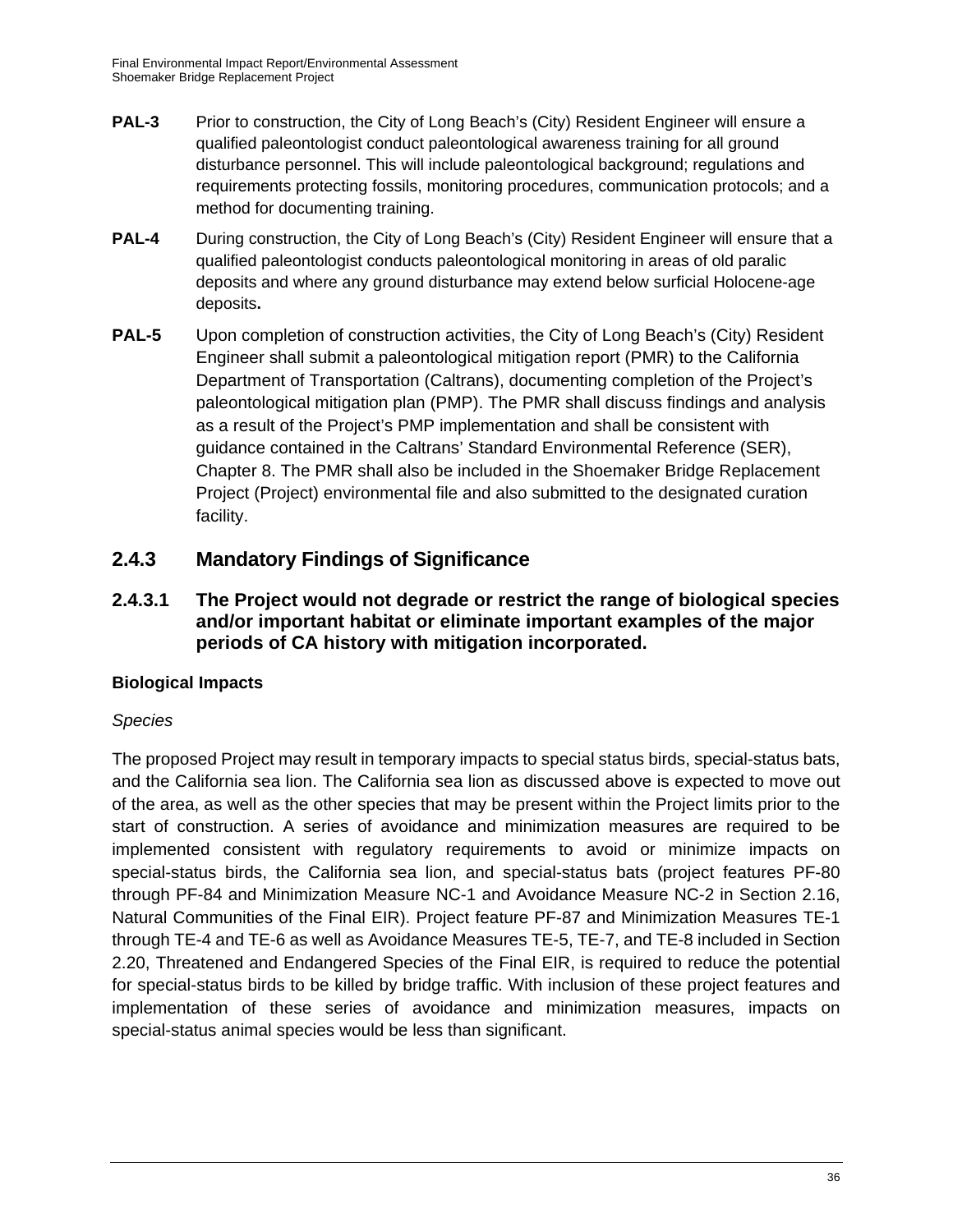#### *Habitat*

The proposed Project under Alternative 3 (Design Option A) would impact deepwater aquatic habitat within the LA River during construction, which would temporarily impact habitat for special-status birds and the California sea lion. In addition, demolition of the bridge and connectors has the potential to impact special-status bats. This area is also designated as EFH. A permanent shade increase of 0.5 acre would occur under Alternative 3 (Design Option A).

Consultation with the NOAA Fisheries Service regarding impacts on EFH would be required since the Project under Alternative 3 (Design Option A) is anticipated to result in a "may affect, but not likely to adversely affect" determination regarding EFH, which is specified in a project feature PF-87 included in Section 2.20, Threatened and Endangered Species of the Final EIR.

The proposed Project under Alternative 3 (Design Option A) may require compensatory mitigation for loss of deepwater aquatic habitat in the form of preparation of a HMMP developed in coordination with USACE, RWQCB, and CDFW to ensure no net loss of estuarine habitat value or acreage (Avoidance Measure NC-2, from Section 2.16, Natural Communities of the Final EIR). With implementation of Minimization Measure NC-1 and Avoidance Measure NC-2, impacts on riparian habitat and wetlands and other waters would be less than significant.

The proposed Project under Alternative 3 (Design Option A) may require compensatory mitigation for loss of deepwater aquatic habitat in the form of preparation of a HMMP developed in coordination with USACE, RWQCB, and CDFW to ensure no net loss of estuarine habitat value or acreage (Avoidance Measure NC-2, from Section 2.16, Natural Communities of the Final EIR). Project features PF-80 through PF-84 identified in Section 2.16, Natural Communities of the Final EIR, as well as Minimization Measure NC-1, Avoidance Measures NC-2, NC-3, NC-5, and Mitigation Measure NC-4, potential direct and indirect temporary impacts on California sea lions would be less than significant with mitigation incorporated.

#### **Paleontological Impacts**

As previously stated, the proposed Project limits are located within a geologic unit with high potential for paleontological resources. During construction ground disturbance is anticipated within this geologic unit up to 23 feet below ground surface (bgs). Temporary impacts to paleontological resources may occur throughout construction; however, permanent impacts may also occur if paleontological resources are uncovered during construction activities and destroyed.

#### **Findings**

Changes or alterations have been required in, or incorporated into, the Project, which avoid or substantially lessen the significant environmental effect as identified in the Final EIR.

#### **Statement of Facts**

Mitigation Measures PAL-1 through PAL-5 as identified within Section 2.11 Paleontology of the Final EIR will be incorporated and require the preparation and implementation of a PMP. The PMP would be reviewed and signed by a qualified paleontologist to minimize potential permanent and temporary impacts to paleontological resources.